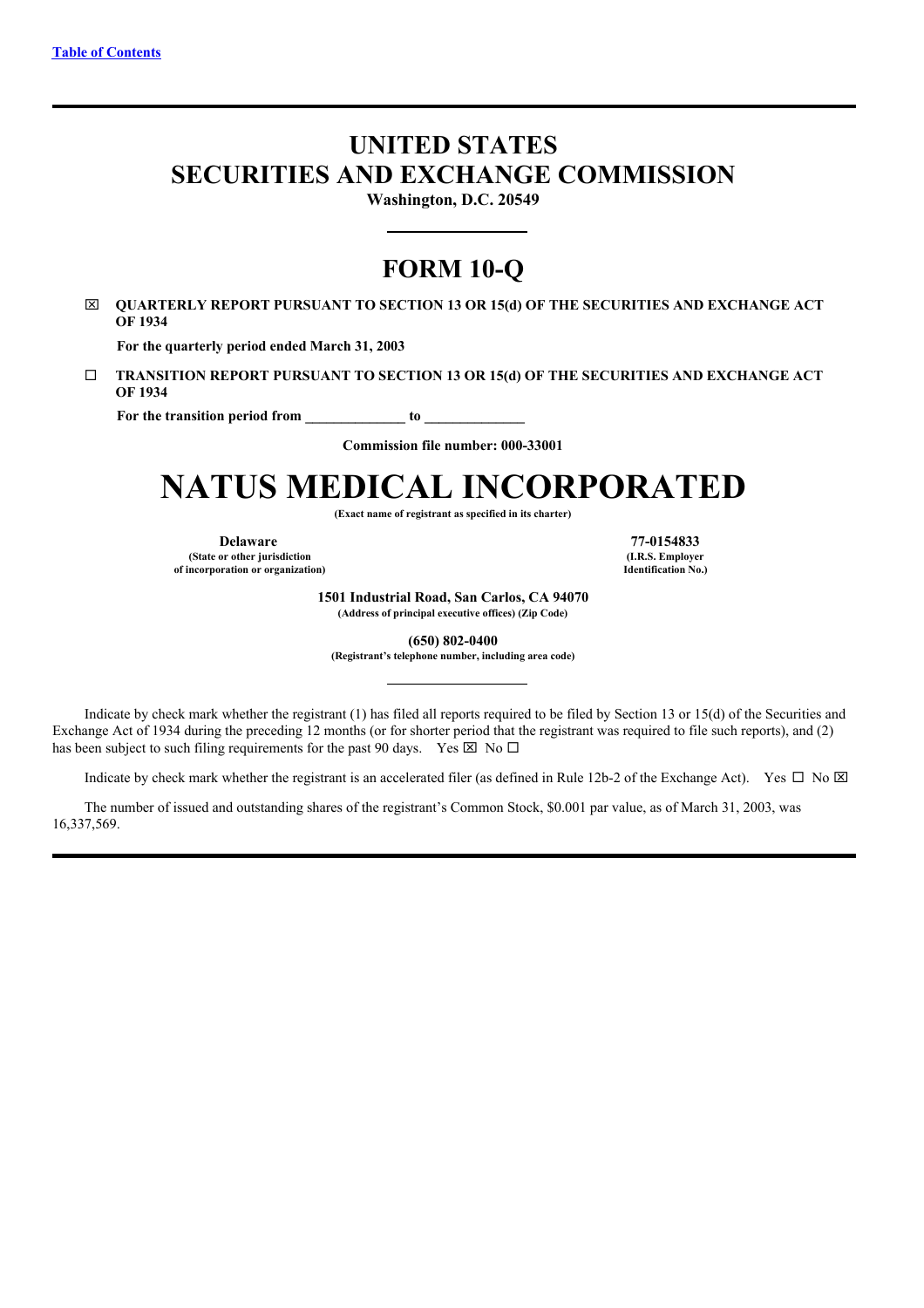# **NATUS MEDICAL INCORPORATED TABLE OF CONTENTS**

|                   |                                                                                                                   | Page No. |
|-------------------|-------------------------------------------------------------------------------------------------------------------|----------|
| PART I.           | <b>FINANCIAL INFORMATION</b>                                                                                      | 3        |
| Item 1.           | <b>Financial Statements</b>                                                                                       | 3        |
|                   | Condensed Consolidated Balance Sheets as of March 31, 2003 (unaudited) and December 31, 2002                      | 3        |
|                   | Condensed Consolidated Statements of Operations for the three months ended March 31, 2003 and 2002<br>(unaudited) | 4        |
|                   | Condensed Consolidated Statements of Cash Flows for the three months ended March 31, 2003 and 2002<br>(unaudited) | 5        |
|                   | <b>Notes to Condensed Consolidated Financial Statements</b>                                                       | 6        |
| Item 2.           | Management's Discussion and Analysis of Financial Condition and Results of Operations                             | 11       |
| Item 3.           | Quantitative and Qualitative Disclosures about Market Risk                                                        | 30       |
| Item 4.           | <b>Controls and Procedures</b>                                                                                    | 30       |
| PART II.          | <b>OTHER INFORMATION</b>                                                                                          | 31       |
| Item 2.           | <b>Changes in Securities and Use of Proceeds</b>                                                                  | 31       |
| Item 6.           | <b>Exhibits and Reports on Form 8-K</b>                                                                           | 31       |
| <b>Signatures</b> |                                                                                                                   | 32       |
|                   |                                                                                                                   |          |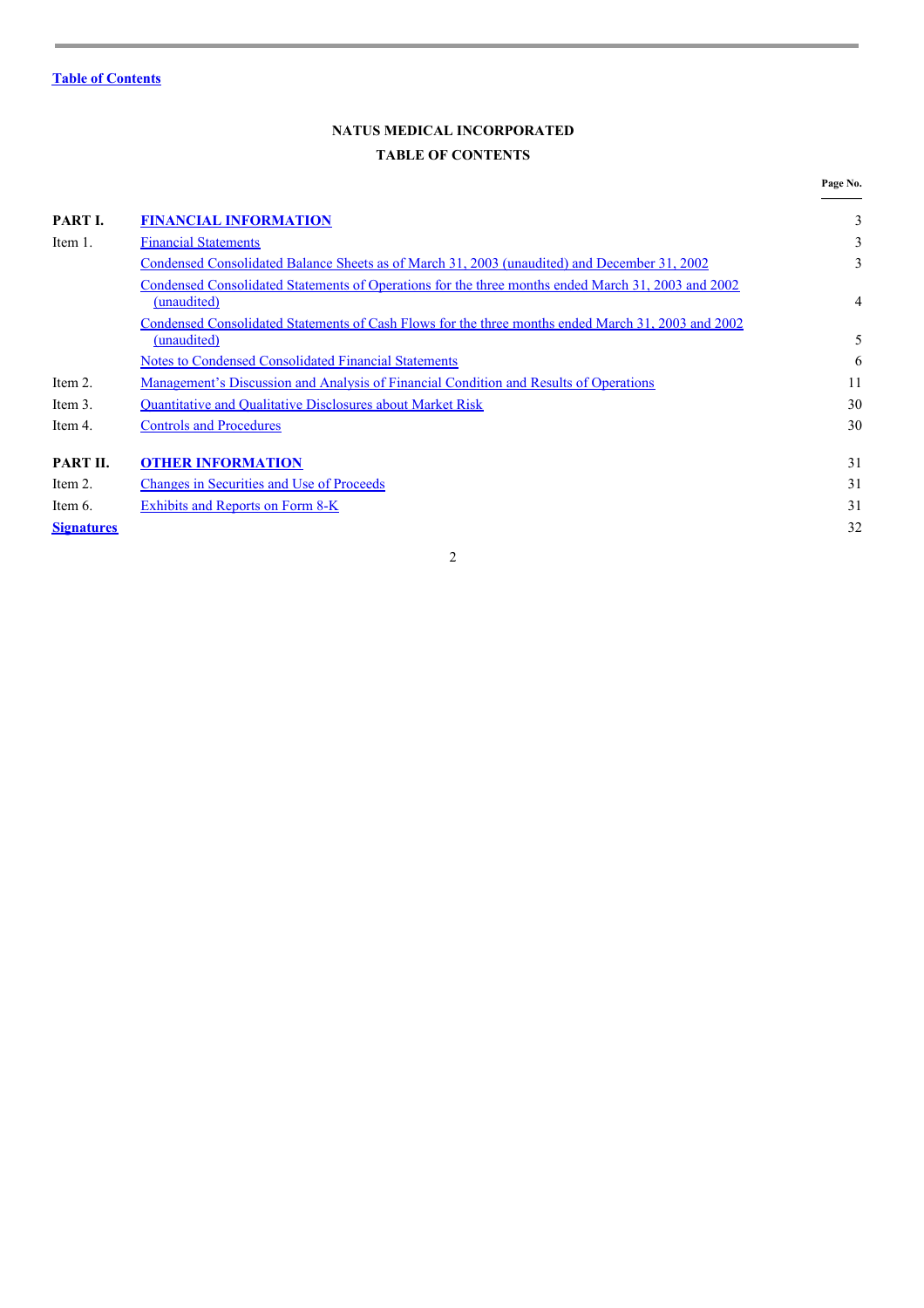# <span id="page-2-0"></span>**PART I. FINANCIAL INFORMATION**

## **Item 1. Financial Statements**

# **NATUS MEDICAL INCORPORATED AND SUBSIDIARIES**

# **CONDENSED CONSOLIDATED BALANCE SHEETS**

**(in thousands, except share amounts)**

|                                                                                                | March 31,<br>2003 | December 31,<br>2002(1) |  |
|------------------------------------------------------------------------------------------------|-------------------|-------------------------|--|
|                                                                                                | (unaudited)       |                         |  |
| <b>ASSETS</b>                                                                                  |                   |                         |  |
| Current assets:                                                                                |                   |                         |  |
| Cash and cash equivalents                                                                      | \$9,631           | \$17,768                |  |
| Short-term investments                                                                         | 33,917            | 27,150                  |  |
| Accounts receivable, net of allowance for doubtful accounts of \$258 in 2003 and \$250 in 2002 | 4,403             | 5,395                   |  |
| Inventories                                                                                    | 5,287             | 4,560                   |  |
| Prepaid expenses and other current assets                                                      | 914               | 663                     |  |
| Total current assets                                                                           | 54,152            | 55,536                  |  |
| Property and equipment, net                                                                    | 2,017             | 2,247                   |  |
| Long-term investment                                                                           | 335               | 334                     |  |
| Deposits and other assets                                                                      | 1,167             | 1,223                   |  |
| Total assets                                                                                   | \$57,671          | \$59,340                |  |
| <b>LIABILITIES AND STOCKHOLDERS' EQUITY</b>                                                    |                   |                         |  |
| Liabilities:                                                                                   |                   |                         |  |
| Accounts payable                                                                               | \$1,120           | $\mathbf S$<br>1,788    |  |
| Accrued liabilities                                                                            | 2,354             | 2,460                   |  |
| Deferred revenue                                                                               | 363               | 405                     |  |
| Total current liabilities                                                                      | 3,837             | 4,653                   |  |
| Commitments and contingencies                                                                  |                   |                         |  |
|                                                                                                |                   |                         |  |
| Stockholders' equity:                                                                          |                   |                         |  |
| Common stock, \$0.001 par value, 120,000,000 shares authorized; shares issued and outstanding: |                   |                         |  |
| 16,338,069 in 2003 and 16,267,700 in 2002                                                      | 86,710            | 86,593                  |  |
| Deferred stock compensation                                                                    | (155)             | (219)                   |  |
| Accumulated deficit                                                                            | (32, 668)         | (31,751)                |  |
| Accumulated other comprehensive income (loss)                                                  | (53)              | 64                      |  |
| Total stockholders' equity                                                                     | 53,834            | 54,687                  |  |
| Total liabilities and stockholders' equity                                                     | \$57,671          | $\mathbb{S}$<br>59,340  |  |
|                                                                                                |                   |                         |  |

(1) Derived from the consolidated audited financial statements at December 31, 2002.

The accompanying notes are an integral part of these condensed consolidated financial statements.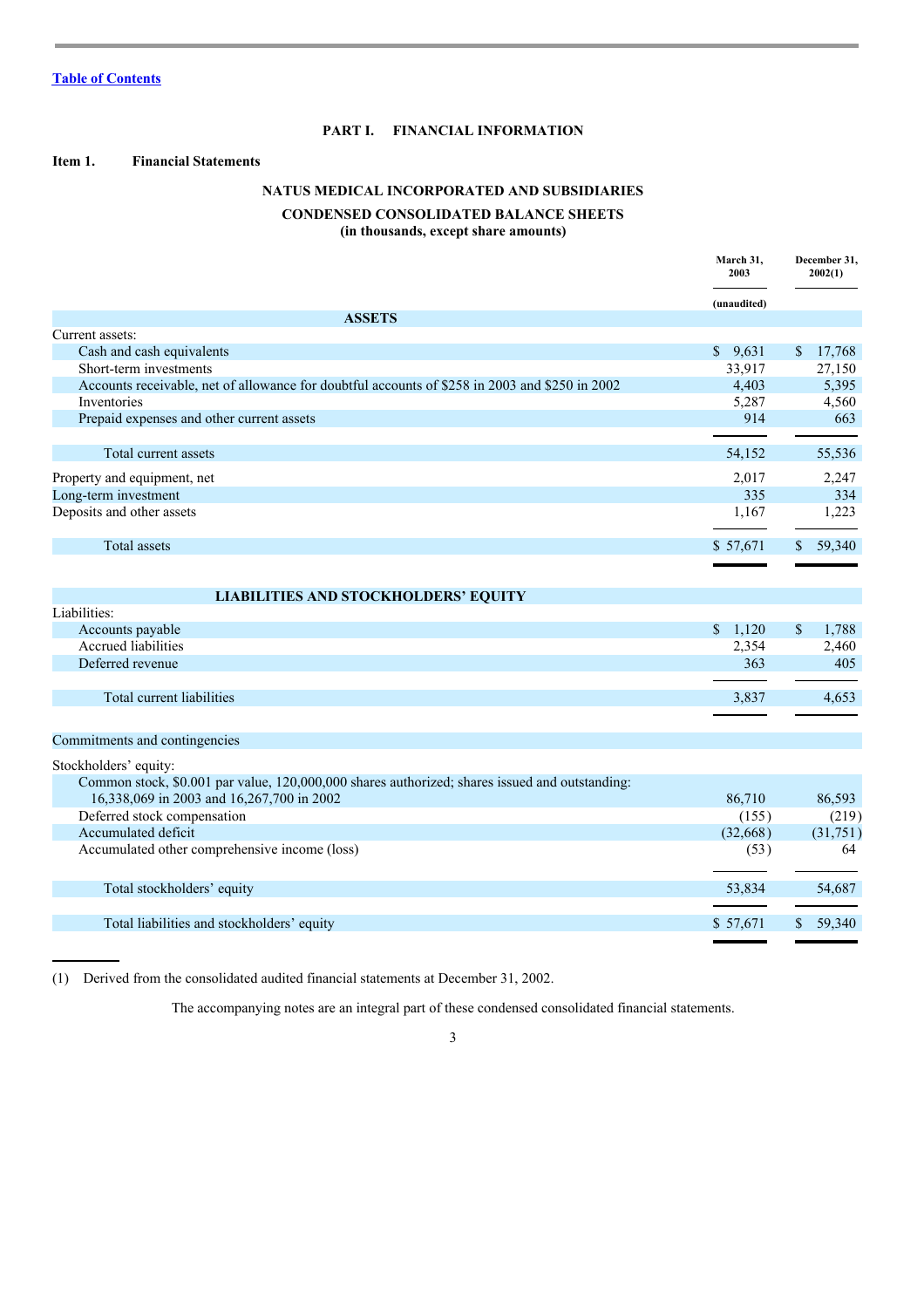# **NATUS MEDICAL INCORPORATED AND SUBSIDIARIES**

# **CONDENSED CONSOLIDATED STATEMENTS OF OPERATIONS (in thousands, except per share amounts)**

**(unaudited)**

|                                                                      |             | <b>Three Months Ended</b><br>March 31, |  |
|----------------------------------------------------------------------|-------------|----------------------------------------|--|
|                                                                      | 2003        | 2002                                   |  |
| Revenue                                                              | \$6,661     | \$6,076                                |  |
| Cost of revenue                                                      | 2,512       | 2,516                                  |  |
| Gross profit                                                         | 4,149       | 3,560                                  |  |
| Operating expenses:                                                  |             |                                        |  |
| Marketing and selling                                                | 3,057       | 3,441                                  |  |
| Research and development                                             | 1,031       | 1,070                                  |  |
| General and administrative                                           | 1,145       | 1,074                                  |  |
| Total operating expenses                                             | 5,233       | 5,585                                  |  |
|                                                                      |             |                                        |  |
| Loss from operations                                                 | (1,084)     | (2,025)                                |  |
| Interest income                                                      | 163         | 262                                    |  |
| Interest expense                                                     | (3)         | (2)                                    |  |
| Other income, net                                                    | 7           | (22)                                   |  |
| Loss before provision for income taxes                               | (917)       | (1,787)                                |  |
| Provision for income taxes                                           |             |                                        |  |
|                                                                      |             |                                        |  |
| Net loss available to common stockholders                            | (917)<br>\$ | \$(1,787)                              |  |
| Basic and diluted net loss per share                                 | \$ (0.06)   | \$ (0.11)                              |  |
| Common shares used in computing basic and diluted net loss per share | 16,328      | 15,887                                 |  |

The accompanying notes are an integral part of these condensed consolidated financial statements.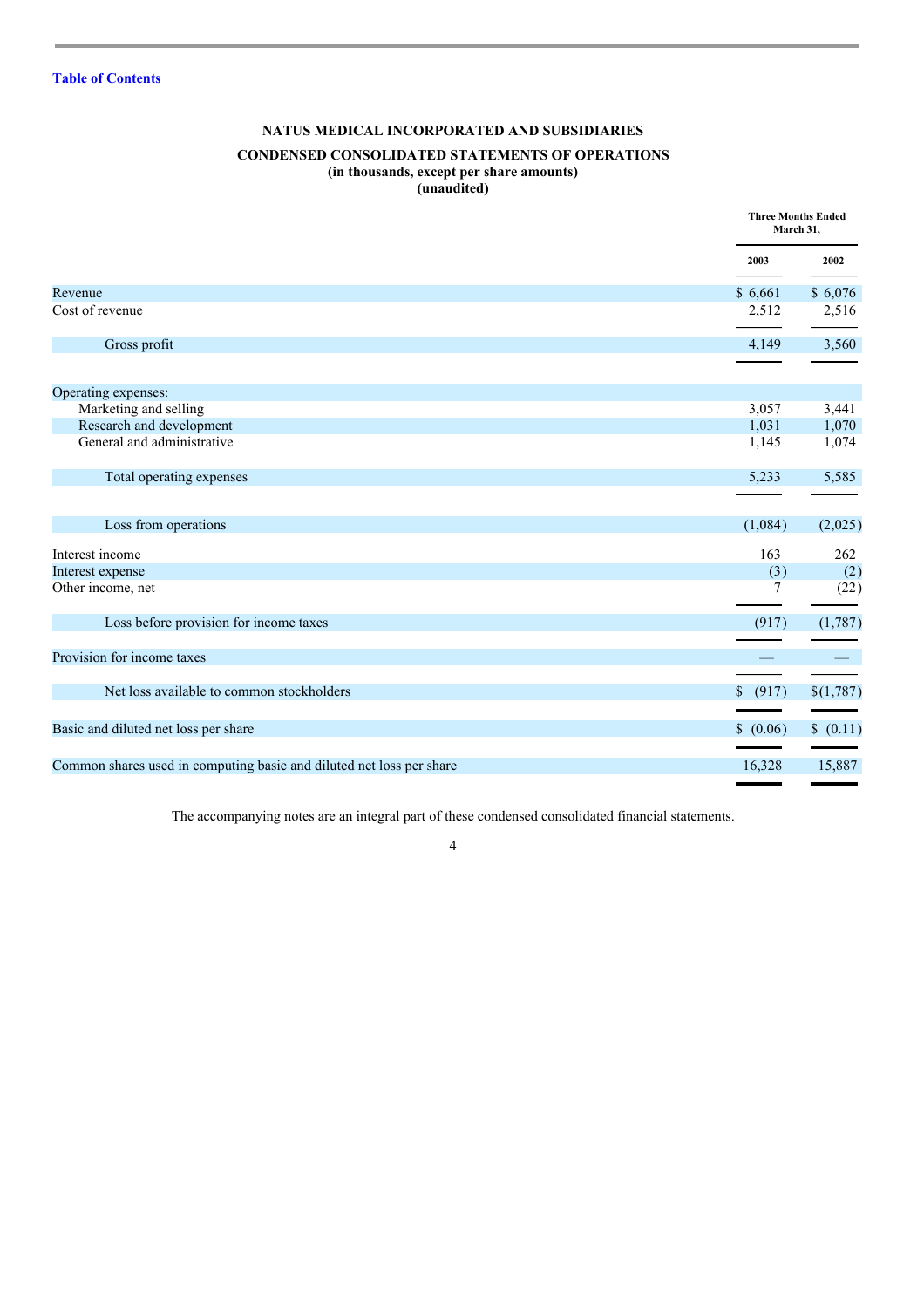# **NATUS MEDICAL INCORPORATED AND SUBSIDIARIES CONDENSED CONSOLIDATED STATEMENTS OF CASH FLOWS (in thousands) (unaudited)**

|                                                                             |             | <b>Three Months Ended</b><br>March 31, |
|-----------------------------------------------------------------------------|-------------|----------------------------------------|
|                                                                             | 2003        | 2002                                   |
| Operating activities:                                                       |             |                                        |
| Net loss                                                                    | \$<br>(917) | \$(1,787)                              |
| Adjustments to reconcile net loss to net cash used in operating activities: |             |                                        |
| Depreciation and amortization                                               | 316         | 224                                    |
| Amortization of deferred stock compensation                                 | 64          | 165                                    |
| Loss on disposal of assets                                                  | 6           |                                        |
| Changes in operating assets and liabilities:                                |             |                                        |
| Accounts receivable                                                         | 992         | 987                                    |
| Inventories                                                                 | (727)       | (604)                                  |
| Prepaid expenses and other current assets                                   | (251)       | (205)                                  |
| Accounts payable                                                            | (668)       | 117                                    |
| Accrued liabilities and deferred revenue                                    | (148)       | (182)                                  |
| Net cash used in operating activities                                       | (1, 333)    | (1,285)                                |
| Investing activities:                                                       |             |                                        |
| Acquisition of property and equipment                                       | (61)        | (130)                                  |
| Deposits and other assets                                                   | 25          | 2                                      |
| Purchases of short-term investments                                         | (15, 774)   | (35,764)                               |
| Sales of short-term investments                                             | 9,001       | 22,580                                 |
| Purchase of long-term investments                                           | (1)         | (2)                                    |
|                                                                             |             |                                        |
| Net cash used in investing activities                                       | (6, 810)    | (13, 314)                              |
| Financing activities:                                                       |             |                                        |
| Issuance of common stock                                                    | 117         | 22                                     |
| Net cash provided by financing activities                                   | 117         | 22                                     |
|                                                                             |             |                                        |
| Exchange rate effect on cash and equivalents                                | (111)       |                                        |
| Net decrease in cash and equivalents                                        | (8,137)     | (14, 577)                              |
| Cash and cash equivalents, beginning of period                              | 17,768      | 30,351                                 |
| Cash and cash equivalents, end of period                                    | \$9,631     | \$15,774                               |
|                                                                             |             |                                        |
| Non-cash investing and financing activities:                                |             |                                        |
| Issuance of notes payable for acquisition of other assets                   | S           | \$1,000                                |
| Supplemental disclosure of cash flow information:                           |             |                                        |
| Cash paid for interest                                                      | 3           | \$<br>2                                |
| Cash paid for income taxes                                                  | \$.         | \$<br>57                               |
|                                                                             |             |                                        |

The accompanying notes are an integral part of these consolidated financial statements.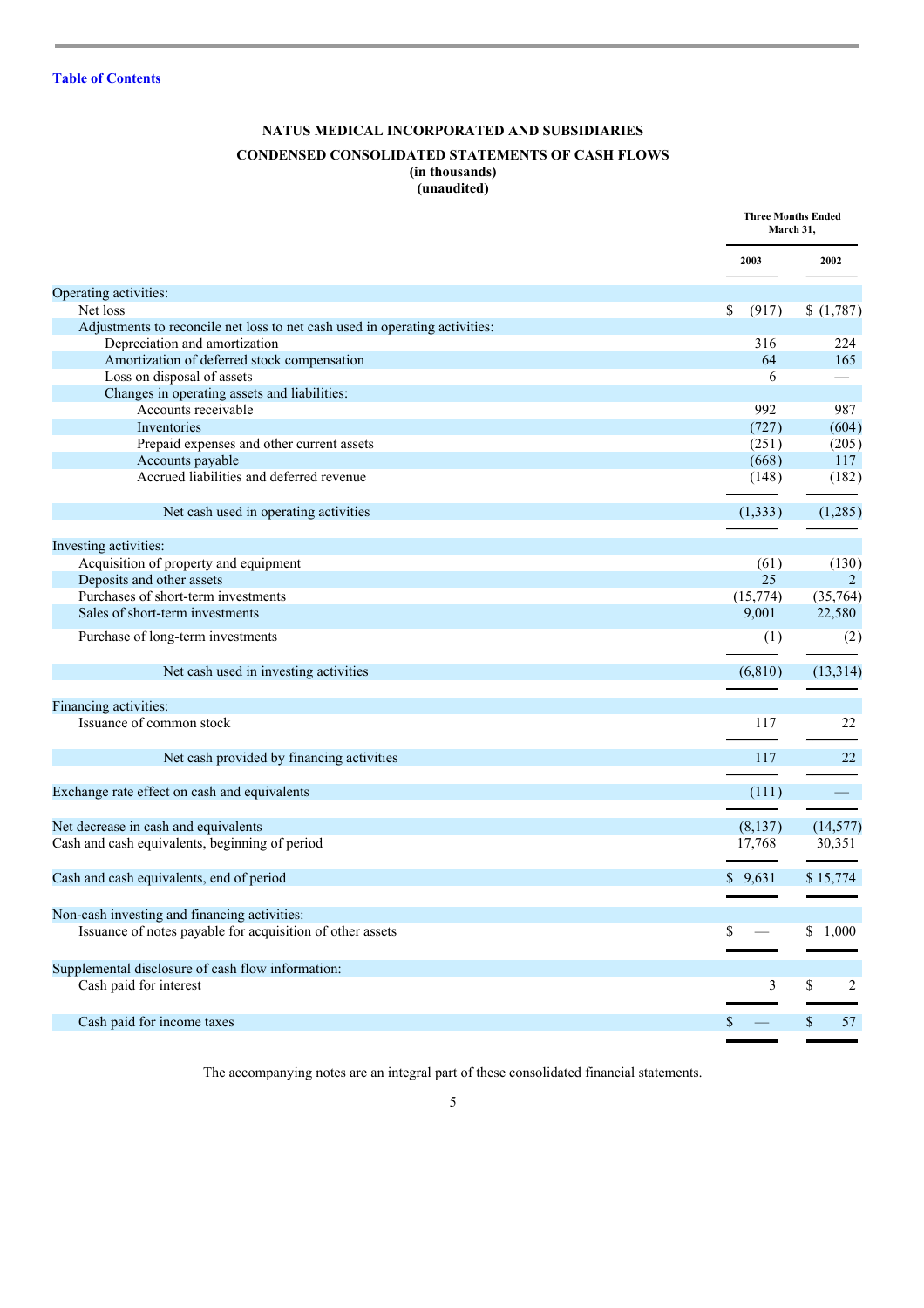# **NATUS MEDICAL INCORPORATED NOTES TO CONDENSED CONSOLIDATED FINANCIAL STATEMENTS (unaudited)**

#### **1—Summary of Significant Accounting Policies**

#### **Basis of Presentation**

The accompanying unaudited condensed consolidated financial statements have been prepared in accordance with the rules and regulations of the Securities and Exchange Commission. Accordingly, they do not include all of the information and notes required by accounting principles generally accepted in the United States of America for annual financial statements. The financial statements include all adjustments (consisting only of normal recurring adjustments) that the management of Natus Medical Incorporated ("Natus," "we," "us" or "the Company") believes necessary for fair presentation of our financial position, results of operations and cash flows for the periods presented. These interim financial results are not necessarily indicative of results to be expected for the full fiscal year. The accompanying condensed consolidated financial statements include the accounts of the Company and its wholly owned subsidiaries; significant intercompany transactions have been eliminated. These condensed consolidated financial statements should be read in conjunction with the audited consolidated financial statements and notes thereto for the fiscal year ended December 31, 2002 included in our Annual Report on Form 10-K.

## **Use of Estimates**

The preparation of financial statements in conformity with generally accepted accounting principles in the United States of America requires management to make estimates and assumptions that affect the reported amounts of assets and liabilities and disclosure of contingent assets and liabilities in the consolidated financial statements. Such estimates include allowances for potentially uncollectable accounts receivable, warranty costs and a valuation allowance for deferred tax assets. Actual results could differ from those estimates.

#### **Revenue Recognition**

The Company recognizes revenue, net of discounts, from product sales, including sales to distributors, when a purchase order has been received, when title transfers (generally upon shipment), when the selling price is fixed and determinable, and when collection of the resulting receivable is probable. Rights of return are generally not provided. Advance payments from customers are recorded as deferred revenue until shipment of the related product. The Company provides for trade-ins of its own or competitive equipment. Trade-ins are recorded as a reduction of revenue at the time of shipping the replacement equipment. Provisions are made for initial standard warranty obligations of one year, and post-sale training and customer support at the time the related revenue is recognized. The Company recognizes revenue from extended warranty contracts ratably over the warranty period.

#### **Recent Accounting Pronouncements**

In April 2002, the FASB issued SFAS No. 145, which, among other things, changed the presentation of gains and losses on the extinguishment of debt. Any gain or loss on extinguishment of debt that does not meet the criteria in APB Opinion 30, "Reporting the Results of Operations — Reporting the Effects of Disposal of a Segment of a Business, and Extraordinary, Unusual and Infrequently Occurring Events and Transactions," shall be included in operating earnings and not presented separately as an extraordinary item. We adopted SFAS No. 145 on January 1, 2003.

In June 2002, the FASB issued SFAS No. 146, *Accounting for Costs Associated with Exit or Disposal Activities*, which addresses accounting for restructuring and similar costs. SFAS No. 146 supersedes previous accounting guidance, principally Emerging Issues Task Force Issue, or EITF, No. 94-3 Liability Recognition for Certain Employee Termination Benefits and Other Costs to Exit on Activity *(including Certain Costs Incurred in a Restructuring)*. SFAS No. 146 requires that the liability for costs associated with an exit or disposal activity be recognized when the liability is incurred. Under Issue 94-3, a liability for an exit cost was recognized at the date of the Company's commitment to an exit plan. SFAS No. 146 also establishes that the liability should initially be measured and recorded at fair value. Accordingly, SFAS 146 may affect the timing of recognizing future restructuring costs as well as the amount recognized. We will adopt the provisions of SFAS 146 for any future restructurings.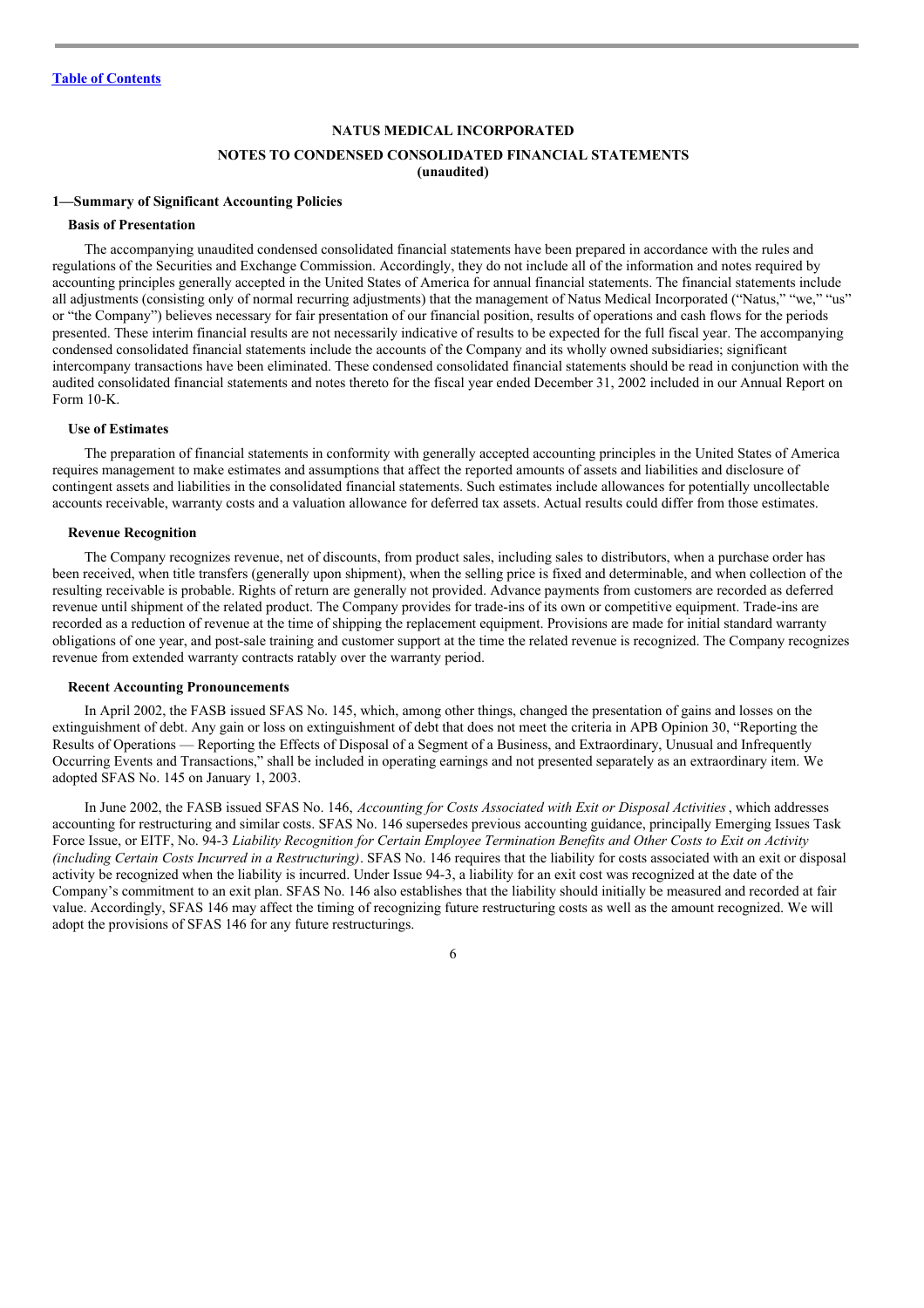#### **NOTES TO CONDENSED CONSOLIDATED FINANCIAL STATEMENTS—(Continued)**

#### **1—Summary of Significant Accounting Policies (Continued)**

#### **Recent Accounting Pronouncements (continued)**

In November 2002, the FASB issued Interpretation (FIN) No. 45, *Guarantor's Accounting and Disclosure Requirements for Guarantees, Including Indirect Guarantee of Indebtedness of Others*. This interpretation addresses the disclosures to be made by guarantor in its interim and annual financial statements about its obligations under certain guarantees that it has issued. FIN No. 45 also clarifies that a guarantor is required to recognize, at the inception of a guarantee, a liability for the fair value of the obligation undertaken in issuing the guarantee. In accordance with FIN No. 45, the Company adopted the disclosure requirements on December 31, 2002 and the recognition requirements on January 1, 2003. The adoption of the recognition requirements of this interpretation did not have a material impact on our financial position, results of operations, EPS, or cash flows.

In December 2002, the FASB issued SFAS No. 148, *Accounting for Stock-Based Compensation Transition and Disclosure*. This statement amends SFAS No. 123, *Accounting for Stock-Based Compensation*, to provide companies with alternative methods of transition for a voluntary change to the fair value method of accounting for stock-based employee compensation. Additionally, SFAS No. 148 amends certain disclosure requirements of SFAS No. 123. The Company adopted the annual and quarterly disclosure requirements of SFAS No. 148 on December 31, 2002 and March 31, 2003, respectively. The transitional provisions of SFAS No. 148 did not have an impact on the Company's financial position, results of operations, EPS, or cash flows, as the fair value method has not been adopted.

In January 2003, the FASB issued FIN No. 46, *Consolidation of Variable Interest Entities—an interpretation of ARB No. 51*. FIN No. 46 requires that variable interest entities be consolidated by a company if that company is subject to a majority of the risk of loss from the variable interest entity's activities or is entitled to receive a majority of the entity's residual returns, or both. FIN No. 46 also requires disclosures about variable interest entities that are not required to consolidate, but in which a company has a significant variable interest. The consolidation requirements of FIN No. 46 will apply immediately to variable interest entities created after January 31, 2003. The consolidation requirements will apply to entities established on or prior to January 31, 2003 in the first fiscal year or interim period beginning after June 15, 2003. The disclosure requirements will apply in all financial statements issued after January 31, 2003. The Company has adopted the disclosure requirements of FIN No. 46 and does not believe the application of FIN No. 46 will have a material effect on its financial statements.

#### **Comprehensive Loss**

In accordance with SFAS No. 130, *Reporting Comprehensive Income*, we are required to report by major components and as a single total, the change in our net assets during the period from non-owner sources. The following are the components of comprehensive loss (in thousands):

|                                                         |            | <b>Three Months Ended</b><br>March 31, |  |  |
|---------------------------------------------------------|------------|----------------------------------------|--|--|
|                                                         | 2003       | 2002                                   |  |  |
| Net loss                                                | (917)<br>S | \$(1,787)                              |  |  |
| Unrealized gain (loss) on available-for-sale securities | (6)        | (122)                                  |  |  |
| Foreign currency translation adjustment                 | (111)      | (24)                                   |  |  |
|                                                         |            |                                        |  |  |
| Comprehensive Loss                                      | \$(1,034)  | \$(1,933)                              |  |  |
|                                                         |            |                                        |  |  |

#### **2—Inventories**

Inventories consisted of (in thousands):

|                                                   | March 31,<br>2003 |                | December 31,<br>2002 |                |
|---------------------------------------------------|-------------------|----------------|----------------------|----------------|
| Raw materials and subassemblies<br>Finished goods |                   | 3,040<br>2,247 | S                    | 2,831<br>1,729 |
| Total                                             |                   | 5.287          | \$                   | 4,560          |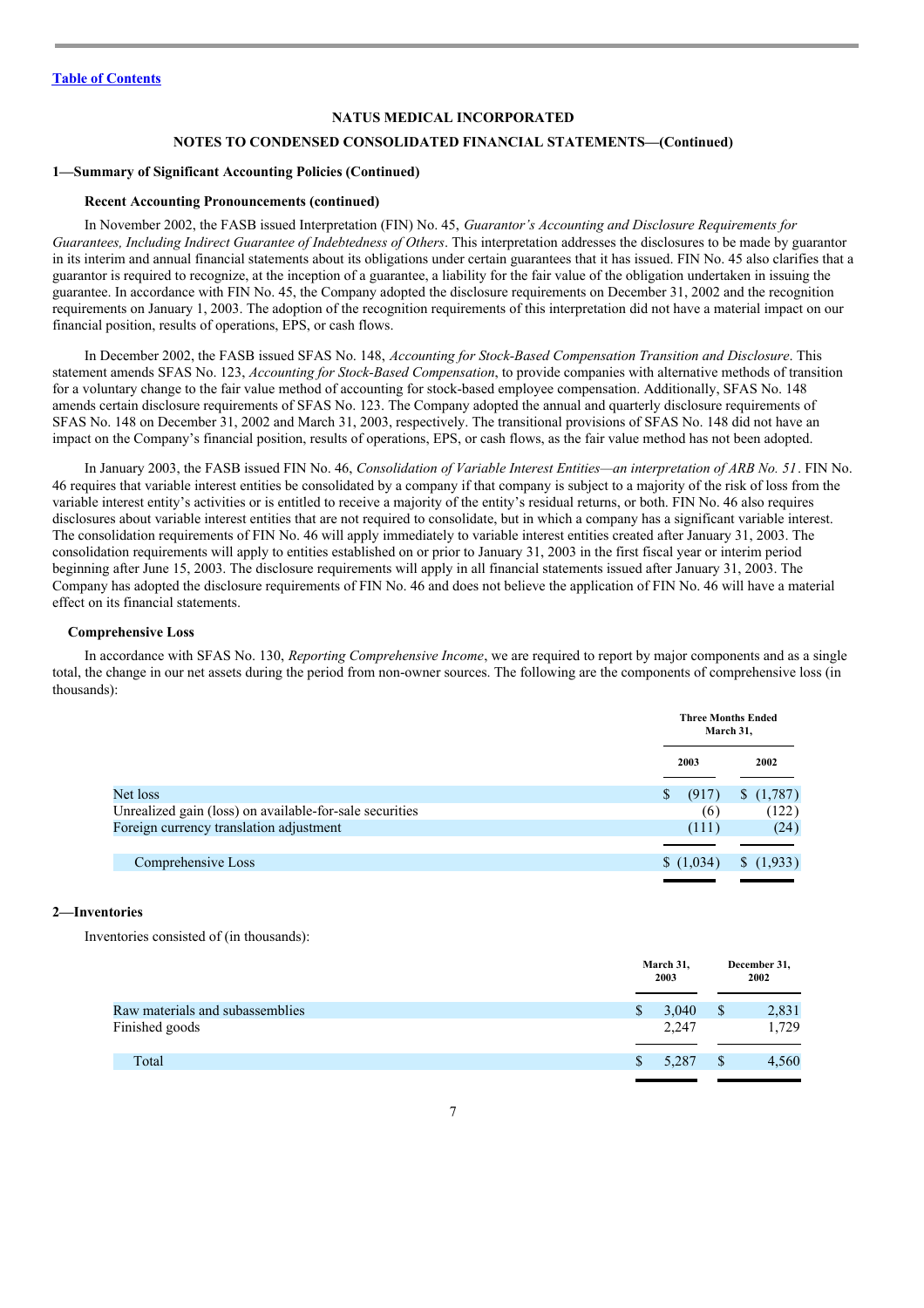## **NOTES TO CONDENSED CONSOLIDATED FINANCIAL STATEMENTS—(Continued)**

#### **3—Reserve For Product Warranties**

The company customarily provides a standard one-year warranty on all products. The company also sells extended service agreements on all of its products. Service for domestic customers is provided by a company-owned service center that performs all service, repair, and calibration services. Service for international customers is provided by a combination of company-owned facilities and third party vendors on a contract basis.

The company has accrued a warranty reserve for the expected future costs of servicing products during the initial one-year warranty period. Amounts are added to the reserve based on unit sales of various product lines. As warranty costs are incurred, they are relieved from the reserve.

#### **4—Basic and Diluted Net Loss Per Common Share**

Basic net loss per common share excludes dilution and is computed by dividing net loss available to common stockholders by the weighted average number of common shares outstanding during the respective period. Diluted loss per share reflects the potential dilution that could occur if stock options were exercised. As a result of net losses for all periods presented, there is no difference between basic and diluted net loss per share. Options to purchase 2,268,187 and 1,939,412 shares of common stock for the three month periods ending March 31, 2003 and 2002, respectively, were not included in the computation of diluted net loss per share because the loss position would have rendered the additional shares antidilutive.

#### **5—Stock-Based Compensation**

The Company accounts for stock-based awards to employees using the intrinsic value method in accordance with Accounting Principles Board ("APB") No. 25, *Accounting for Stock Issued to Employees*, as interpreted by Financial Accounting Standards Board ("FASB") Interpretation No. 44, Accounting for Transactions Involving Stock Compensation — an Interpretation of APB Opinion No. 25. The Company accounts for stock-based awards to non-employees in accordance with Statement of Financial Accounting Standards ("SFAS") No. 123, *Accounting for Stock-Based Compensation* and Emerging Issues Task Force ("EITF") Issue No. 96-18, *Accounting for* Equity Instruments That Are Issued to Other Than Employees for Acquiring, or in Conjunction with Selling, Goods or Services.

The Company typically grants stock option awards at market value; consequently, no compensation expense is recorded. In 2001, options were granted at an exercise price deemed to be less than their fair market value which resulted in the recording of deferred stock compensation of \$2,659,000, based on the difference between the exercise price and the deemed fair value of the options. The difference was recorded as stock-based compensation in stockholders' equity and is being amortized on a straight-line basis over the vesting period of the related options. Amounts amortized during the three months ended March 31, 2003 and 2002 (in thousands) are as follows: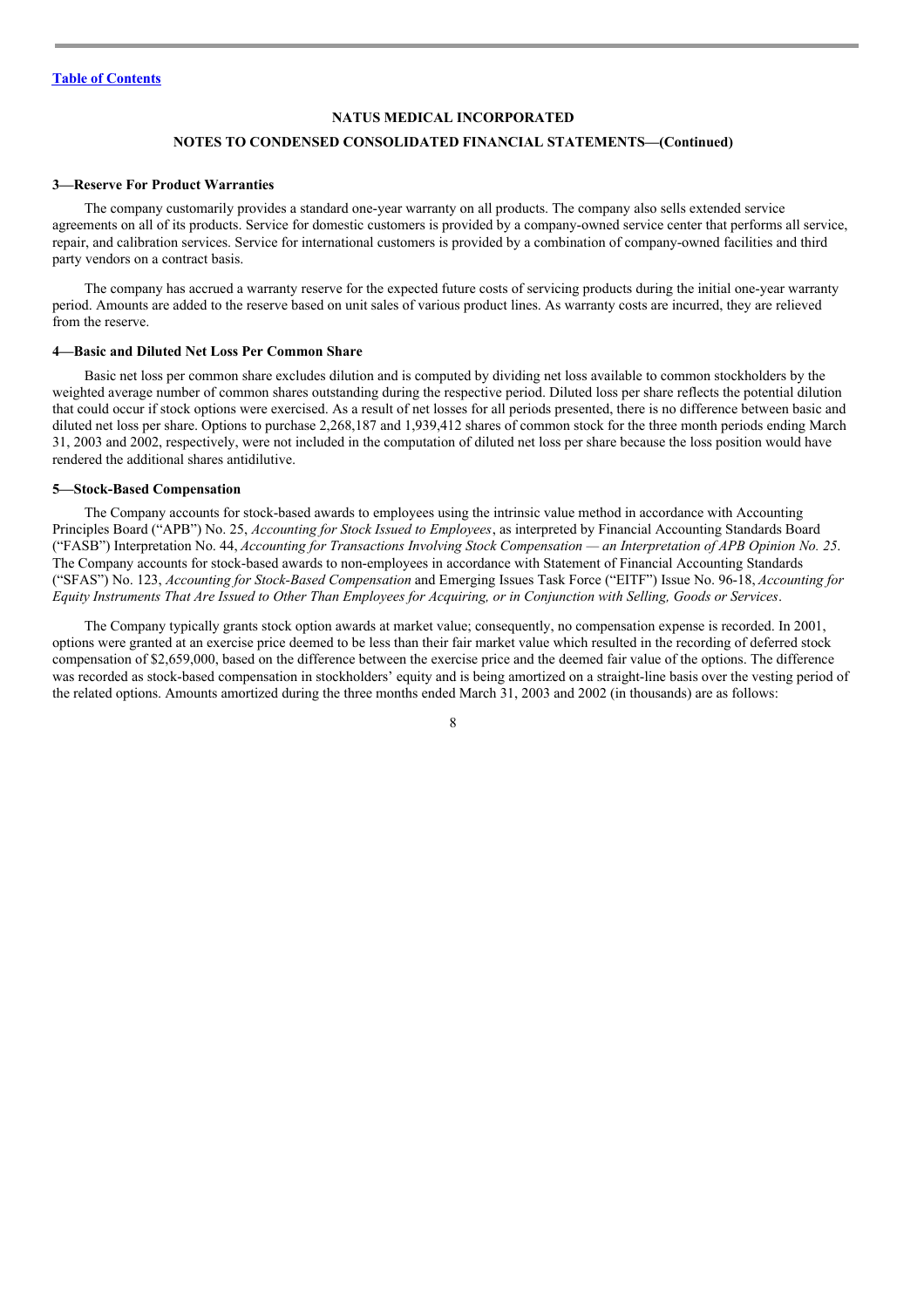# **NOTES TO CONDENSED CONSOLIDATED FINANCIAL STATEMENTS—(Continued)**

#### **5—Stock-Based Compensation (continued)**

|                                              |                    | <b>Three Months Ended</b><br>March 31, |  |
|----------------------------------------------|--------------------|----------------------------------------|--|
|                                              | 2003               | 2002                                   |  |
| Amortization stock compensation included in: |                    |                                        |  |
| Cost of revenue                              | \$<br>8            | S<br>21                                |  |
|                                              |                    |                                        |  |
| Operating expenses                           |                    |                                        |  |
| Marketing and selling                        | $\mathbb{S}$<br>30 | <sup>\$</sup><br>74                    |  |
| Research and development                     | 4                  | 14                                     |  |
| General and administrative                   | 22                 | 56                                     |  |
|                                              |                    |                                        |  |
| Total                                        | S.<br>-56          | 144                                    |  |
|                                              |                    |                                        |  |

Had compensation expense for the Company's stock option awards been determined based on the Black-Scholes fair value method at the grant dates, consistent with the fair value method of SFAS No. 123, *Accounting for Stock-Based Compensation*, the Company would have recorded additional compensation expense and its net income and earnings per share (EPS) would have been reduced to the pro forma amounts presented in the following table:

|                                                                                          | <b>Three Months Ended</b><br>March 31, |           |   |         |
|------------------------------------------------------------------------------------------|----------------------------------------|-----------|---|---------|
|                                                                                          |                                        | 2003      |   | 2002    |
| Net loss, as reported                                                                    | S                                      | (917)     |   | (1,787) |
| Add: Stock based employee compensation, net of related tax effects                       |                                        | 64        |   | 165     |
| Less: Compensation expense for stock options determined under the fair value method, net |                                        |           |   |         |
| of related tax effects                                                                   |                                        | (299)     |   | (555)   |
|                                                                                          |                                        |           |   |         |
| Pro forma net loss                                                                       |                                        | \$(1,152) |   | (2,177) |
|                                                                                          |                                        |           |   |         |
| Basic and Diluted EPS:                                                                   |                                        |           |   |         |
| As reported                                                                              | S                                      | (0.06)    | S | (0.11)  |
|                                                                                          |                                        |           |   |         |
| Pro forma                                                                                | S                                      | (0.07)    | S | (0.14)  |
|                                                                                          |                                        |           |   |         |

#### **6—Customer and Geographic Information**

We operate in one reportable segment and are engaged in the design, manufacture and marketing of products for the detection, monitoring, and treatment of common medical disorders that may occur during the critical development period of infants. The nature of our products and production processes as well as the type of customers and distribution methods are consistent among all of our devices.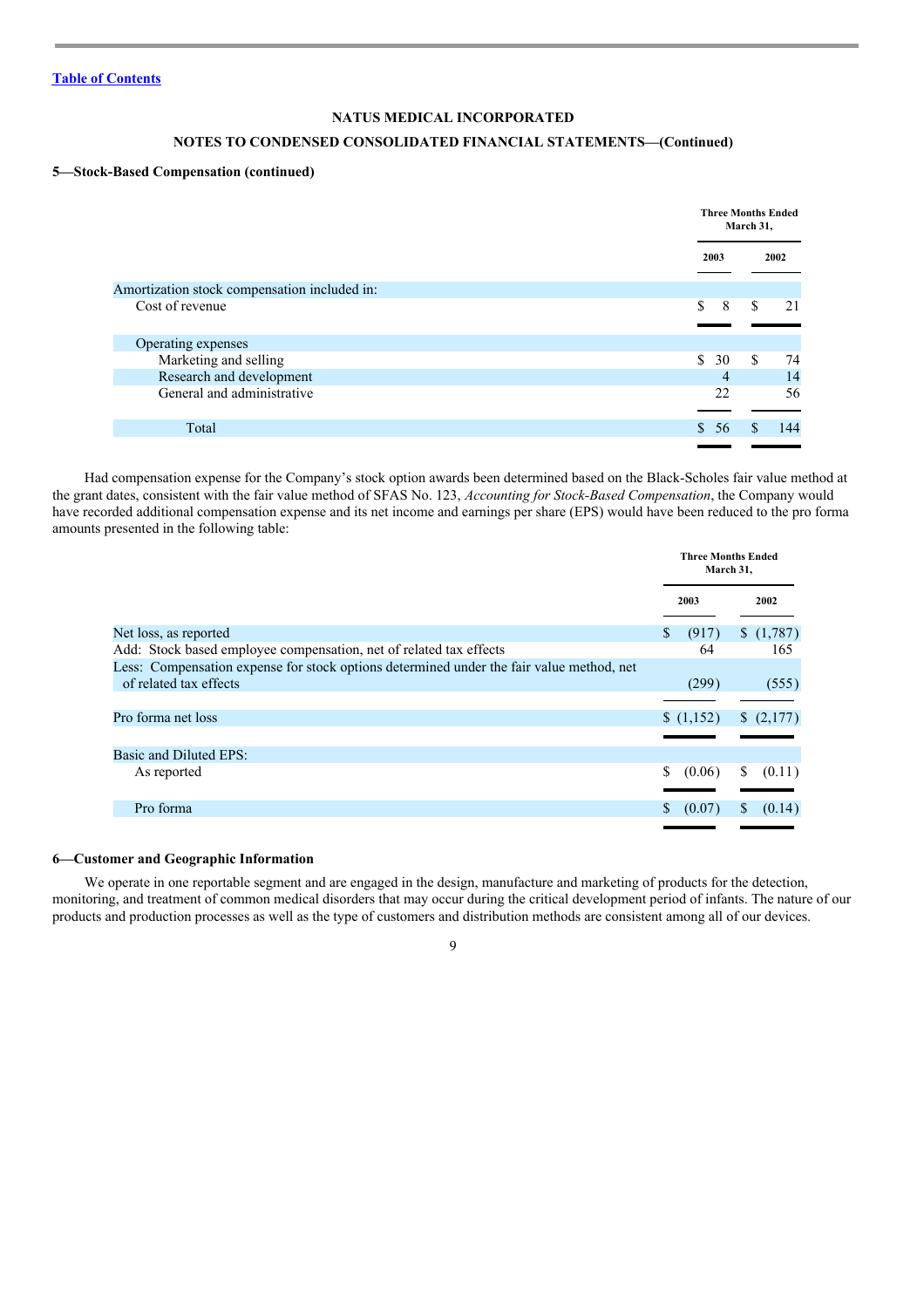# **NOTES TO CONDENSED CONSOLIDATED FINANCIAL STATEMENTS—(Continued)**

#### **6—Customer and Geographic Information (continued)**

Revenue from customers by geographic area was as follows (in thousands):

|                      |         | <b>Three Months Ended</b><br>March 31, |  |  |
|----------------------|---------|----------------------------------------|--|--|
|                      | 2003    | 2002                                   |  |  |
| <b>United States</b> | \$4,842 | 5,118<br>\$                            |  |  |
| All other            | 1,819   | 958                                    |  |  |
| Total                | \$6,661 | 6,076<br>\$                            |  |  |
|                      |         |                                        |  |  |

For both the three months ended March 31, 2003 and 2002, no sales to a single end-user customer or distributor accounted for greater than 10% of total revenue.

#### **7—Restructuring Charges**

In September 2002, the Company recorded a restructuring charge of approximately \$255,000 relating to an operating cost reduction plan that resulted in a reduction of 18 employees and the accrual of associated employee termination-related benefits. During the three months ended March 31, 2003, the Company paid immaterial amounts related to the restructuring. To date, the Company has paid approximately \$234,000 of costs related to the restructuring.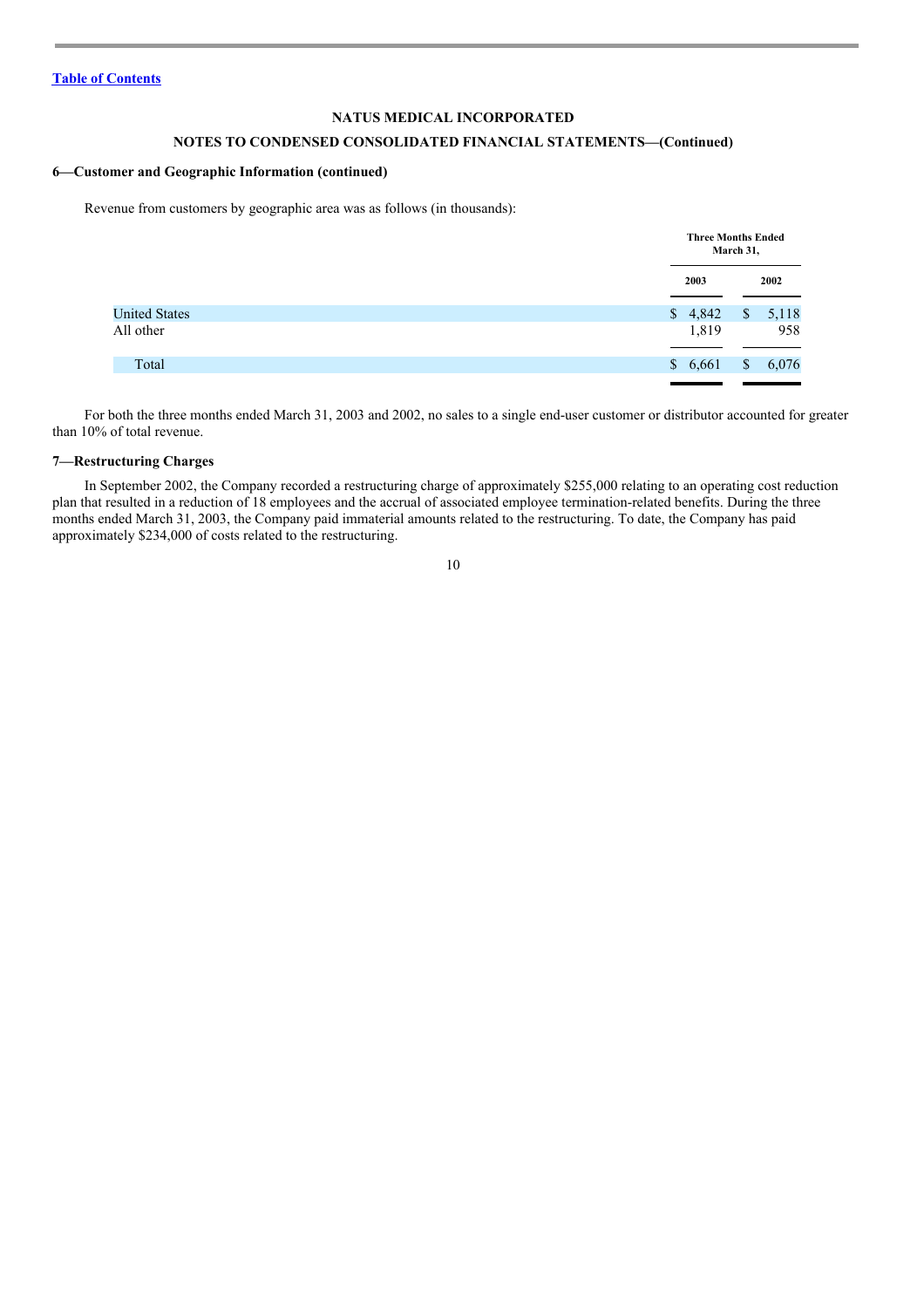#### **Item 2. Management's Discussion and Analysis of Financial Condition and Results of Operations**

This report contains forward-looking statements within the meaning of Section 27A of the Securities Act of 1933 and Section 21E of the Securities Exchange Act of 1934. These statements include, among other things, statements concerning our expectations, beliefs, plans, intentions, future operations, financial condition and prospects, and business strategies. The words "may," "will," "continue," *"estimate," "project," "intend," "believe," "expect," "anticipate," and other similar expressions generally identify forward-looking* statements. Forward-looking statements in this Item 2 include, but are not limited to, statements regarding the following: the future composition of our revenue, future revenue from international operations, international markets as a growth opportunity, our CO-Stat® End-Tidal Breath Analyzer ("CO-Stat analyzer) product strategy and alternative uses for our CO-Stat analyzer products, the CO-Stat analyzer product as a platform technology, the impact of adoption of accounting standards, acceptance of our products and the products of our competitors, fluctuation of our operating results and gross margins, expansion in and opportunities relating to international markets, future marketing and selling expenses, future operating results, warranty allowances, impact of our application of resources, spending relating to our products, sufficiency of future resources such as employees, future investments, investment in and development of new products and enhancement of existing products, future liquidity and capital requirements, our investment policy, sufficiency of cash and cash equivalents and availability of funds, effect of and exposure to foreign currency exchange rates, market risk exposure, costeffectiveness of our products, third-party reimbursement, consolidation of our industry and consequences of intellectual property disputes.

You are cautioned not to place undue reliance on forward-looking statements. Forward-looking statements are not guarantees of future performance. The forward-looking statements are subject to substantial risks and uncertainties that could cause our future business. financial condition, or results of operations to differ materially from our historical results or currently anticipated results. Investors should carefully review the information contained under the caption "Risk Factors" of this "Management's Discussion and Analysis of Financial Condition and Results of Operations," and elsewhere in or incorporated by reference into this report. The following discussion and analysis also should be read in conjunction with "Selected Consolidated Financial Data" and our Consolidated Financial Statements and Notes thereto included elsewhere in this report. All forward-looking statements included in this document are based on information available to us on the date hereof, and we assume no obligation to update any such forward-looking statements. These forward-looking statements are made in reliance upon the safe harbor provision of The Private Securities Litigation Reform Act of 1995.

#### **Overview**

We develop, manufacture and market products for the detection, monitoring, and treatment of common medical disorders in infants. Currently, we sell our ALGO® screening products for hearing screening, our CO-Stat analyzer products for the analysis of hemolysis, our neoBLUE<sup>™</sup> LED Phototherapy device ("neoBLUE phototherapy device") for the treatment of jaundice and our MiniMuffs® Neonatal Noise Attenuators ("MiniMuffs") product for the attenuation of noise for newborns.

Our revenue results from sales of equipment and disposable supplies. We currently derive substantially all of our revenue from sales of a limited number of products. Nearly all of our revenue was from sales of our ALGO screening products in the three months ended March 31, 2003 and 2002. Although we commercially launched our CO-Stat analyzer product in January 2001, we expect that a substantial majority of our revenue will continue to be generated from sales of our ALGO products for at least the next two years. In addition, on September 19, 2002, we received clearance from the U. S. Food and Drug Administration (FDA) to market our neoBLUE phototherapy device for the treatment of newborn jaundice, a condition in which the body produces an excessive amount of a potentially toxic substance called bilirubin. This product was introduced to the market on October 17, 2002. We do not expect to recognize material revenue from this product during 2003.

Historically we have sold our products directly through our sales force in the United States and indirectly through distributors internationally. Domestic sales accounted for 73% and 84% of our revenue during the three months ended March 31, 2003 and 2002 respectively. We intend to continue expansion of our international operations because we believe international markets represent a significant growth opportunity. We acquired the distribution operations of our United Kingdom distributor and top-tier Japan distributor in January 2001 and July 2001, respectively. We anticipate that international revenue will increase as a percent of revenue in the future. If international sales increase, we may not experience corresponding growth in operating income due to the higher cost of selling outside of the United States. Historically, our international sales have been indirect and through distributors and have been characterized by lower gross margins due to the discount the distributors receive from our list prices.

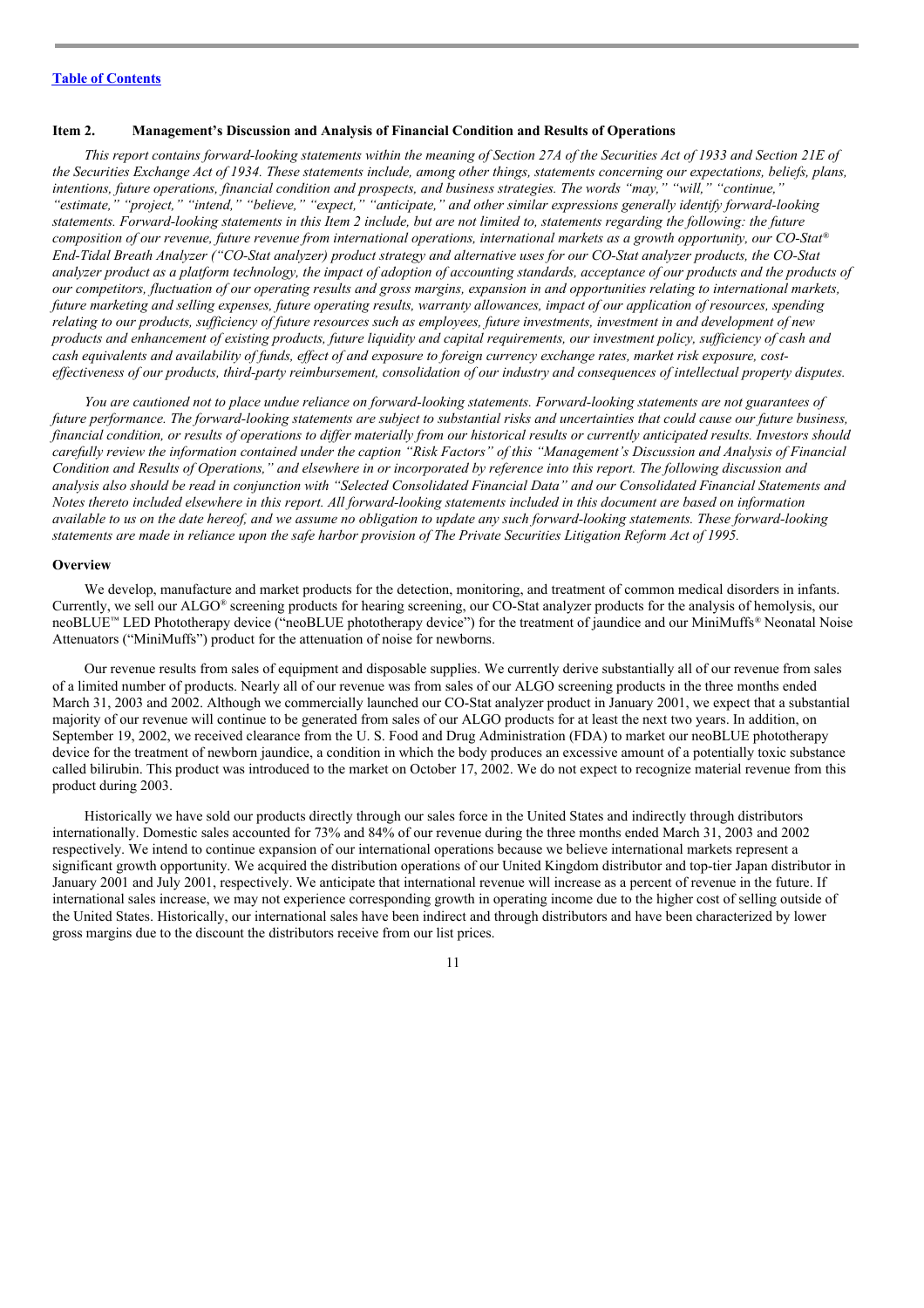Our net income or loss can be markedly impacted by the decisions of management regarding the level of resources applied to our business. Management, and our board of directors, makes these decisions on the basis of sales forecasts, expected customer orders, economic conditions and other factors. These costs are primarily personnel and facilities costs that are relatively fixed in the short-term and directly impact net income.

In 2001 and the first half of 2002, we increased our level of spending on the marketing and sales of our CO-Stat analyzer products. We spent a considerable amount of time and resources on education of governments, hospitals and clinicians regarding the benefit of our CO-Stat analyzer products. Despite these expenditures, we have not achieved the level of sales of our CO-Stat analyzer products that we had anticipated. In the third quarter of 2002, we began to reduce marketing and sales expenses associated with our CO-Stat analyzer products in order to adjust our expenses to more accurately reflect our expectations regarding near term revenue. In the fourth quarter of 2002, we also recorded a write-down of excess parts and materials we had purchased for our CO-Stat analyzer products. We continue to believe that our CO-Stat analyzer product represents a platform technology and are moving forward with clinical research for the newborn jaundice market and for additional applications, most notably its use for the detection of medical conditions leading to pre-term delivery. While we intend to continue to support the user base now in place, we are currently evaluating the viability of marketing our CO-Stat analyzer products in the newborn jaundice market. We do not expect to recognize material revenue from our CO-Stat analyzer product in 2003.

We introduced our neoBLUE phototherapy device in October 2002 at the American Academy of Pediatrics National Conference and Exhibition in Boston, Massachusetts. Our neoBLUE phototherapy device analyzer adds to the line of products and services that we provide to assist clinicians with the management of newborn jaundice. Our current sales and marketing force offers our neoBLUE phototherapy device as part of our jaundice management product offering. Because we have not previously marketed the neoBLUE phototherapy device or devices for the treatment of newborn jaundice, we cannot be certain that it will be well received by our clinician customers. We do not expect to recognize material revenue from our neoBLUE phototherapy device in 2003.

As of December 31, 2002, we had total federal and state net operating loss carryforwards of approximately \$13.1 million and \$4.2 million, respectively, available to reduce future taxable income. If not utilized to offset taxable income in future periods, our federal net operating loss carryforwards will expire in various amounts beginning in 2007 through 2022, and our state net operating loss carryforwards will expire through 2010. If we continue to have net losses, we may not be able to utilize some or all of our net operating loss carryforwards before they expire. In addition United States income tax law imposes limitations on the amount of net operating loss carryforwards we can use in any given year and on the ability to use net operating loss carryforwards if we experience a more than 50% change in ownership during any three-year period.

#### **Application of Critical Accounting Policies**

We prepare our financial statements in accordance with generally accepted accounting principles. In so doing, we must often make estimates and use assumptions that can be subjective, and consequently our actual results could differ from those estimates. For any given individual estimate or assumption we make, there may also be other estimates or assumptions that are reasonable.

We believe that the following critical accounting policies require the use of significant estimates, assumptions, and judgments. The use of different estimates, assumptions, and judgments could have a material affect on the reported amounts of assets, liabilities, revenue, expenses and related disclosures at the date of the financial statements and during the reporting period.

#### *Revenue Recognition*

We recognize revenue, net of discounts, from product sales, including sales to distributors, when a purchase order has been received, when title transfers (generally upon shipment), when the selling price is fixed or determinable, and when collection of the resulting receivable is probable. We generally do not provide rights of return on our products. Revenue from extended warranty contracts is recognized ratably over the warranty period. Advance payments from customers are recorded as deferred revenue until shipment of the related product. We have established an allowance for estimated uncollectible accounts receivable.

We must exercise judgment when assessing the sufficiency of our allowance for estimated uncollectible accounts receivable. Our estimates are based on our historical collection experience within the markets in which we operate as well as assessment of our average accounts receivable aging days and any other specific information of which we may be aware, such as bankruptcy filings or liquidity problems of our customers. Any future determination that our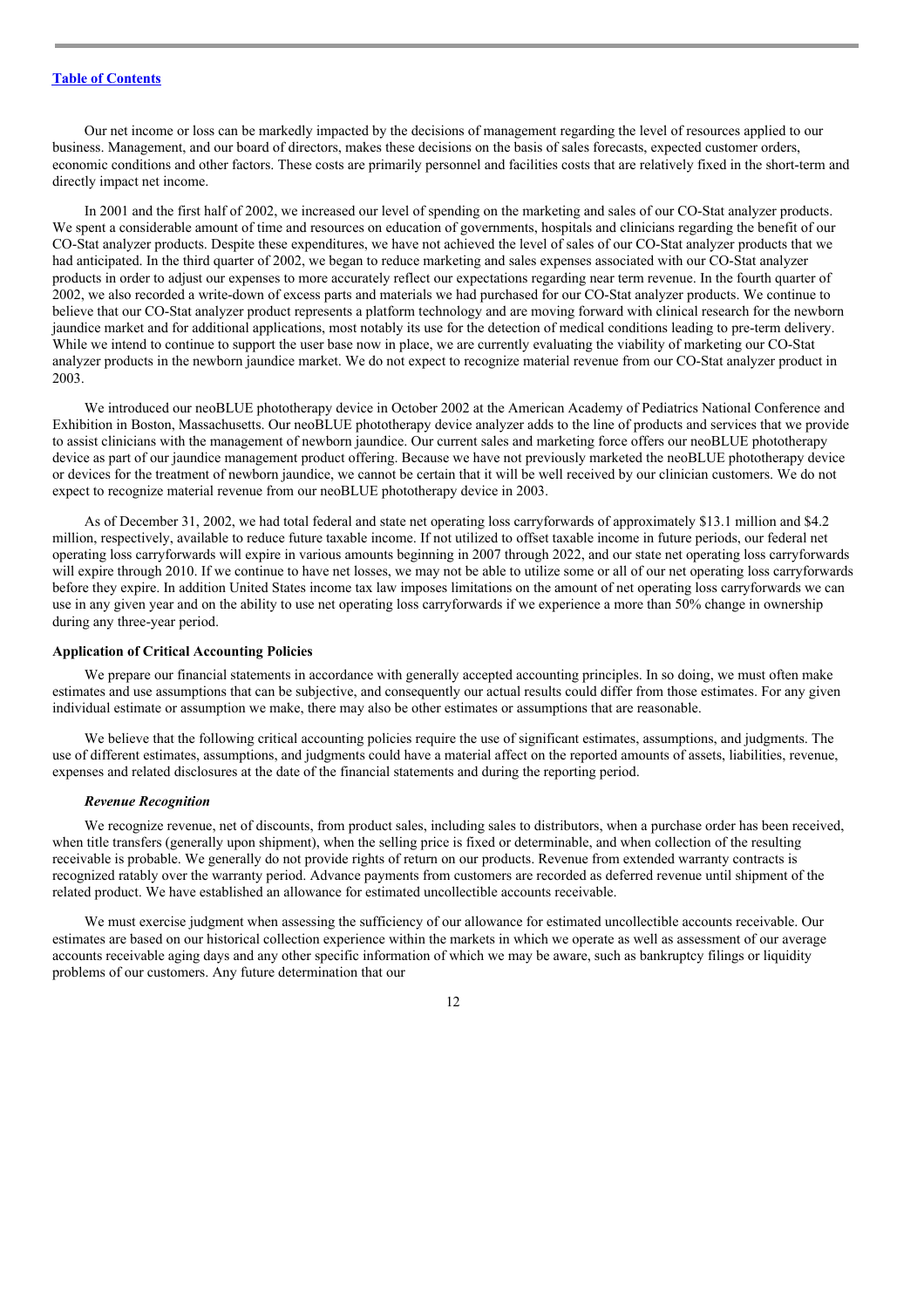allowance for estimated uncollectible accounts receivable is understated could result in increased operating expense and reduce our results of operations.

At March 31, 2003 our deferred revenue under extended warranty contracts was approximately \$363,000. Advance payments from customers were not material at March 31, 2003. Our allowance for estimated uncollectible accounts receivable was \$258,000 at March 31, 2003.

#### *Inventory is carried at the lower of cost or market value*

As a medical device manufacturer, we may be exposed to a number of factors that could result in portions of our inventory becoming either obsolete or in excess of anticipated usage. These factors include, but are not limited to, technological changes in our markets, competitive pressures in products and prices, and our own introduction of new product lines.

We regularly evaluate our ability to realize the value of our inventory based on a combination of factors, including historical usage rates, forecasted sales, product life cycles, and market acceptance of new products. When we identify inventory that is obsolete or in excess of anticipated usage we write it down to realizable salvage value. The estimates we use in projecting future product demand may prove to be incorrect. Any future determination that our inventory is overvalued could result in increases to our cost of sales and decreases to our operating margins and results of operations.

#### *Carrying value of intangible assets*

Under generally accepted accounting principles we are required to write down intangible assets if such assets are determined to be impaired. Under current accounting standards, an impairment of an intangible is considered to have occurred when the estimated undiscounted future cash flows related to the asset are less than the carrying value of the asset. Estimates of future cash flows involve consideration of many factors including the marketability of new products, product acceptance and lifecycle, competition, and operating margins. We amortize intangible assets with finite lives over their useful lives; any future changes that would limit their useful lives could result in additional charges to our research and development costs and decrease our operating results. We carry intangibles with indefinite lives at original cost; any future determination that these assets are carried at greater than their expected future undiscounted cash flows could result in additional charges to our research and development costs and decrease our operating results.

At March 31, 2003 we had intangible assets with a carrying value of approximately \$1.0 million.

#### *Liability for product warranties*

Our products are covered by standard one-year product warranty plans. A liability has been established for the expected cost of servicing our products during these warranty periods. We base the liability in part upon our historical experience; however, estimates of the costs to honor our warranties are often difficult to determine due to uncertainty surrounding the extent to which new products will require servicing and the costs that will be incurred to service those products. The estimates we use in projecting future product warranty costs may prove to be incorrect. Any future determination that our product warranty reserves are understated could result in increases to our cost of sales and decreases to our operating margins and results of operations.

At March 31, 2003 our reserve for product warranties was approximately \$197,000.

#### *Valuation allowance for deferred tax assets*

We record a valuation allowance against our deferred tax assets, which result primarily from net operating loss and credit carry forwards that expire over time, and timing differences between book and tax results. In evaluating whether we would more likely than not recover these deferred tax assets, we have not assumed any future taxable income in the tax jurisdictions in which we operate. To the extent we establish a valuation allowance, or increase this allowance in a period, we include an offsetting expense within the tax provision in the consolidated statement of operations. Future income generation in these tax jurisdictions could lead to the reversal of these valuation allowances and additional income recognition.

At March 31, 2003, our net deferred tax assets were zero, net of an \$8.4 million valuation allowance.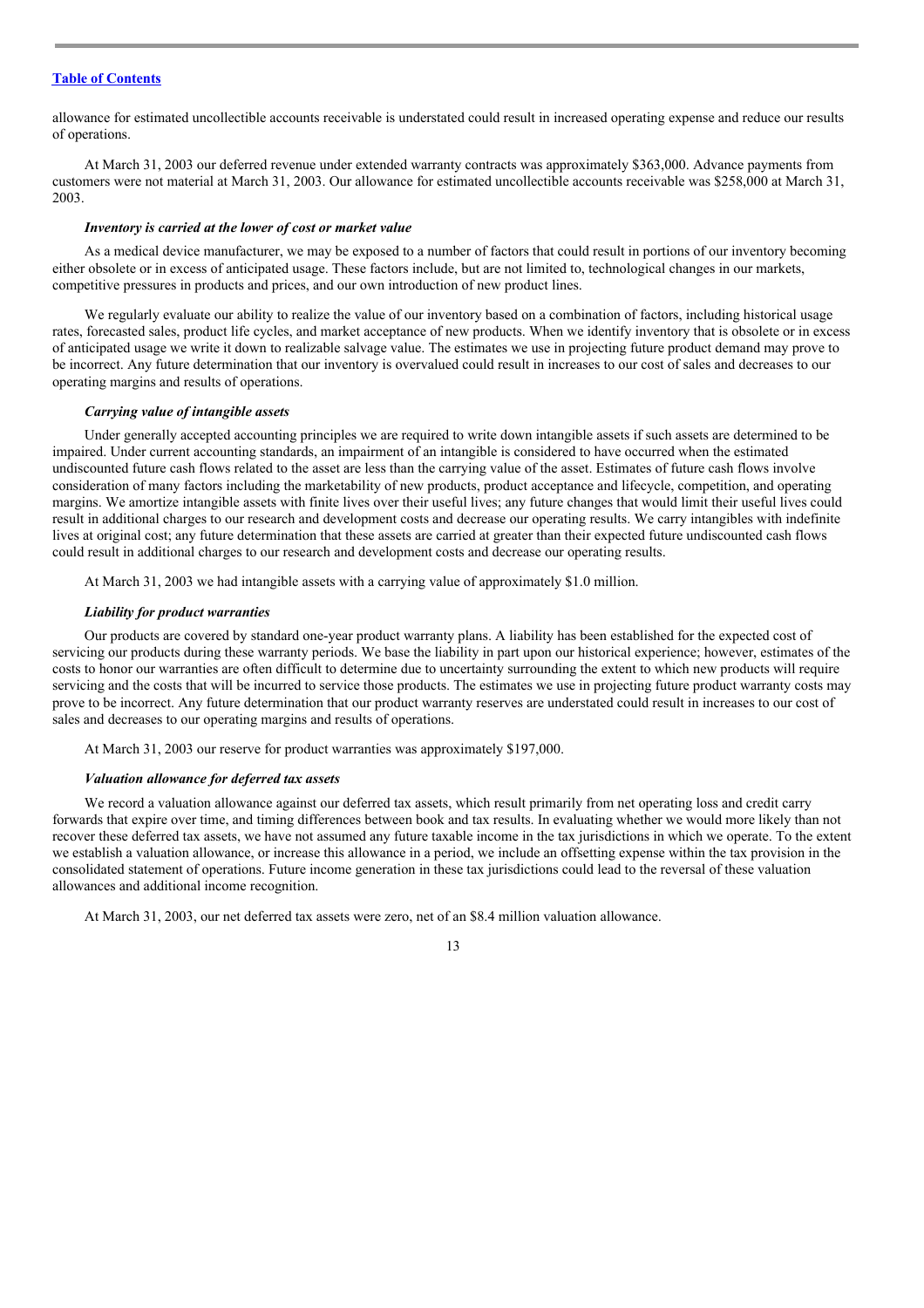## **Results of Operations**

The following table sets forth, for the periods indicated, selected consolidated statements of operations data as a percentage of total revenue. Our historical operating results are not necessarily indicative of the results for any future period.

|                                                     |        | <b>Three Months Ended</b><br>March 31, |  |
|-----------------------------------------------------|--------|----------------------------------------|--|
|                                                     | 2003   | 2002                                   |  |
| Revenue                                             | 100.0% | 100.0%                                 |  |
| Cost of revenue                                     | 37.7   | 41.4                                   |  |
| Gross profit                                        | 62.3   | 58.6                                   |  |
|                                                     |        |                                        |  |
| Operating expenses:                                 | 45.9   | 56.6                                   |  |
| Marketing and selling                               |        |                                        |  |
| Research and development                            | 15.5   | 17.6                                   |  |
| General and administrative                          | 17.2   | 17.7                                   |  |
| Total operating expenses                            | 78.6   | 91.9                                   |  |
|                                                     |        |                                        |  |
| Loss from operations                                | (16.3) | (33.3)                                 |  |
| Other income, net                                   | 2.5    | 3.9                                    |  |
| Loss before provision for income taxes              | (13.8) | (29.4)                                 |  |
| Provision for income taxes                          |        |                                        |  |
|                                                     |        |                                        |  |
| Net loss                                            | (13.8) | (29.4)                                 |  |
|                                                     |        |                                        |  |
| Accretion of redeemable convertible preferred stock |        |                                        |  |
|                                                     |        |                                        |  |
| Net loss available to common stockholders           | (13.8) | (29.4)                                 |  |
|                                                     |        |                                        |  |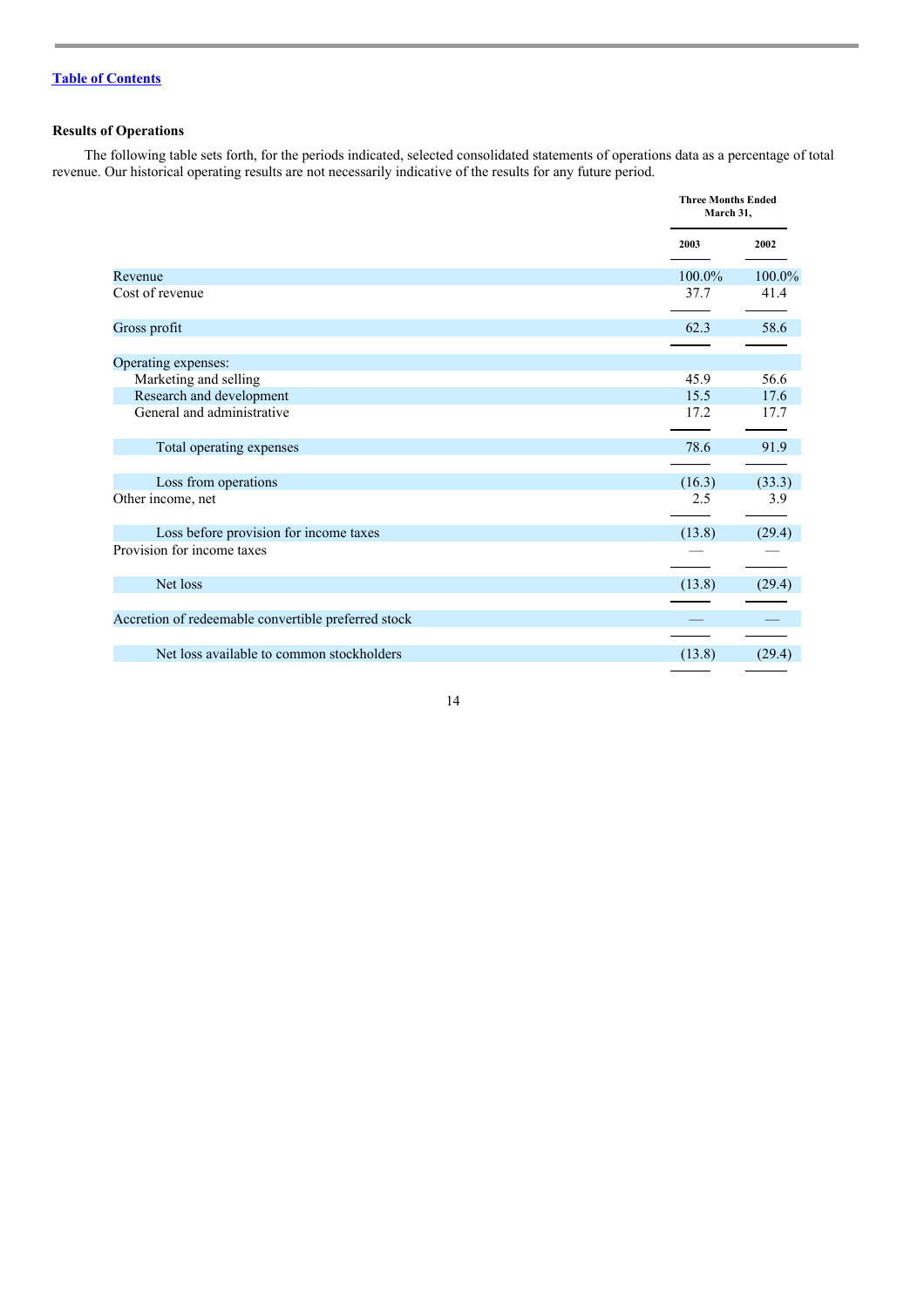#### **Three Months Ended March 31, 2003 and 2002**

#### **Revenue**

Our revenue is generated almost exclusively from the sale of ALGO screening equipment and related disposable supplies. Our revenue increased \$585,000, or 10%, to \$6.7 million in the three months ended March 31, 2003 from \$6.1 million in the same period in 2002. The increase was primarily attributable to stronger demand for our products in Europe and Oceania. No end customer accounted for more than 10% of our revenue in the three months ended March 31, 2003 and 2002.

Revenue from ALGO hearing screening equipment increased by \$327,000, or 22%, to \$1.8 million in the three months ended March 31, 2003 from \$1.5 million in the same period in 2002. The increase resulted from greater unit sales in Europe and Oceania.

Revenue from ALGO disposable supplies increased by \$181,000, or 4%, to \$4.5 million in the three months ended March 31, 2003 from \$4.3 million in the same period in 2002. The increase resulted primarily from our greater international installed base.

Revenue from sales outside the United States increased by \$861,000, or 90%, to \$1.8 million in the three months ended March 31, 2003 from \$1.0 in the same period in 2002. The increase in revenue for the three months ended March 31, 2003 was primarily the result of stronger demand in Europe and Oceania.

#### **Cost of Revenue and Operating Expenses**

Cost of revenue includes material costs, personnel expenses, amortization of deferred stock compensation, packaging and shipping costs, other manufacturing costs, warranty expenses, and technology license fees. Our cost of revenue remained substantially unchanged at \$2.5 million in the three months ended March 31, 2003 and 2002; however, cost of revenue as a percent of total revenue was 38% in the three months ended March 31, 2003, compared with 41% reported in the three months ended March 31, 2002. Cost of revenue as a percentage of total revenue was favorably impacted by materials cost savings associated with our ALGO 3 product line as well as a realignment of three production-engineering employees to our research and development department. Cost of revenue continues to be adversely affected by increased participation by domestic customers buying under group purchasing organization contracts. While providing an opportunity for increased unit sales, group purchasing organization contracts typically also have the impact of lowering the gross margins on such sales transactions.

Marketing and selling expenses consist primarily of salaries, commissions, travel, promotional, and advertising costs. Our marketing and selling expenses decreased \$384,000, or 11%, to \$3.1 million in the three months ended March 31, 2003 from \$3.4 million in the same period in 2002. The decrease is primarily attributable to reductions in our domestic field organization personnel expenses, as well as reduced spending for advertising and travel related costs.

Research and development expenses consist of engineering costs to develop new products, enhance existing products, and validate the design of new or enhanced products. Our research and development expenses decreased \$39,000, or 4%, to \$1.0 million in the three months ended March 31, 2003 from \$1.1 million in the same period in 2002. The decrease is attributable to reductions in salaries, offset partly by an increase in the cost of outside consultants related to new product development.

General and administrative expenses consist of corporate, finance, information technology, human resources, administrative, and legal expenses. Our general and administrative expenses increased \$71,000, or 7%, to \$1.1 million in the three months ended March 31, 2003 from \$1.1 million in the same period in 2002. In prior years, personnel and other associated costs of our information technology group were allocated to all departments; in 2003 these costs are treated as a general and administrative expense. We also reduced our outside legal expenses significantly by adding new in-house staff, although these savings were partially offset by the new salaries. Our outside accounting fees and local taxes have also increased.

In September 2002, we recorded a restructuring charge of approximately \$255,000 relating to an operating cost reduction plan that resulted in a reduction of 18 employees and the accrual of associated employee termination-related benefits. During the three months ended March 31, 2003, we paid immaterial amounts related to the restructuring. To date, we have paid approximately \$234,000 of costs related to the restructuring.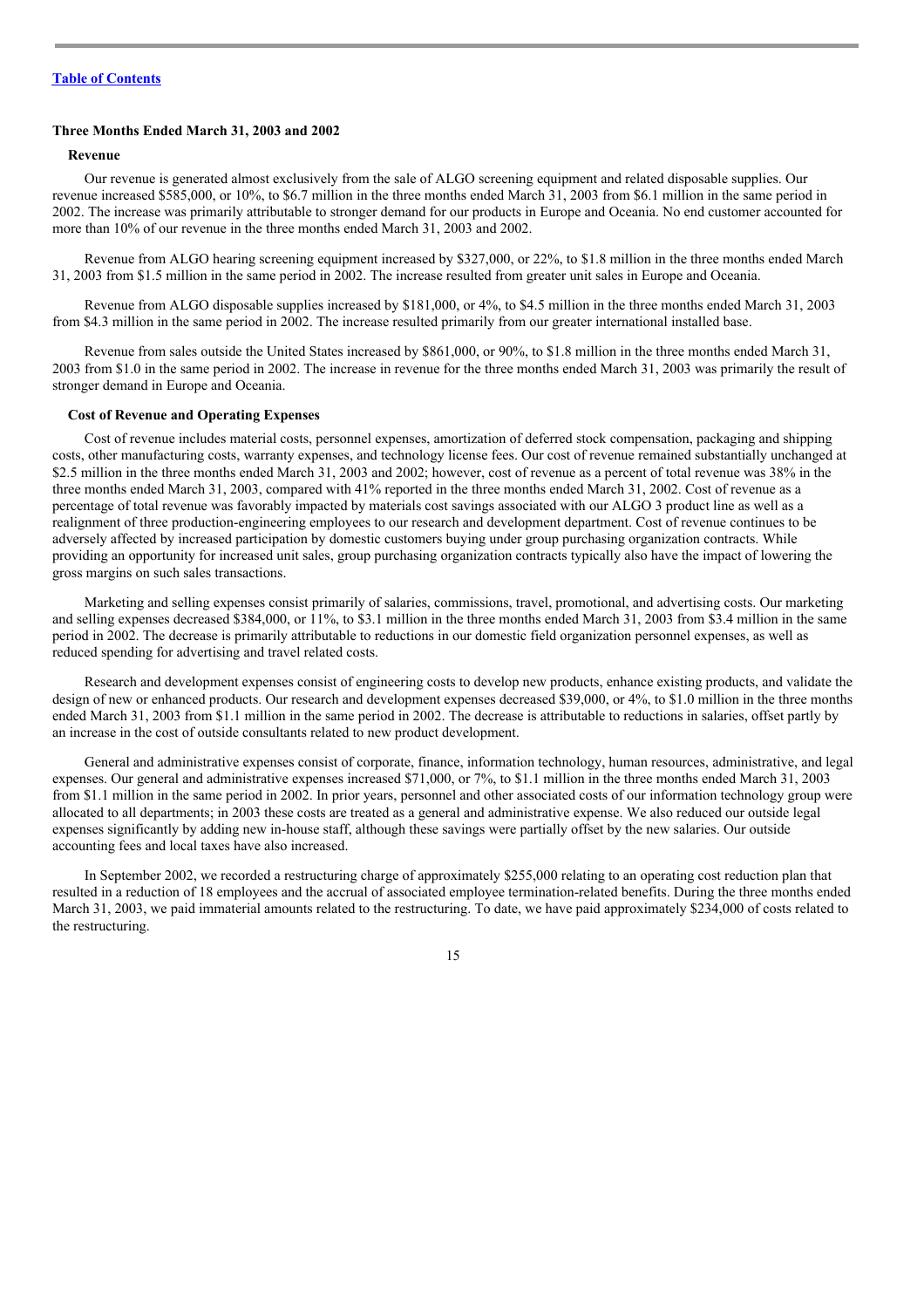We recorded aggregate amortization of \$64,000 of deferred stock compensation in the three months ended March 31, 2003, of which \$8,000 was included in cost of revenue and \$56,000 was allocated to operating expenses. We recorded \$165,000 deferred stock compensation in the three months ended March 31, 2002, of which \$21,000 was included in cost of revenue and \$144,000 was allocated to operating expenses.

Other income and expenses consist of interest income, interest expense, net capital gains and losses from our investment portfolio, net currency exchange gains and losses and other miscellaneous income and expenses. Other income and expenses decreased \$71,000, or 30%, to \$167,000 in the three months ended March 31, 2003 from \$238,000 for the same period in 2002. The decrease in other income and expenses was primarily due to a decrease in investment income resulting from current market conditions, and to a lesser extent, our decreased cash balances.

Foreign exchange losses were \$3,000 and \$20,000 in the three months ended March 31, 2003 and 2002, respectively. The losses resulted primarily from fluctuations in local currency equivalents of the U.S. dollar in Europe and Asia. Unrealized translation gains and losses are not included in net income, but are reported as a component of other comprehensive income.

#### **Liquidity and Capital Resources**

As of March 31, 2003, we had cash, cash equivalents and short-term investments of \$43.5 million, stockholders' equity of \$53.8 million and working capital of \$50.3 million, compared with cash, cash equivalents and short-term investments of \$44.9 million, stockholders' equity of \$54.7 million and working capital of \$50.9 million as of December 31, 2002. We completed an initial public offering of 5,000,000 shares of our common stock at \$11.00 per share in July 2001 and raised \$51.2 million after underwriting discounts and commissions, but before expenses payable by us. In August 2001, our managing underwriters exercised their right to purchase an additional 750,000 shares of our common stock at \$11.00 per share for net proceeds of \$7.7 million after underwriting discounts and commissions but before any expenses payable by us.

Net cash used in operating activities for the three months ended March 31, 2003 and 2002 was substantially unchanged at \$1.3 million. Cash used in operating activities for the three months ended March 31, 2003 resulted primarily from the net loss during the period, increases in inventories and prepaid expenses, and decreases in accounts payable and accrued liabilities which were offset by a decrease in accounts receivable. The increase in inventories was due primarily to maintaining greater quantities of our new ALGO Flexicoupler disposable supply product. Net cash used in operating activities of \$1.3 million for same period in 2002 resulted primarily from the net loss during the period and an increase in inventories.

Net cash used in investing activities was \$6.8 million for the three months ended March 31, 2003 compared to \$13.3 million for the same period in 2002. Net cash used in investing activities in both periods was primarily the result of purchasing short-term investments in excess of those that were redeemed. Because of our investment policy, the types of investments we may make are limited. Primarily all of our short-term investments are available-for-sale securities with maturities of less than fifteen months, and fluctuations between cash equivalents and short-term investments are often attributable to investment decisions. We had no material capital expenditure commitments as of March 31, 2003. We have an interest-bearing certificate of deposit with a bank that matures in April 2004; the investment is valued at \$335,000 at March 31, 2003 and is classified as a hold-to-maturity investment. This investment was assigned to a bank in February 1999 to guarantee a loan on a primary residence of an officer totaling \$250,000 plus accrued interest. The guarantee is collateralized by 26,688 shares of our stock held by the officer.

Net cash provided by financing activities was \$117,000 for the three months ended March 31, 2003, compared to \$22,000 for the same period in 2002. Net cash provided by financing activities for both periods resulted from the proceeds of sale of our stock to employees pursuant to our stock option and employee stock purchase plans.

Our future liquidity and capital requirements will depend on numerous factors, including:

- the amount and timing of revenue;
- the extent to which our existing and new products gain market acceptance;
- the extent to which we make acquisitions;
- the cost and timing of expansion of product development efforts and the success of these development efforts;
- the cost and timing of expansion of marketing and selling activities; and
- available borrowings under line of credit arrangements and the availability of other means of financing.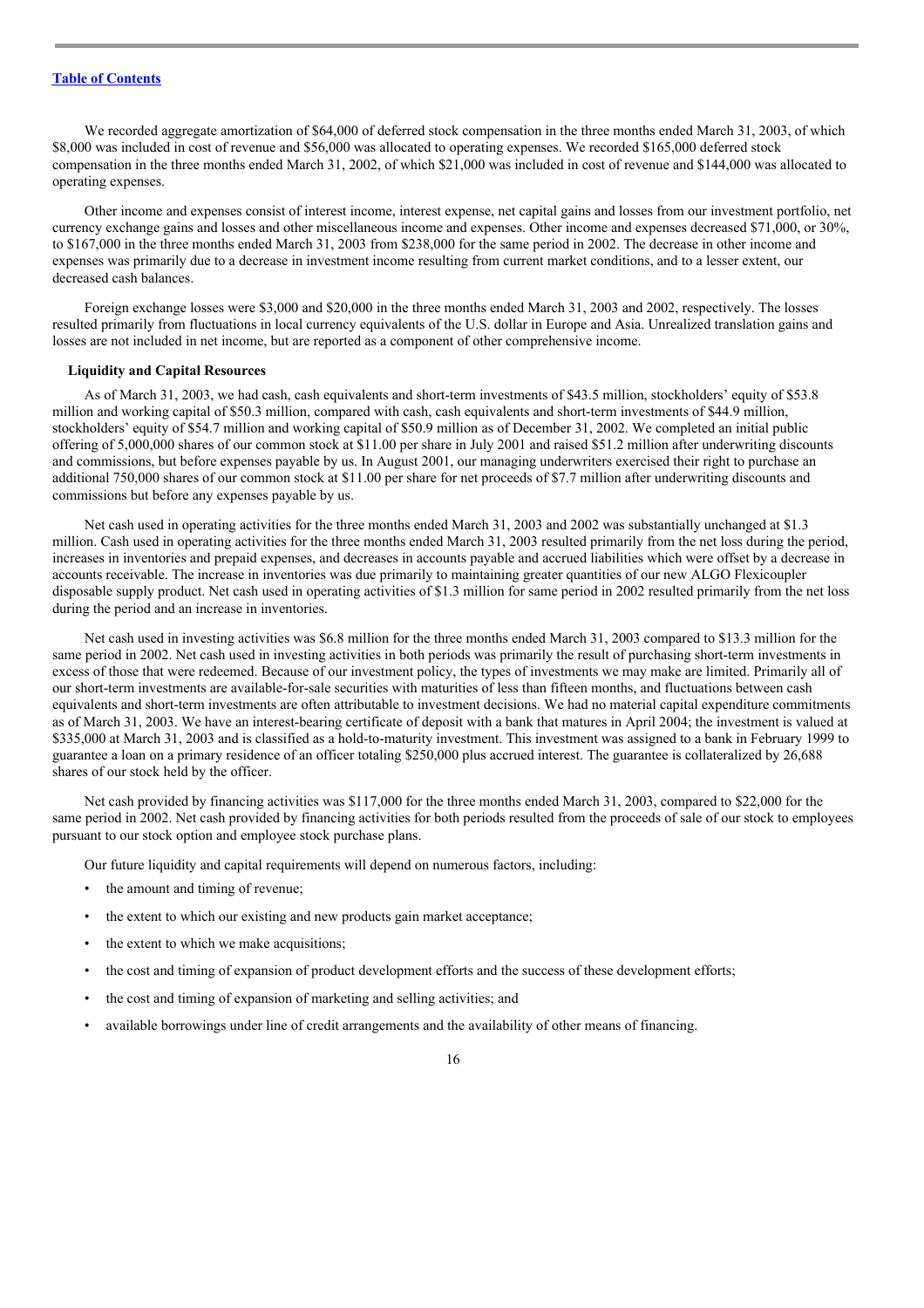We believe that our current cash and cash equivalent balances and any cash generated from operations and from current or future debt financing will be sufficient to meet our operating and capital requirements for at least the next 18 months. However, it is possible that we may require additional financing within this period. We intend to continue to invest in the development of new products, and enhancements to our existing products, and in both existing and new product distribution domestically and overseas. The factors described above will affect our future capital requirements and the adequacy of our available funds. In addition, even if our current funds are sufficient to meet our anticipated cash needs during the next 18 months, we may need to raise additional funds beyond this time, particularly if we invest significant amounts in the acquisition of businesses and products. We may be required to raise those funds through public or private financings, strategic relationships or other arrangements. Any additional equity financing may be dilutive to stockholders and debt financing, if available, may involve restrictive covenants.

#### **Recent Accounting Pronouncements**

In April 2002, the FASB issued SFAS No. 145, which, among other things, changed the presentation of gains and losses on the extinguishment of debt. Any gain or loss on extinguishment of debt that does not meet the criteria in APB Opinion 30, "Reporting the Results of Operations — Reporting the Effects of Disposal of a Segment of a Business, and Extraordinary, Unusual and Infrequently Occurring Events and Transactions," shall be included in operating earnings and not presented separately as an extraordinary item. We adopted SFAS No. 145 on January 1, 2003.

In June 2002, the FASB issued SFAS No. 146, *Accounting for Costs Associated with Exit or Disposal Activities*, which addresses accounting for restructuring and similar costs. SFAS No. 146 supersedes previous accounting guidance, principally Emerging Issues Task Force Issue, or EITF, No. 94-3 Liability Recognition for Certain Employee Termination Benefits and Other Costs to Exit on Activity *(including Certain Costs Incurred in a Restructuring)*. SFAS No. 146 requires that the liability for costs associated with an exit or disposal activity be recognized when the liability is incurred. Under Issue 94-3, a liability for an exit cost was recognized at the date of the Company's commitment to an exit plan. SFAS No. 146 also establishes that the liability should initially be measured and recorded at fair value. Accordingly, SFAS 146 may affect the timing of recognizing future restructuring costs as well as the amount recognized. We adopted the provisions of SFAS 146 on January 1, 2003.

In November 2002, the FASB issued Interpretation (FIN) No. 45, *Guarantor's Accounting and Disclosure Requirements for Guarantees, Including Indirect Guarantee of Indebtedness of Others*. This interpretation addresses the disclosures to be made by guarantor in its interim and annual financial statements about its obligations under certain guarantees that it has issued. FIN No. 45 also clarifies that a guarantor is required to recognize, at the inception of a guarantee, a liability for the fair value of the obligation undertaken in issuing the guarantee. In accordance with FIN No. 45, the Company adopted the disclosure requirements on December 31, 2002, and the recognition requirements on January 1, 2003. Adoption of the recognition requirements of this interpretation did not have a material impact on our financial position results of operations, EPS or cash flows.

In December 2002, the FASB issued SFAS No. 148, *Accounting for Stock-Based Compensation Transition and Disclosure*. This statement amends SFAS No. 123, *Accounting for Stock-Based Compensation*, to provide companies with alternative methods of transition for a voluntary change to the fair value method of accounting for stock-based employee compensation. Additionally, SFAS No. 148 amends certain disclosure requirements of SFAS No. 123. The Company adopted the annual and quarterly disclosure requirements of SFAS No. 148 on December 31, 2002 and March 31, 2003, respectively. The transitional provisions of SFAS No. 148 did not have an impact on the Company's financial position, results of operations, EPS, or cash flows, as the fair value method has not been adopted.

In January 2003, the FASB issued FIN No. 46, *Consolidation of Variable Interest Entities—an interpretation of ARB No. 51*. FIN No. 46 requires that variable interest entities be consolidated by a company if that company is subject to a majority of the risk of loss from the variable interest entity's activities or is entitled to receive a majority of the entity's residual returns, or both. FIN No. 46 also requires disclosures about variable interest entities that are not required to consolidate, but in which a company has a significant variable interest. The consolidation requirements of FIN No. 46 will apply immediately to variable interest entities created after January 31, 2003. The consolidation requirements will apply to entities established on or prior to January 31, 2003 in the first fiscal year or interim period beginning after June 15, 2003. The disclosure requirements will apply in all financial statements issued after January 31, 2003. The Company has adopted the disclosure requirements of FIN No. 46 and does not believe the application of FIN No. 46 will have a material effect on its financial statements.

## **Risk Factors**

#### We have a history of losses and may experience losses in the future, which may result in the market price of our common stock **declining**

Since our inception, we have incurred significant net losses and we may incur net losses in 2003.

We anticipate that our expenses may increase substantially in the foreseeable future as we:

- continue to invest in research and development to enhance our ALGO screener, neoBLUE phototherapy device and other products and technologies;
- develop additional applications for our current technology, such as the use of our CO-Stat analyzer for the detection of pre-term delivery and pre-eclampsia;
- increase our marketing and selling activities, particularly outside the United States;
- continue to increase the size and number of locations of our customer support organization, particularly outside the United States; and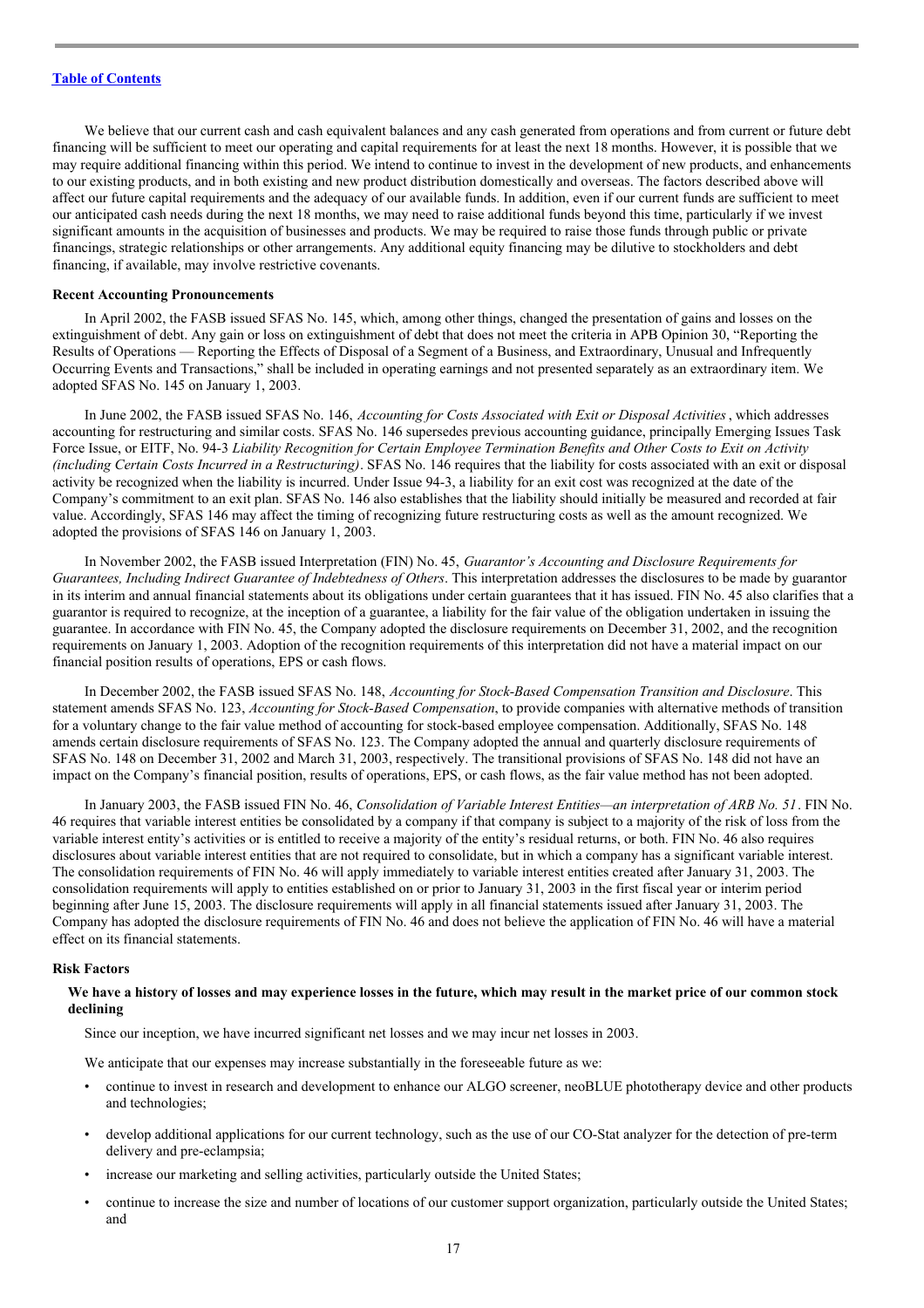• develop additional infrastructure and hire required management and other employees to keep pace with our growth.

As a result of these possible increased expenses, we may need to generate significantly higher revenue to achieve profitability. We cannot be certain that we will achieve profitability in the future or, if we achieve profitability, sustain it. If we do not achieve and maintain profitability, the market price of our common stock is likely to decline, perhaps substantially.

#### We have relied, and expect to continue to rely, on sales of our ALGO screening product family for substantially all of our revenue, **and a decline in sales of these products could cause our revenue to fall**

Historically, we have derived substantially all of our revenue from sales of our ALGO screening products. We expect that the revenue from our ALGO screening product family will continue to account for a substantial majority of our revenue for at least the next two years. To date, our MiniMuffs product, which is a disposable ear cover for newborns, and our CO-Stat analyzer product, which is a jaundice management device for newborns, have accounted for only a small percentage of our revenue. We have not derived any significant revenue from sales of our CO-Stat analyzer products and have recently decreased sales and marketing resources devoted to these products. We also are currently evaluating the viability of marketing our CO-Stat products in the newborn jaundice market and may determine to cease these marketing efforts altogether. We introduced our neoBLUE phototherapy device in October 2002 and do not expect to recognize any material revenue from this product during 2003, if ever. Any factors adversely affecting the pricing of our ALGO screening equipment and related disposables or demand for our ALGO screening products, including physician acceptance or the selection of competing products, could cause our revenue to decline and our business to suffer.

#### If more physicians do not adopt our ALGO screening products, CO-Stat analyzer products and neoBLUE phototherapy device, **we will not achieve future sales growth**

We acquired the ALGO screening product technology in 1987, introduced our CO-Stat analyzer product in January 2001 and introduced our neoBLUE phototherapy device in October 2002. More neonatologists and pediatricians must adopt these products for our sales to increase. To date, we have not achieved the revenue levels we previously anticipated with respect to our CO-Stat analyzer products and have decreased the resources devoted to these products. We believe that physicians will not use our products unless they determine, based on published peer-reviewed journal articles, long-term clinical data, and experience, that the products provide an accurate and costeffective alternative to other means of testing for hearing impairment or jaundice management. There are currently alternative hearing screening and jaundice management products, which may be less expensive or may be quicker on a per test basis. Physicians are traditionally slow to adopt new products, testing practices and treatments, partly because of perceived liability risks and the uncertainty of third party reimbursement. If more neonatologists and pediatricians do not adopt our products, we may never have significant revenue or achieve and maintain profitability. Factors that may affect the medical community's acceptance of our products, some of which are beyond our control, include:

- the changing governmental and physician group guidelines for screening of newborns, particularly with respect to full term babies;
- the performance, quality, price and total cost of ownership of our screening and jaundice management products relative to other screening and jaundice management products for newborns;
- our ability to maintain and enhance our existing relationships and to form new relationships with leading physician organizations, hospitals and third party payors;
- changes in state and third party payor reimbursement policies for newborn screening equipment; and
- the adoption of state and foreign laws requiring universal newborn screening.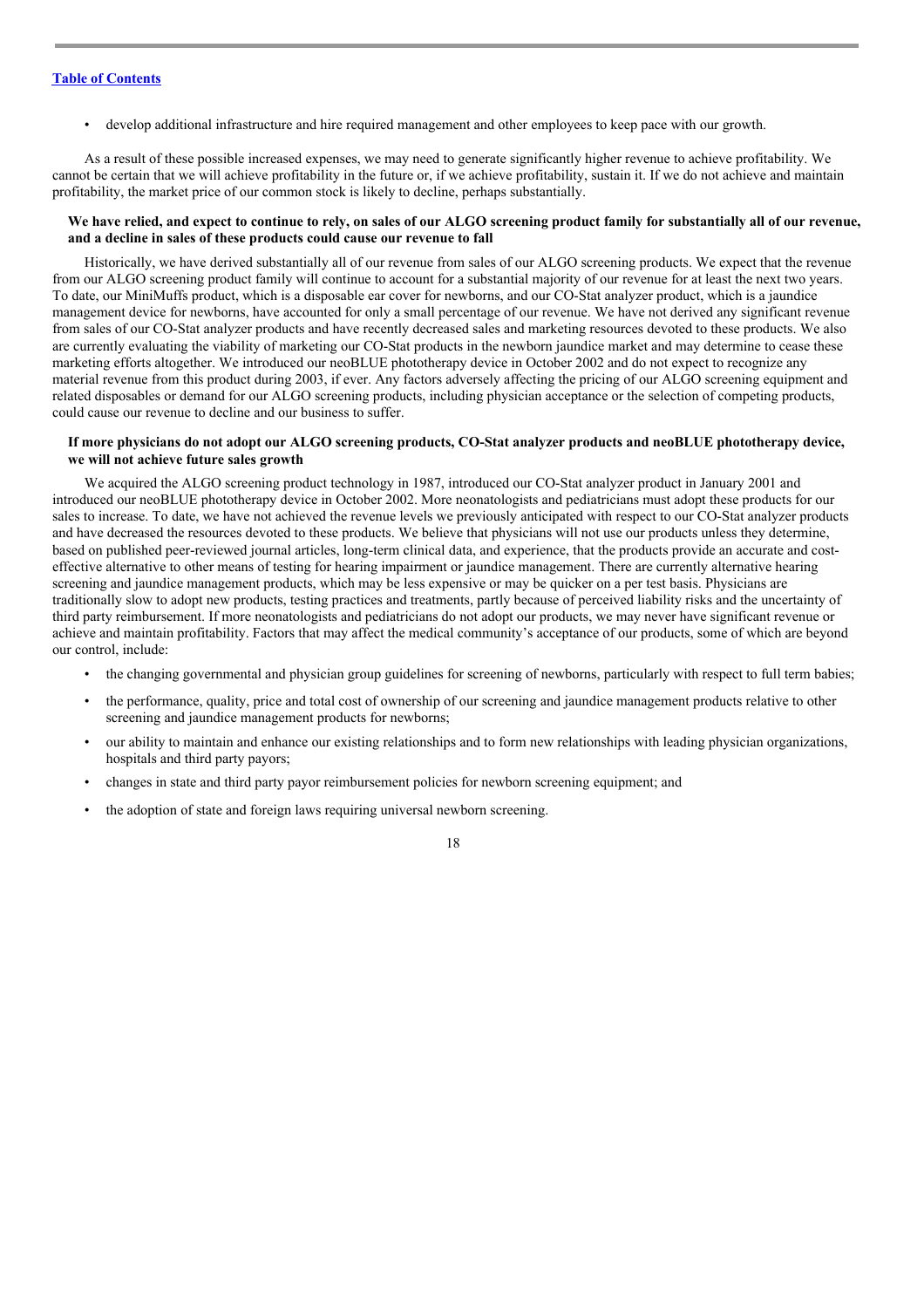#### A continuation of the general economic downturn in the United States or abroad may reduce our revenue and harm our business

The primary customers for our products are neonatologists, physicians, audiologists, hospitals and government agencies. Any significant downturn in domestic or global economic conditions which results in the reduction of the capital spending budgets of our customers or a delay in capital equipment purchases would likely result in a decline in demand for our products and could be detrimental to our business. Economic growth in the United States and other countries has slowed significantly. Overall, customer spending is getting tighter and spending decisions are being more closely scrutinized. These conditions have negatively impacted our business and may continue to do so if they persist. Like other companies, we currently have very limited visibility with respect to our near term quarters and are having difficulty predicting our revenue and operating results during these periods.

#### A sluggish economy as a result of the 2001 terrorist attacks, the uncertainty of continued war and the recent outbreak of Severe **Acute Respiratory Syndrome (SARS) could have an adverse effect on our business**

The September 11, 2001 terrorist attacks in New York and Washington D.C. contributed to the slowdown in the United States economy and the economies of other countries. At the time of the attacks, capital investment by businesses, particularly capital investment in technology, had been experiencing substantial weakness. Continuing economic and political uncertainties, both domestically and abroad, resulting from these attacks and the uncertainty of war have resulted in declines in new technology investments by our customers, including investment in our products. We do not know what further effect future terrorist attacks, or resulting military actions by the United States and war, could have on our business, revenue or results of operations. If our customers or potential customers defer or cancel purchases of our products, our revenue will be adversely affected, which would harm our results of operations and financial condition. In addition, the recent outbreak of SARS, and in particular its impact on Asian countries, could have an adverse effect on our business.

#### **Our quarterly operating results may fluctuate, which could cause our stock price to fluctuate**

Our revenue and operating results have varied significantly from quarter to quarter in the past and may continue to fluctuate in the future. The following are among the factors that could cause our revenue, operating results and margins to fluctuate significantly from quarter to quarter:

- the budgeting cycle of our customers;
- the size and timing of specific sales, such as large purchases of screening equipment or disposables by government agencies or hospital systems;
- product and price competition;
- trade-in allowances or other concessions in connection with the introduction of new products or improvements to existing products;
- the timing and market acceptance of new product introductions and product enhancements by us and our competitors, such as the expected reduction in demand for and potential inventory obsolescence relating to our existing ALGO screener prior to or after the announced launch date of our next generation ALGO screener;
- the length of our sales cycle;
- the loss of key sales personnel or international distributors; and
- changes caused by the rapidly evolving market for newborn screening products.

In addition, if a majority of our customers were to implement enterprise-wide evaluation programs or purchase products for the entire organization at once, our sales cycle could lengthen and our revenue could be erratic from quarter to quarter.

We have limited historical experience selling our products other than our hearing screening products and cannot determine how the sales cycle for these products will affect our revenue. The sales cycle, however, could be protracted and could result in further unpredictability in our revenue from quarter to quarter.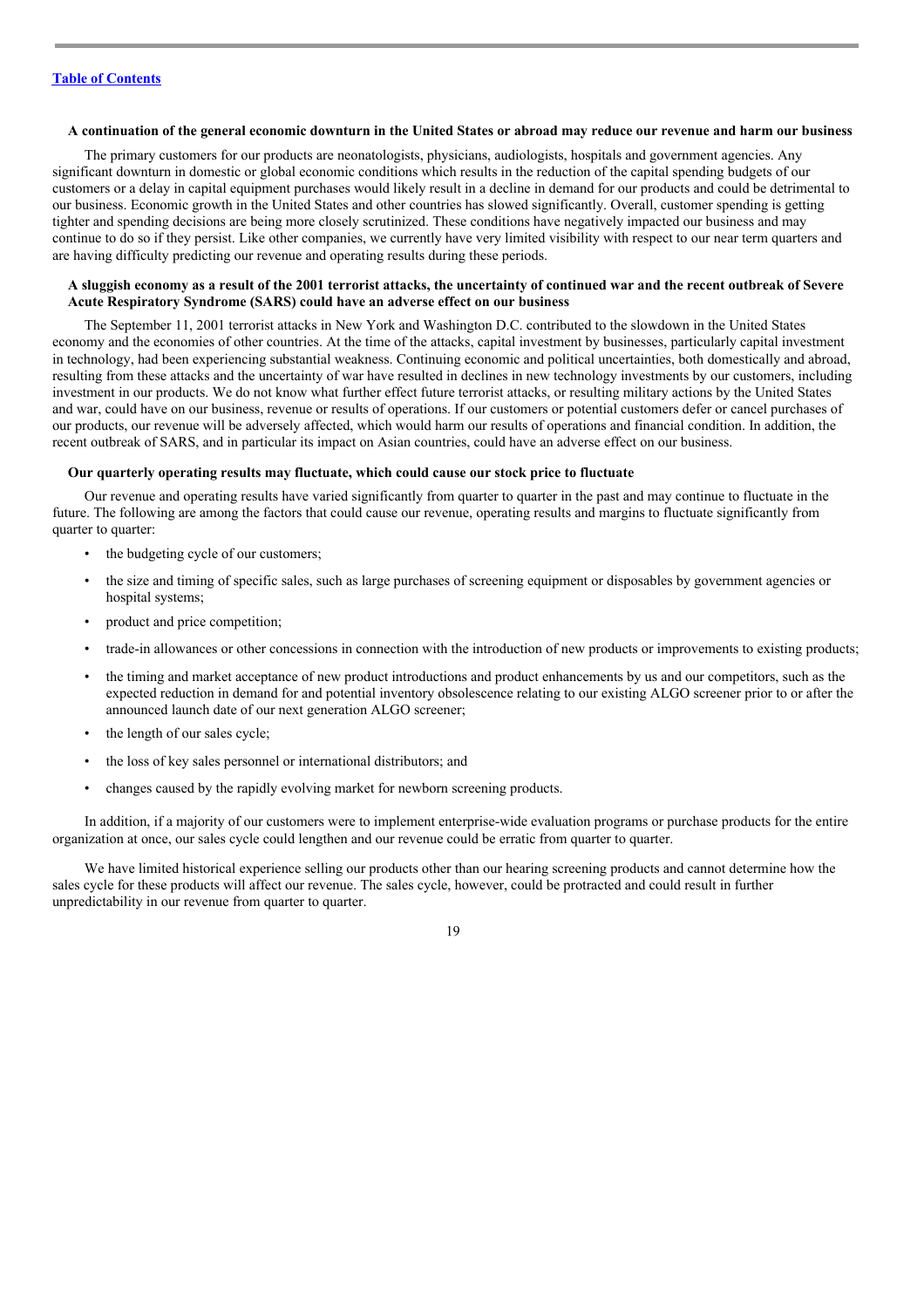Many of these factors are beyond our control, and we believe that you should not rely on our results of operations for interim periods as an indication of our expected results in any future period. If our revenue varies significantly from quarter to quarter, our business could be difficult to manage and our quarterly results could be below expectations of investors and stock market analysts, which could cause our stock price to fluctuate.

#### **Our operating results have been and may continue to be subject to seasonal fluctuations**

We experience seasonality in the sale of our screening equipment. For example, our sales typically decline from our fourth fiscal quarter to our first fiscal quarter. We anticipate that we will continue to experience relatively lower sales in our first fiscal quarter due to patterns in the capital budgeting and purchasing cycles of our current and prospective customers, many of which are government agencies. We may also experience declining sales in the third fiscal quarter due to summer holiday and vacation schedules. These seasonal factors may lead to fluctuations in our quarterly operating results. It is difficult for us to evaluate the degree to which the summer slow down and capital budgeting and customer purchasing cycle variations may make our revenue unpredictable in the future.

#### Our operating results may decline if we do not succeed in developing, acquiring and marketing additional newborn products or **improving our existing products**

We intend to develop additional products for the diagnosis and monitoring of common medical conditions in infants and pregnant women. Developing new products and improving our existing products to meet the needs of neonatologists and pediatricians requires significant investments in research and development. If we fail to successfully develop and market new products and update our existing products, our operating results may decline as our existing products reach the end of their commercial life cycles.

#### Our future growth and profitability will depend, at least in part, on our ability to achieve volume sales of our CO-Stat analyzer **and neoBLUE phototherapy device products**

We introduced our CO-Stat analyzer product family for clinical research uses in July 1999 and began commercially marketing it in January 2001. We introduced our neoBLUE phototherapy device in October 2002. To date, CO-Stat analyzer products and neoBLUE phototherapy devices have accounted for only a limited portion of our revenue. We have experienced limited success in marketing and selling our CO-Stat analyzer products and have limited experience marketing and selling our neoBLUE phototherapy device. We are currently evaluating the viability of marketing our CO-Stat analyzer products in the newborn jaundice market, but continue to support clinical research and development relating to our CO-Stat analyzer products in this area and for other clinical applications. Our future growth and profitability will depend, in part, on our ability to commercially sell CO-Stat analyzer products and the neoBLUE phototherapy device in volume. We cannot be certain that our CO-Stat analyzer products or our neoBLUE phototherapy device will be successful, that a market for these products will develop at all or that physicians, governments or other third party vendors will accept and adopt these products.

#### Physicians may not adopt or continue to use our CO-Stat analyzer or neoBLUE phototherapy device products if we cannot show that these products are cost-effective or if clinical data does not support our products, which would harm our operating results

One clinical study has concluded that our CO-Stat analyzer product is more cost-effective than another test for detecting hemolysis in jaundiced newborns. Our safety, effectiveness, reliability, sensitivity and specificity data for the use of our CO-Stat analyzer products for purposes of newborn jaundice management is based in part on a study of over 1,300 newborns conducted in 1998. In addition, clinical research is ongoing with respect to additional applications for our CO-Stat analyzer, most notably the detection of medical conditions leading to pre-term delivery. With respect to our neoBLUE phototherapy device, initial data from clinical research suggests that the device may be more effective in treating hyperbilirubinemia than other currently marketed phototherapy products. We cannot be certain that clinical studies will produce results that are favorable to our products. If studies and clinical experience do not support our products or demonstrate their cost-effectiveness, our products may not gain commercial acceptance and may not be accepted by physicians and governments, which would harm our operating results. In addition, we could be subject to significant liability for any failure of our products to perform properly, and could have similar problems with any other product we offer in the future.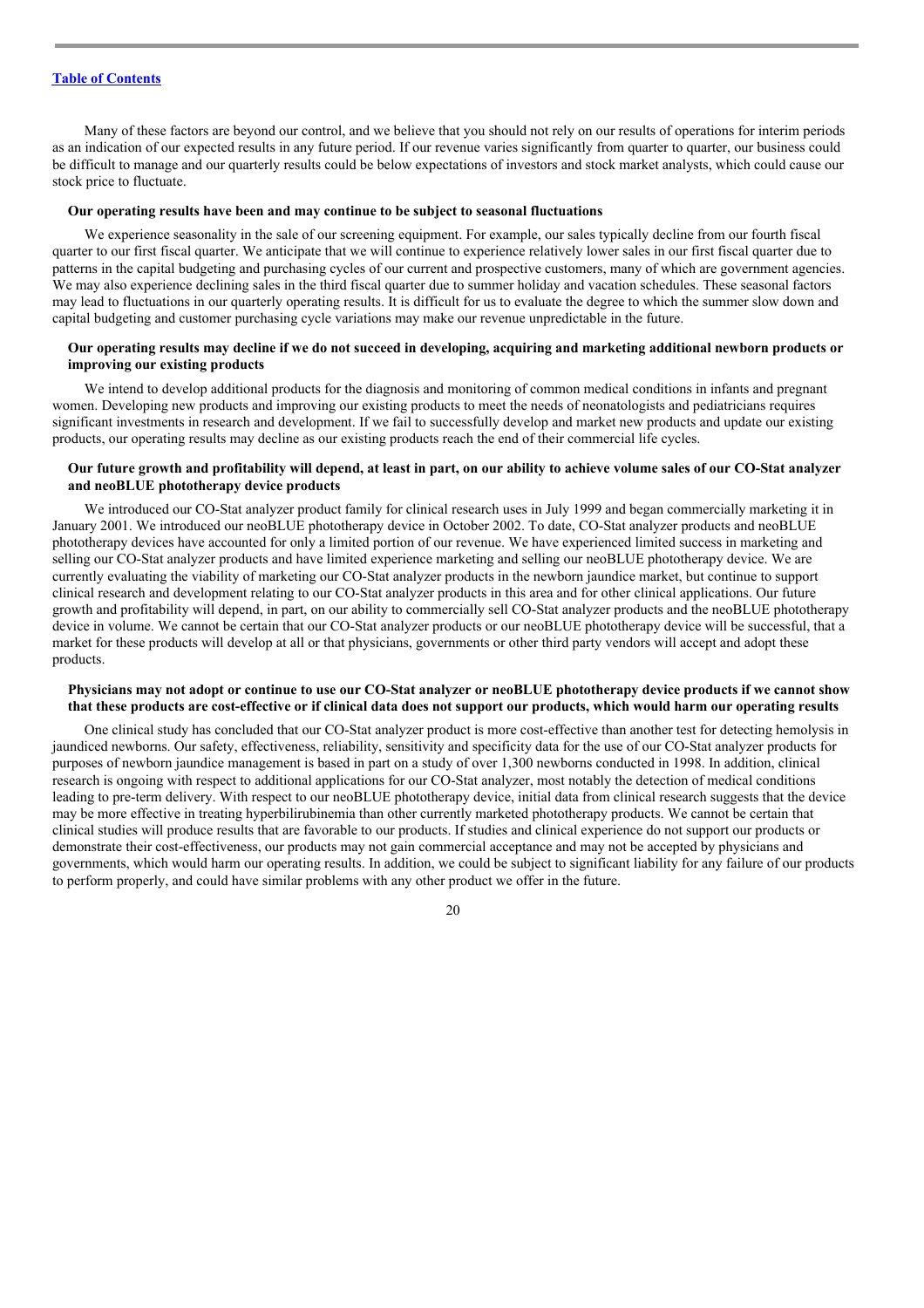#### If the guidelines for recommended universal newborn screening do not continue to develop in the United States and foreign countries, and governments do not require testing of all newborns as we anticipate, our revenue may not grow because our **products will not be needed for universal newborn screening**

The demand for our screening products depends, in part, upon state and foreign governments' adoption of universal screening requirements for the disorders for which our products screen. The guidelines for universal newborn screening for hearing impairment have been adopted by some physician groups and governments only recently. We cannot predict the outcome or the impact that statutes and government regulations requiring universal newborn screening will have on our sales. The widespread adoption of these guidelines will depend on our ability to educate government agencies, neonatologists, pediatricians, third party payors and hospital administrators about the benefits of universal newborn hearing testing and the benefits of universal newborn hemolysis monitoring, as well as the use of our products to perform the screening and monitoring.

#### Our revenue may not grow if densely populated states and foreign countries do not adopt guidelines requiring universal newborn **hearing screening or if those guidelines have a long phase-in period**

If the governments in the most densely populated states and foreign countries do not require universal screening for the disorders for which our products test, our business would be harmed and our revenue may not grow. As of March 31, 2003, 37 states and the District of Columbia had mandated universal newborn hearing screening, but the phase-in of these guidelines varies widely from six months to four years. To date, there has been only limited adoption of newborn hearing screening prior to hospital discharge by foreign governments. Our revenue may not grow if hospitals are slow to comply with these guidelines or the applicable government provides for a lengthy phase-in period for compliance.

#### Our revenue may not grow if state and foreign governments do not mandate hemolysis monitoring as the standard of care for newborn jaundice screening, or if we are not able to successfully establish other uses for our CO-Stat analyzer products

To date, physician groups and federal, state and local governments have not mandated the screening methodology to be used for newborn jaundice management or established monitoring of hemolysis as the best practice. If these mandates or practice recommendations are not issued, or we are unable to successfully establish other uses for our CO-Stat analyzer products, a market may not develop for our CO-Stat analyzer products.

#### Any failure in our efforts to educate clinicians, government and other third party payors could significantly reduce our product **sales**

It is critical to the success of our sales efforts that we educate a sufficient number of clinicians, hospital administrators and government agencies about our products and the costs and benefits of their use. The success of our products depends upon physician, government agency and other third party payor confidence in the benefits of our products as well as their comfort with the reliability, sensitivity and specificity of our products. The impact of our products will not be demonstrable unless highly sensitive and specific evaluations are performed on a substantial number of newborns, including those who do not have risk factors for hearing impairment or who do not display signs of jaundice. If we fail to demonstrate the effectiveness of our products and the potential long-term benefits to patients and third party payors of universal newborn screening, our products will not be adopted.

#### If health care providers are not adequately reimbursed for procedures conducted with our equipment or for our products, we **may never achieve significant revenue**

Physicians, hospitals and state agencies are unlikely to purchase our products if clinicians are not adequately reimbursed for the procedures conducted with our equipment or the disposable products needed to conduct screenings. Unless a sufficient amount of positive, peer-reviewed clinical data about our products has been published, third party payors, including insurance companies and government agencies, may refuse to provide reimbursement for the cost of newborn hearing screening and jaundice management with our products. Furthermore, even if reimbursement is provided, it may not be adequate to fully compensate the clinicians or hospitals. Some third party payors may refuse adequate reimbursement unless the infant has demonstrable risk factors. If health care providers cannot obtain sufficient reimbursement from third party payors for our products or the screenings conducted with our products, it is unlikely that our products will ever achieve significant market acceptance.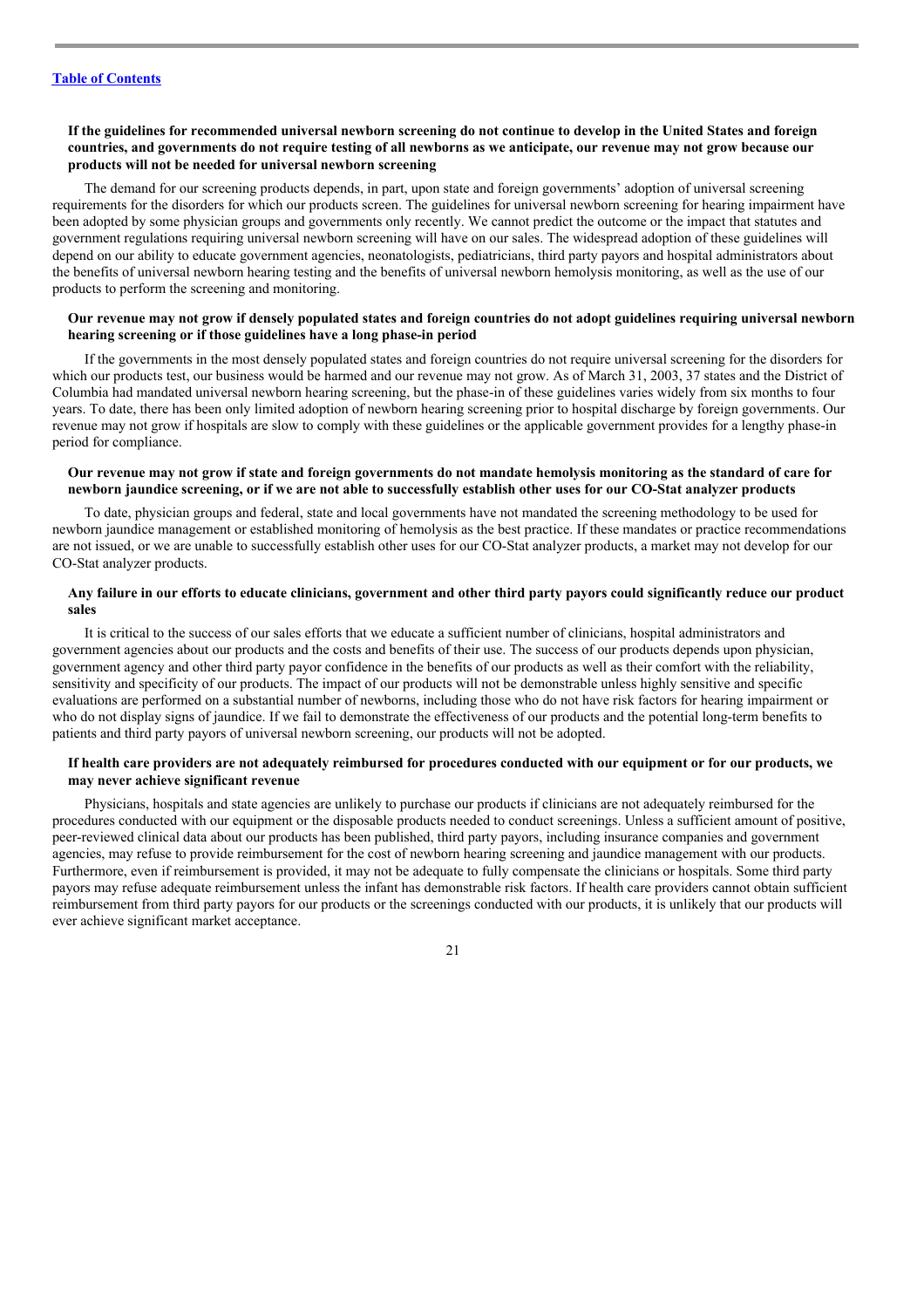Acceptance of our products in international markets will be dependent upon the availability of adequate reimbursement or funding, as the case may be, within prevailing health care payment systems. Reimbursement, funding and health care payment systems vary significantly by country and include both government-sponsored health care and private insurance. Although we intend to seek international reimbursement or funding approvals, we may not obtain these approvals in a timely manner or at all.

#### Even if third party payors provide adequate reimbursement for procedures conducted with our equipment, or for our products, **adverse changes in reimbursement policies in general could harm our business**

We are unable to predict changes in the reimbursement methods used by third party health care payors. For example, some payors are moving toward a managed care system in which providers contract to provide comprehensive health care for a fixed cost per person. We cannot assure you that in a managed care system the cost of our products will be incorporated into the overall payment for childbirth and newborn care or that there will be adequate reimbursement for our equipment and disposable products separate from reimbursement for the procedure. Unless the cost of screening is reimbursed as a standard component of the newborn's care, universal screening is unlikely to occur and the number of infants likely to be screened with our products will be substantially reduced.

#### We have very limited experience selling and marketing products other than our ALGO screening products, and failure to develop and manage our sales force or to effectively market and distribute our CO-Stat analyzer, neoBLUE phototherapy device or other **products could hurt our revenue and quarterly results**

Our sales force has achieved limited success selling our CO-Stat analyzer, and has limited experience selling our neoBLUE phototherapy device and related products, and we cannot predict how successful our sales force will be in selling them in the future. In order to successfully introduce and penetrate the market for our CO-Stat analyzer and neoBLUE phototherapy device products, we must sell our products to hospital administrators accustomed to the use of laboratory bench equipment rather than portable point of care screening devices for jaundice management.

We market almost all of our newborn hearing screening products in the United States through a direct sales force. There are significant risks involved in building and managing our sales force and marketing our products. We may be unable to hire a sufficient number of qualified sales people with the skills and training to sell our newborn hearing screening and jaundice management products effectively. Furthermore, we do not have any agreements with distributors for domestic sales of our products.

#### We may not be successful in generating revenue from our CO-Stat analyzer or neoBLUE phototherapy device products because **we may encounter difficulties in manufacturing them in commercial quantities**

We do not have experience manufacturing our CO-Stat analyzer or neoBLUE phototherapy device products in commercial quantities, and we may encounter difficulties in the manufacturing of these products. We may also increase our manufacturing personnel or increase the volume of products we purchase from contract manufacturers that produce the CO-Stat analyzer or neoBLUE phototherapy device products for us. If we encounter any of these difficulties, we may not be successful in marketing our CO-Stat analyzer or neoBLUE phototherapy device products, and our revenue and financial condition may be harmed.

#### If we lose our relationship with any supplier of key product components or our relationship with a supplier deteriorates or key components are not available in sufficient quantities, our manufacturing could be delayed and our business could suffer

We contract with third parties for the supply of some of the components used in our products and the production of our disposable products. Some of our suppliers are not obligated to continue to supply us. For certain of these materials and components, relatively few alternative sources of supply exist. In addition, the lead-time involved in the manufacturing of some of these components can be lengthy and unpredictable. During 2002, we experienced delays on the part of a supplier to provide us with volume production of our new ALGO 3 screening Flexicoupler™ Earphones ("Flexicoupler") supplies. If these suppliers become unwilling or unable to supply us with our requirements, it might be difficult to establish additional or replacement suppliers in a timely manner or at all. This would cause our product sales to be disrupted and our revenue and operating results to suffer.

Replacement or alternative sources might not be readily obtainable due to regulatory requirements and other factors applicable to our manufacturing operations. Incorporation of components from a new supplier into our products may require a new or supplemental filing with applicable regulatory authorities and clearance or approval of the filing before we could resume product sales. This process may take a substantial period of time, and we cannot be assured that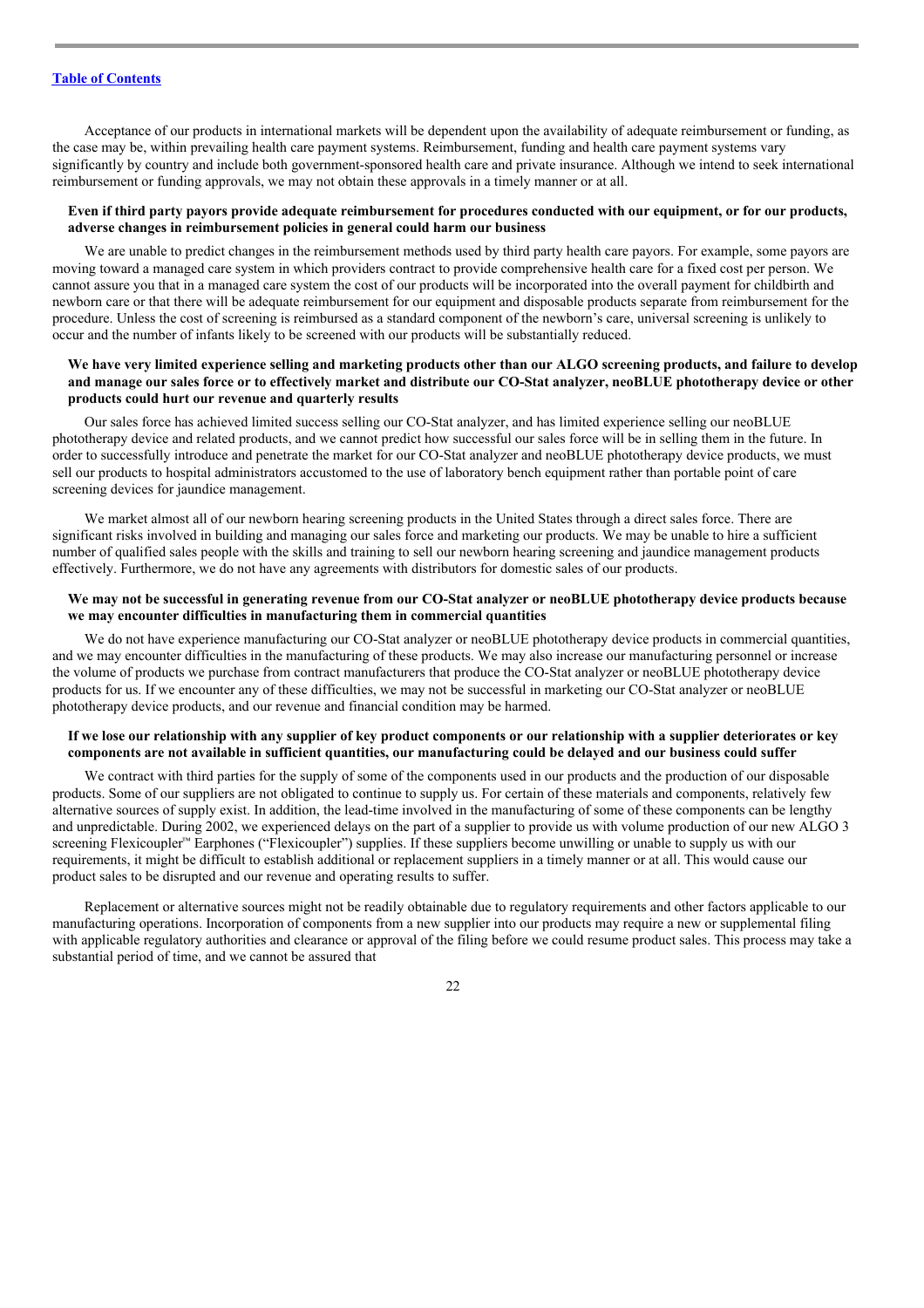we would be able to obtain the necessary regulatory clearance or approval. This could create supply disruptions that would harm our product sales and operating results.

There is only one Natus approved supplier that provides hydrogel, the adhesive used in most of our disposable products. In addition, we have relied on a single supplier for the electrochemical sensors used in our CO-Stat analyzer and we have not qualified another vendor for this component. A disruption in the supply of hydrogel or electrochemical sensors could negatively affect our revenue. If we or our contract manufacturers were unable to locate another supplier, it could significantly impair our ability to sell our products. In addition, we may be required to make new or supplemental filings with applicable regulatory authorities prior to our marketing a product containing new materials or produced in a new facility. If we fail to obtain regulatory approval to use a new material, we may not be able to continue to sell the affected products and revenue and operating results could suffer.

#### Our sales efforts through group purchasing organizations and sales to high volume purchasers may reduce our average selling **prices, which would reduce our revenue and gross profits from these sales**

We have entered, and may in the future enter, into agreements with customers who purchase high volumes of our products. Our agreements with these customers may contain discounts off of our normal selling prices and other special pricing considerations, which could cause our revenue and profit margins to decline. In addition, we have entered into agreements to sell our products to members of group purchasing organizations, which negotiate volume purchase prices for medical devices and supplies for member hospitals, group practices and other clinics. While we make sales directly to group purchasing organization members, the members of these group purchasing organizations now receive volume discounts off our normal selling price and may receive other special pricing considerations from us from time to time. Sales to members of one group purchasing organization, Novation, LLC, accounted for approximately 26% of our total revenue in the three months ended March 31, 2003, and approximately 29% and 25% of our total revenue in the twelve months ended December 31, 2002 and 2001 respectively. Sales to members of group purchasing organizations accounted for approximately 43% of our total revenue during the three months ended March 31, 2003, and approximately 47% and 35% of our total revenue during the twelve months ended December 31, 2002 and 2001 respectively. Other of our existing customers may be members of group purchasing organizations with which we do not have agreements. Our sales efforts through group purchasing organizations may conflict with our direct sales efforts to our existing customers. If we enter into agreements with new group purchasing organizations and some of our existing customers begin purchasing our products through those group purchasing organizations, our revenue and profit margins could decline.

#### We rely on sales to existing customers for a majority of our revenue, and if our existing customers do not continue to purchase **products from us, our revenue may decline**

We rely on sales of additional screening products to our existing customers for a majority of our revenue. If we fail to sell additional screening products to our existing customers directly or indirectly, we would experience a material decline in revenue.

#### Because we rely on distributors or sub-distributors to sell our products in some markets outside of the United States, our revenue could decline if our existing distributors reduce the volume of purchases from us or if our relationship with any of these **distributors is terminated**

We currently rely on our distributors or sub-distributors for a majority of our sales outside the United States. Some distributors also assist us with regulatory approvals and education of physicians and government agencies. We intend to continue our efforts to increase our sales in Europe, Japan and other countries with a relatively high level of health care spending on infants. If we fail to sell our products through our international distributors, we would experience a decline in revenue unless we begin to sell our products directly in those markets. We cannot be certain that we will be able to attract new international distributors that market our products effectively or provide timely and cost-effective customer support and service. Even if we are successful in selling our products through new distributors, the rate of growth of our revenue could be harmed if our existing distributors do not continue to sell a large dollar volume of our products.

If we terminate our relationships with distributors for poor performance, as we have done in the past, we may be subject to foreign laws governing our relationships with our distributors. These laws may require us to make payments to our distributors even if we terminate our relationship for cause. Some countries require termination payments under common law or legislation that may supercede our contractual relationship with the distributor. These payments could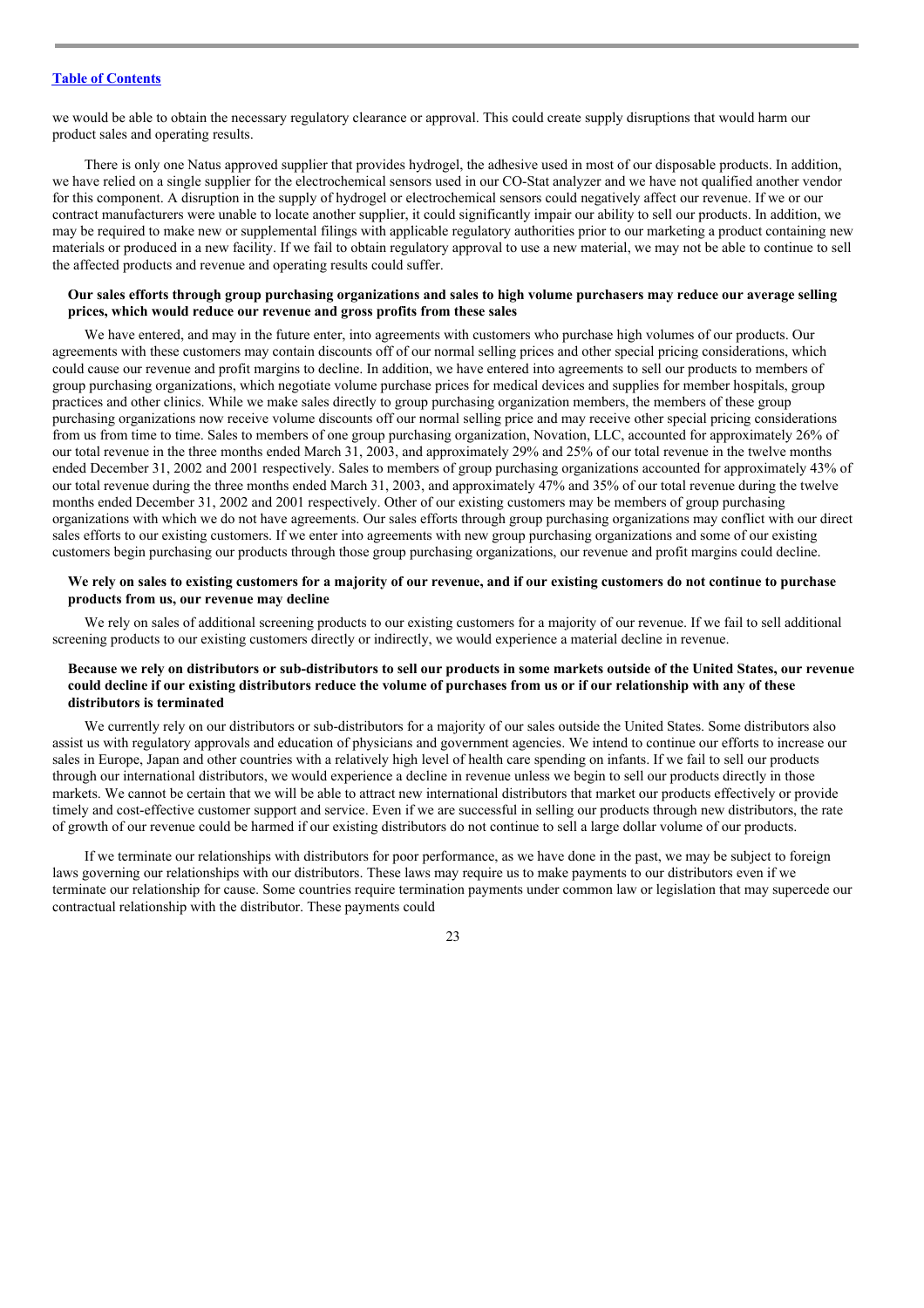be equal to a year or more of gross margin on sales of our products that the distributor would have earned. Any required payments would adversely affect our operating results.

#### In light of a maturing domestic market for our ALGO products, we plan to expand our international operations, which will result in increased costs; if our efforts to expand our international operations are not successful, this could harm our business

We believe our ability to grow our revenue related to our ALGO newborn hearing screening products will increasingly depend on our success in the international market, as the market in the United States for our ALGO products is beginning to mature. As of March 31, 2003, 37 states and the District of Columbia had mandated universal newborn hearing screening. We must expand the number of distributors who sell our products or increase our direct international sales presence to significantly penetrate international markets. We have only recently begun to develop a direct sales force outside the United States. For example, we acquired the distribution operations of our United Kingdom distributor and top-tier Japan distributor in January 2001 and July 2001, respectively, and during 2002 we appointed two new top-tier Japan redistributors. As we continue to increase our direct international sales presence, we will incur higher personnel costs that may not result in additional revenue. A higher percentage of our sales to international distributors could also impair our revenue due to discounts available to these distributors. We may not realize corresponding growth in operating results from growth in international sales, due to the higher costs of sales outside of the United States. Even if we are able to successfully expand our direct and indirect international selling efforts, we cannot be certain that we will be able to create or increase demand for our products outside of the United States.

#### Our operating results may suffer because of foreign currency exchange rate fluctuations or strengthening of the United States **dollar relative to local currencies**

Prior to January 2001, substantially all of our sales contracts provided for payment in United States dollars. However, with the acquisition of the distribution operations of our United Kingdom distributor and top-tier Japan distributor in January 2001 and July 2001, respectively, our revenue and expenses in those countries have become largely denominated in their applicable foreign currency. We may also sell our products in other local currencies as we expand our direct international sales. To date, we have not undertaken any foreign currency hedging transactions, and as a result, our future revenue and expense levels from international operations may be unpredictable due to exchange rate fluctuations. Furthermore, a strengthening of the dollar could make our products less competitive in foreign markets, and fluctuations in currencies could result in foreign exchange gains and losses associated with the translation of assets denominated in foreign currencies.

#### We face other risks from foreign operations, which could reduce our operating results and harm our financial condition

Our international operations are subject to other risks, which include:

- the impact of possible recessions in economies outside the United States;
- political and economic instability, including instability related to war and terrorist attacks in the United States and abroad;
- contractual provisions governed by foreign law, such as legal rights in some countries to sales commissions by terminated distributors;
- the dependence of demand for our products on health care spending by foreign governments;
- greater difficulty in accounts receivable collection and longer collection periods;
- difficulties of staffing and managing foreign operations;
- reduced protection for intellectual property rights in some countries and potentially conflicting intellectual property rights of third parties under the laws of various foreign jurisdictions; and
- difficulty in obtaining foreign regulatory approvals.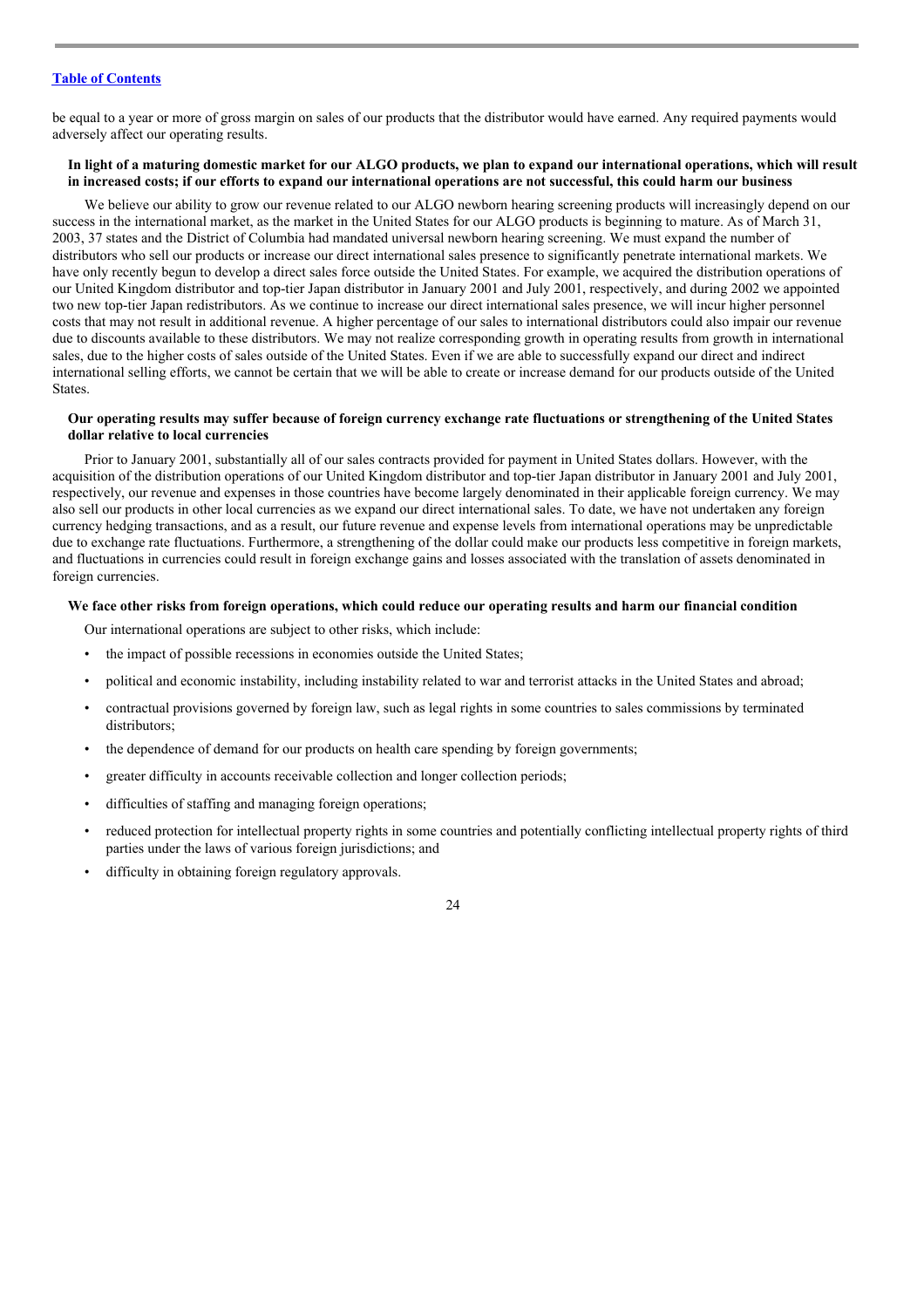#### Our failure to obtain necessary FDA clearances or approvals or to comply with FDA regulations could hurt our ability to commercially distribute and market our products in the United States, and this would harm our business and financial condition

Unless an exemption applies, each medical device that we wish to market in the United States must first receive one of the following types of FDA premarket review authorizations:

- 510(k) clearance via Section 510(k) of the federal Food, Drug, and Cosmetics Act of 1938, as amended; or
- premarket approval via Section 515 of the Food, Drug, and Cosmetics Act if the FDA has determined that the medical device in question poses a greater risk of injury.

The FDA's 510(k) clearance process usually takes from three to 12 months, but can take longer. The process of obtaining premarket approval is much more costly, lengthy and uncertain. Premarket approval generally takes from one to three years, but can take even longer. We cannot assure you that the FDA will ever grant either  $510(k)$  clearance or premarket approval for any product we propose to market. Furthermore, if the FDA concludes that these future products using our technology do not meet the requirements to obtain 510(k) clearance, we would have to seek premarket approval. We cannot assure you that the FDA will not impose the more burdensome premarket approval requirement on modifications to our existing products or future products, which in either case could be costly and cause us to divert our attention and resources from the development of new products or the enhancement of existing products.

#### Our business may suffer if we are required to revise our labeling or promotional materials or the FDA takes an enforcement **action against us for off-label uses**

We may not promote or advertise the ALGO screener, MiniMuffs, neoBLUE phototherapy device or CO-Stat analyzer products, or any future cleared or approved devices, for uses not within the scope of our clearances or approvals or make unsupported promotional claims about the benefits of our products. If the FDA determines that our claims are outside the scope of our clearances or are unsupported it could require us to revise our promotional claims or take enforcement action against us. If we were subject to such an action by the FDA, our sales could be delayed, our revenue could decline and our reputation among clinicians could be harmed.

## Our business would be harmed if the FDA determines that we have failed to comply with applicable regulations or we do not pass **an inspection**

We are subject to inspection and market surveillance by the FDA concerning compliance with pertinent regulatory requirements. If the FDA finds that we have failed to comply with these requirements, the agency can institute a wide variety of enforcement actions, ranging from a public warning letter to more severe sanctions such as:

- fines, injunctions and civil penalties;
- the recall or seizure of our products;
- the issuance of public notices or warnings;
- the imposition of operating restrictions, partial suspension or total shutdown of production;
- the refusal of our requests for  $510(k)$  clearance or premarket approval of new products;
- the withdrawal of  $510(k)$  clearance or premarket approvals already granted; and
- criminal prosecution.

#### If we fail to obtain necessary foreign regulatory approvals in order to market and sell our products outside of the United States, **we may not be able to sell our products in other countries**

Our products are regulated outside the United States as medical devices by foreign governmental agencies similar to the FDA and are subject to regulatory requirements similar to the FDA's. The time and cost required to obtain market authorization from other countries and the requirements for licensing a product in another country may differ significantly from the FDA requirements. We may not be able to obtain these approvals without incurring significant expenses or at all.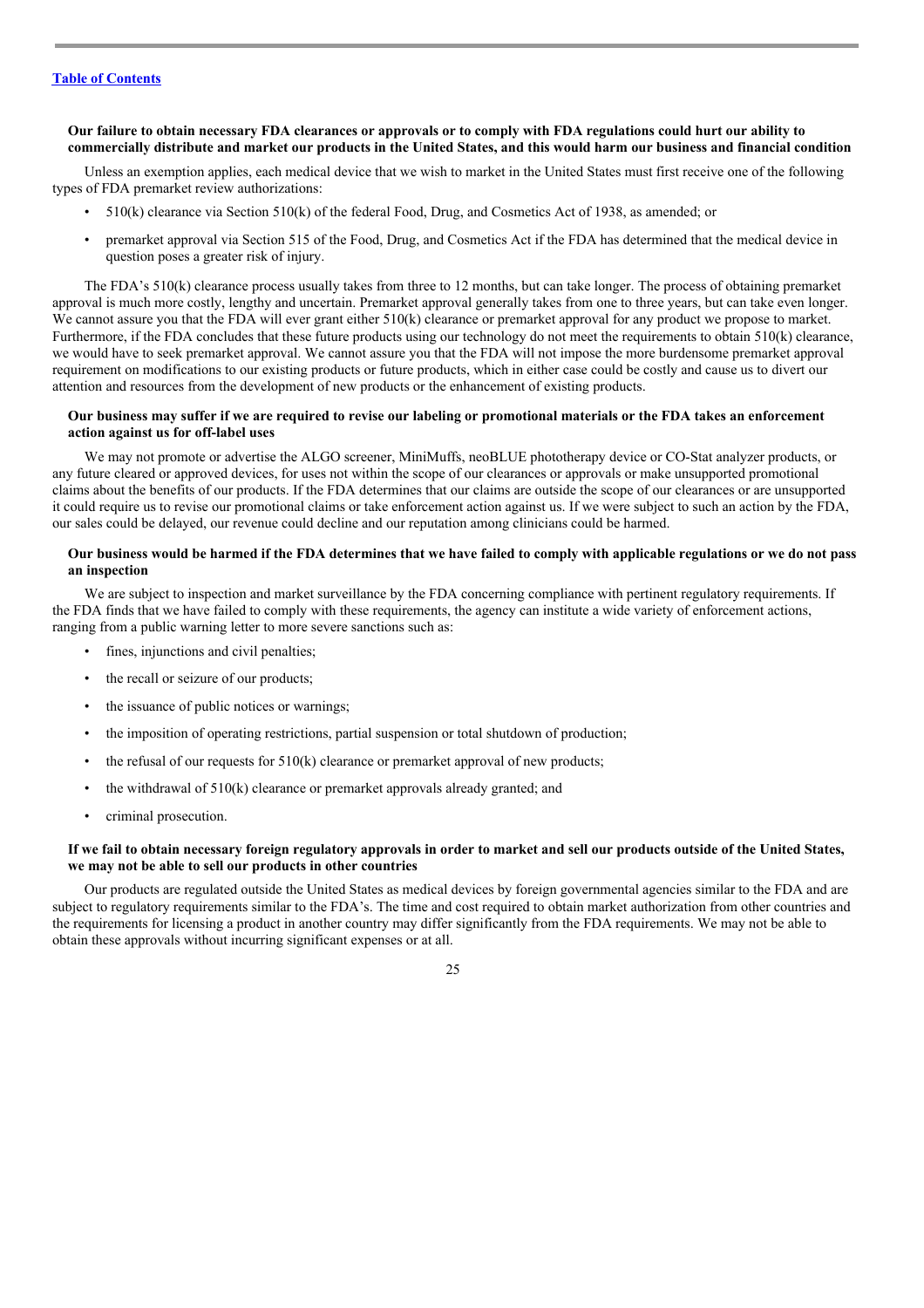## If we or our suppliers fail to comply with applicable regulations, sales of our products could be delayed and our revenue could be **harmed**

Every manufacturer of a finished medical device, including us and some of our contract manufacturers and suppliers, is required to demonstrate and maintain compliance with the FDA's quality system regulation and comparable regulations of states and other countries. The FDA enforces the quality system regulation through periodic inspections. Although we have passed inspections in the past, we cannot assure you that we or our contract manufacturers will pass any future quality system regulation inspections. If we or our contract manufacturers fail one of these inspections in the future, our operations could be disrupted and our manufacturing and sales delayed significantly until we can demonstrate adequate compliance. If we or our contract manufacturers fail to take adequate corrective action in a timely fashion in response to a quality system regulations inspection, the FDA could shut down our or our contract manufacturers' manufacturing operations and require us, among other things, to recall our products, either of which would harm our business.

#### We may experience intense competition from other medical device companies, and this competition could adversely affect our **revenue and our business**

Our most significant current and potential competitors for our ALGO screening products include companies that market enhanced auditory brainstem response and otoacoustic hearing screening equipment products. For jaundice management products, our competition falls into the following categories: for blood-based antibody and bilirubin tests, we anticipate our competitors to be large medical diagnostics companies that market laboratory bench equipment; for noninvasive analysis of skin tones to estimate the level of "jaundice yellowing" present in the skin, medium to large in vitro diagnostics companies that market point of care, handheld monitoring devices. With respect to our neoBLUE phototherapy device product, our competitors are companies that market phototherapy devices.

Bio-logic Systems Corp., Intelligent Hearing Systems, GN Otometrics (including Madsen Electronics), and Sonamed Corp., each of which is also currently marketing enhanced auditory brainstem response and otoacoustic hearing screening equipment products, have lower-priced hearing screening equipment that may not require, similar to our products, an audiologist or physician to interpret its results or review its recommendations. A determination of the cost of screening also needs to address the accuracy and reliability of the equipment, the cost of disposable products used for the screening, as well as the professional service fees of the health care provider giving the screening. Some of our competitors sell lower-priced disposable products for use with our screening equipment. The sales of these products have adversely impacted our revenue from sales of our disposable products and we cannot assure you that the sales of these products will not have an adverse effect on our revenue and operating results in the future. We also cannot assure you that competitors will not develop and receive FDA approval for the sale of disposable products to use with our new screening equipment.

We believe that Minolta Co., Ltd. and SpectRx, Inc., each of which is currently marketing skin color analysis products for bilirubin monitoring, or Johnson & Johnson and F. Hoffman-La Roche Ltd., each of which is currently marketing equipment for blood-based bilirubin or antibody tests, could also introduce new, lower-priced options for the management of newborn jaundice. We expect that competitors to our neoBLUE phototherapy device product include these companies. Some of our competitors may have greater financial resources and name recognition or larger, more established distribution channels than we do.

We believe our future success depends on our ability to enhance existing products, develop and introduce new products, satisfy customer requirements and achieve market acceptance. We cannot be certain that we will successfully identify new product opportunities. We may not be able to develop and bring new products to market before our competitors or in a more cost-effective manner. Increased competition may negatively affect our business and future operating results by leading to price reductions, higher selling expenses or a reduction in our market share.

#### Our business could be harmed if our competitors establish cooperative relationships with large medical testing equipment vendors or rapidly acquire market share through industry consolidation or by bundling other products with their hearing **screening or jaundice monitoring products**

Large medical testing equipment vendors, such as Johnson & Johnson or F. Hoffman-La Roche Ltd., may acquire or establish cooperative relationships with our current competitors. We expect that the medical testing equipment industry will continue to consolidate. New competitors or alliances among competitors may emerge and rapidly acquire significant market share, which would harm our business and financial prospects.

Other medical device companies may decide to bundle their products with other newborn hearing screening, hemolysis monitoring or jaundice management products and sell the bundle at lower prices. If this happens, our business and future operating results could suffer if we were no longer able to offer commercially viable or competitive products.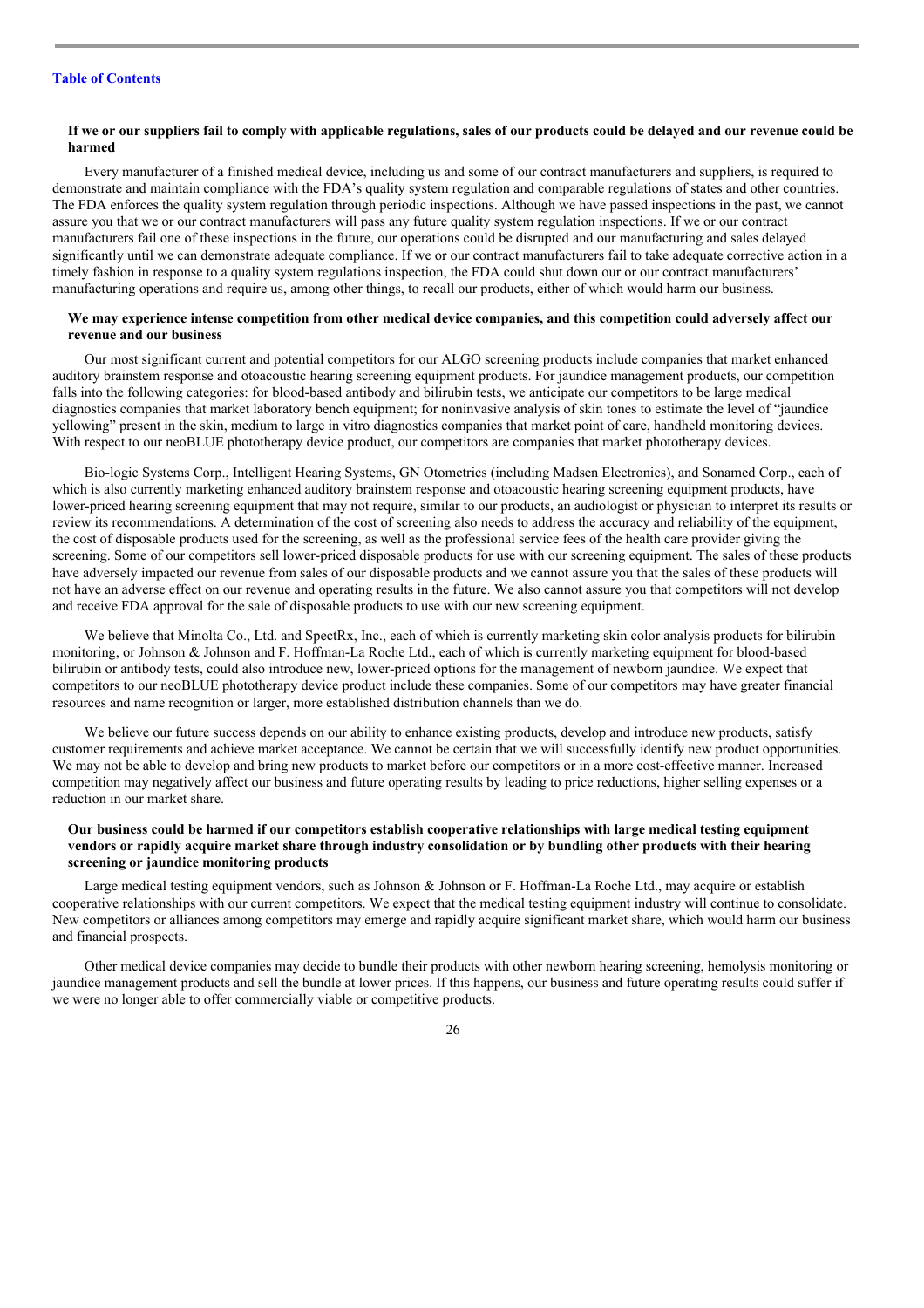## We may not be successful in integrating the businesses or technologies that we acquire, or the businesses or technologies may not **perform as projected**

In March 2002, we acquired intellectual property assets and technology patents from Pemstar, and may have additional acquisitions of products, technology assets or acquisitions in the future as part of our efforts to increase revenue and expand our product offerings. In addition to direct costs, acquisitions pose a number of risks, including:

- integration of the acquired products into our business;
- the failure to realize expected synergies;
- the failure of acquired products to achieve projected sales;
- the failure of our development agreement with Pemstar or other contract developers to result in the desired product developments;
- assumption of unknown liabilities;
- failure to understand and compete effectively in markets in which we have limited previous experience; and
- write-offs of goodwill and associated technologies or costs associated with such failed new products or businesses.

While we make efforts to analyze potential acquisitions carefully and to value assets and their related future lives appropriately, we cannot be certain that any completed acquisitions will positively impact our business.

#### We may not be able to preserve the value of our products' intellectual property because we may not be able to protect access to our intellectual property or we may lose our intellectual property rights due to expiration of our licenses or patents

If we fail to protect our intellectual property rights or if our intellectual property rights do not adequately cover the technology we employ, other medical device companies could sell hearing screening or jaundice management products with features similar to ours, and this could reduce demand for our products. We protect our intellectual property through a combination of patent, copyright, trade secret and trademark laws. We have nineteen issued United States patents and seven patent applications pending before the United States Patent and Trademark Office. We have one patent granted in Canada and four patent applications pending in Canada. We have one patent issued with the European patent office, which we intend to register in ten countries and eleven patent applications pending with the European patent office. We have one patent granted in France and one patent application pending in France. We have three patent applications granted in Japan and twelve patent applications pending in Japan. We have two patents granted in Germany, one patent granted in Iceland, one patent granted in the Netherlands, one patent granted in Switzerland, and two patents granted in the United Kingdom. We have four patent applications pending in Australia, two patent applications pending in the Czech Republic, one patent application pending in Hong Kong, two patent applications pending in Hungary, one patent application pending in Italy and one patent application pending in Norway. We attempt to protect our intellectual property rights by filing patent applications for new features and products we develop. We enter into confidentiality or license agreements with our employees, consultants and corporate partners and seek to control access to our intellectual property and the distribution of our hearing screening or jaundice management products, documentation and other proprietary information. However, we believe that these measures afford only limited protection. Others may develop technologies that are similar or superior to our technology or design around the patents, copyrights and trade secrets we own. The original patent for an algorithm for analyzing auditory brainstem responses, which we licensed on a nonexclusive basis from a third party and upon which we developed our automated auditory brainstem response technology, expired in late 1999, and that subject matter is in the public domain. With respect to our neoBLUE phototherapy device, the basic concept of using blue lights for phototherapy is well established in the technical literature and is therefore not patentable. However, we have one patent pending that pertains to some of the features in our neoBLUE phototherapy device, and the design and manufacturing methods we use are proprietary to us. In addition, we cannot assure you that the patent applications we have filed to protect the features of our products that we have subsequently developed will be allowed, or will deter others from using the auditory brainstem response technology.

Despite our efforts to protect our proprietary rights, others may attempt to copy or otherwise improperly obtain and use our products or technology. Policing unauthorized use of our technology is difficult and expensive, and we cannot be certain that the steps we have taken will prevent misappropriation, particularly in foreign countries where the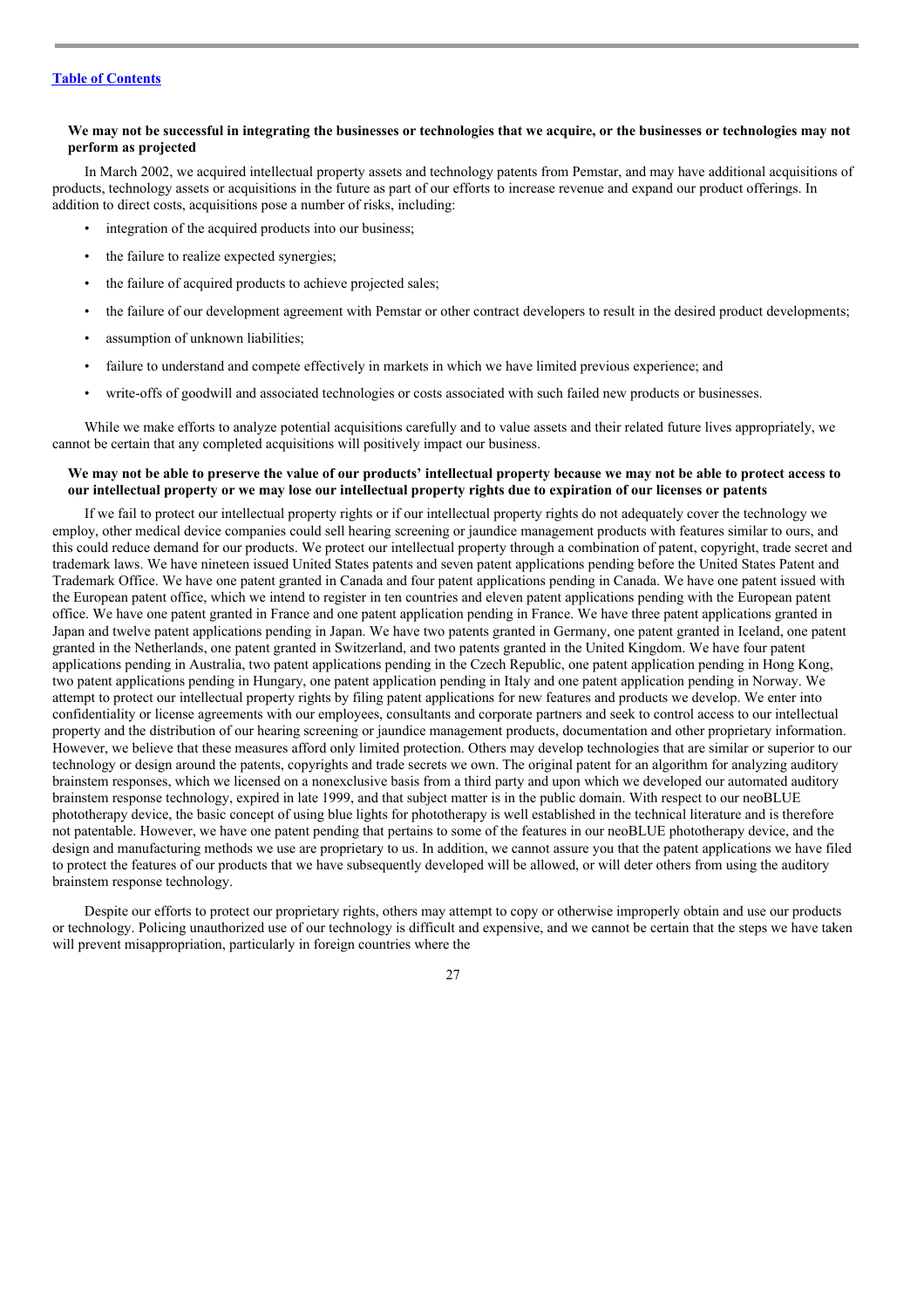laws may not protect our proprietary rights as fully. Our means of protecting our proprietary rights may be inadequate. Enforcing our intellectual property rights could be costly and time consuming and may divert our management's attention and resources. Enforcing our intellectual property rights could also result in the loss of our intellectual property rights.

#### Our operating results would suffer if we were subject to a protracted infringement claim or a significant damage award

Substantial intellectual property litigation and threats of litigation exist in our industry. We expect that medical screening equipment may become increasingly subject to third party infringement claims as the number of competitors in our industry segment grows and the functionality of products in different industry segments overlaps. Third parties such as individuals, educational institutions or other medical device companies may claim that we infringe their intellectual property rights. Any claims, with or without merit, could have any of the following negative consequences:

- result in costly litigation and damage awards;
- divert our management's attention and resources;
- cause product shipment delays or suspensions; or
- require us to seek to enter into royalty or licensing agreements, which may not be available on terms acceptable to us, if at all.

A successful claim of infringement against us could result in a substantial damage award and materially harm our financial condition. Our failure or inability to license the infringed or similar technology could prevent us from selling our products and adversely affect our business and financial results.

#### Product liability suits against us could result in expensive and time consuming litigation, payment of substantial damages and an **increase in our insurance rates**

The sale and use of our medical testing products could lead to the filing of a product liability claim if someone were to be injured using one of our devices or if one of our devices fails to perform properly or to detect a disorder for which it was being used to screen. A product liability claim could result in substantial damages and be costly and time consuming to defend, either of which could materially harm our business or financial condition. We cannot assure you that our product liability insurance would protect our assets from the financial impact of defending a product liability claim. Any product liability claim brought against us, with or without merit, could increase our product liability insurance rates or prevent us from securing any coverage in the future.

#### We may incur significant costs related to a class action lawsuit due to volatility of the public market price of our stock

Our stock price may fluctuate for a number of reasons including:

- quarterly fluctuations in our results of operations;
- our ability to successfully commercialize our products;
- announcements of technological or competitive developments by us or our competitors;
- announcements regarding patent litigation or the issuance of patents to us or our competitors;
- announcements regarding state screening mandates or third party payor reimbursement policies;
- regulatory developments regarding us or our competitors;
- acquisitions or strategic alliances by us or our competitors;
- changes in estimates of our financial performance or changes in recommendations by securities analysts; and
- general market conditions, particularly for companies with a relatively small number of shares available for sale in the public market.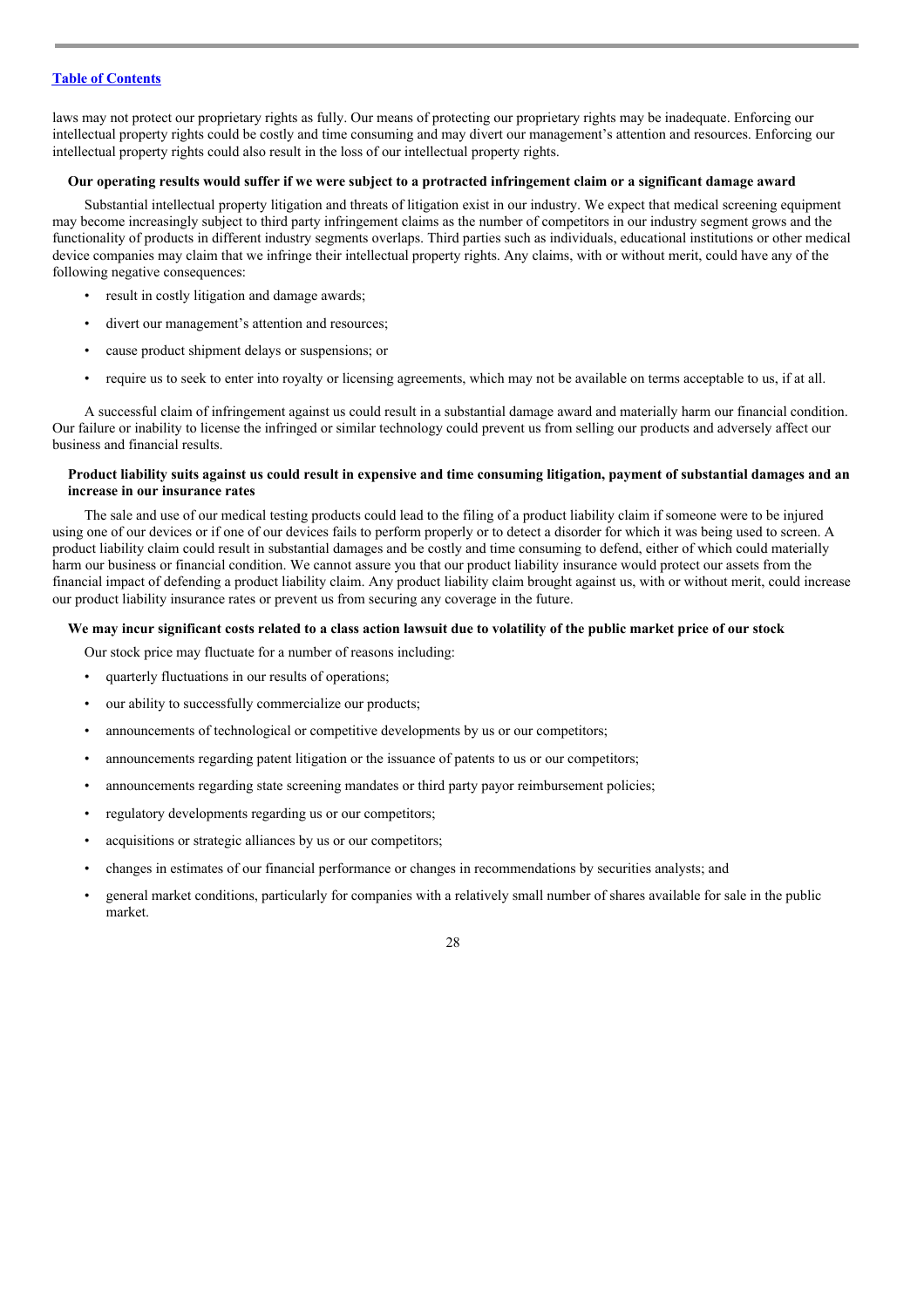Securities class action litigation is often brought against a company after a period of volatility of the market price of its stock. If our future quarterly operating results are below the expectations of securities analysts or investors, the price of our common stock would likely decline. Stock price fluctuations may be exaggerated if the trading volume of our common stock is low. Any securities litigation claims brought against us could result in substantial expense and damage awards and divert our management's attention from running our business.

## Our executive officers, directors, principal stockholders and their affiliates hold a substantial portion of our stock and could exercise significant influence over matters requiring stockholder approval, regardless of the wishes of other stockholders

Our executive officers, directors, principal stockholders and individuals or entities affiliated with them beneficially own a substantial portion of our outstanding common stock as of March 31, 2003. If these stockholders act together, they could significantly influence all matters that our stockholders vote upon, including the election of directors and determination of significant corporate actions. This concentration of ownership could delay or prevent a change of control transaction that could otherwise be beneficial to our stockholders.

### Anti-takeover provisions in our charter documents and under Delaware law may affect the price of our common stock, and make it more difficult to remove our management. Further, these provisions may make it more difficult to acquire a large portion of our securities, to initiate a tender offer or a proxy contest or to acquire us, even though such events may be beneficial to our **stockholders.**

Provisions of our certificate of incorporation and bylaws may affect the price of our common stock, and could make it more difficult for a third party to remove our management. Further, these provisions may make it more difficult to acquire a large portion of our securities, to initiate a tender offer or a proxy contest or acquire us, even if doing so would benefit our stockholders. Among other things, these provisions:

- authorize the issuance of "blank check" preferred stock that could be issued by our Board of Directors to increase the number of outstanding shares and thwart a takeover attempt; and
- limit who may call a special meeting of stockholders.

On September 4, 2002, our Board of Directors adopted a preferred share purchase rights plan, commonly known as a "poison pill." The provisions described above, our preferred share purchase rights plan and provisions of the Delaware General Corporation Law relating to business combinations with interested stockholders may discourage, delay or prevent a third party from removing our management. Further, they may discourage, delay or prevent a third party from acquiring a large portion of our securities, initiating a tender offer or proxy contest or acquiring us, even if our stockholders might receive a premium for their shares in the acquisition over then current market prices.

#### We depend upon key employees in a competitive market for skilled personnel, and, without additional employees, we cannot grow **or achieve and maintain profitability**

Our products and technologies are complex, and we depend substantially on the continued service of our senior management team. The loss of any of our key employees could adversely affect our business and slow our product development process.

Our future success also will depend in part on the continued service of our key management personnel, software engineers and other research and development employees and our ability to identify, hire, and retain additional personnel, including customer service, marketing and sales staff. Hiring sales, marketing and customer service personnel in our industry is very competitive due to the limited number of people available with the necessary technical skills and understanding of pediatric audiology and neonatal jaundice management. We may be unable to attract and retain personnel necessary for the development of our business.

### We could lose the ability to use net operating loss carryforwards, which may adversely affect our financial results

We currently have federal and state net operating loss carryforwards available to reduce future taxable income. If not utilized to offset taxable income in future periods, these net operating loss carryforwards will expire in various amounts beginning in 2007 through 2022. If we continue to have net losses, we may not be able to utilize some or all of our net operating loss carryforwards before they expire.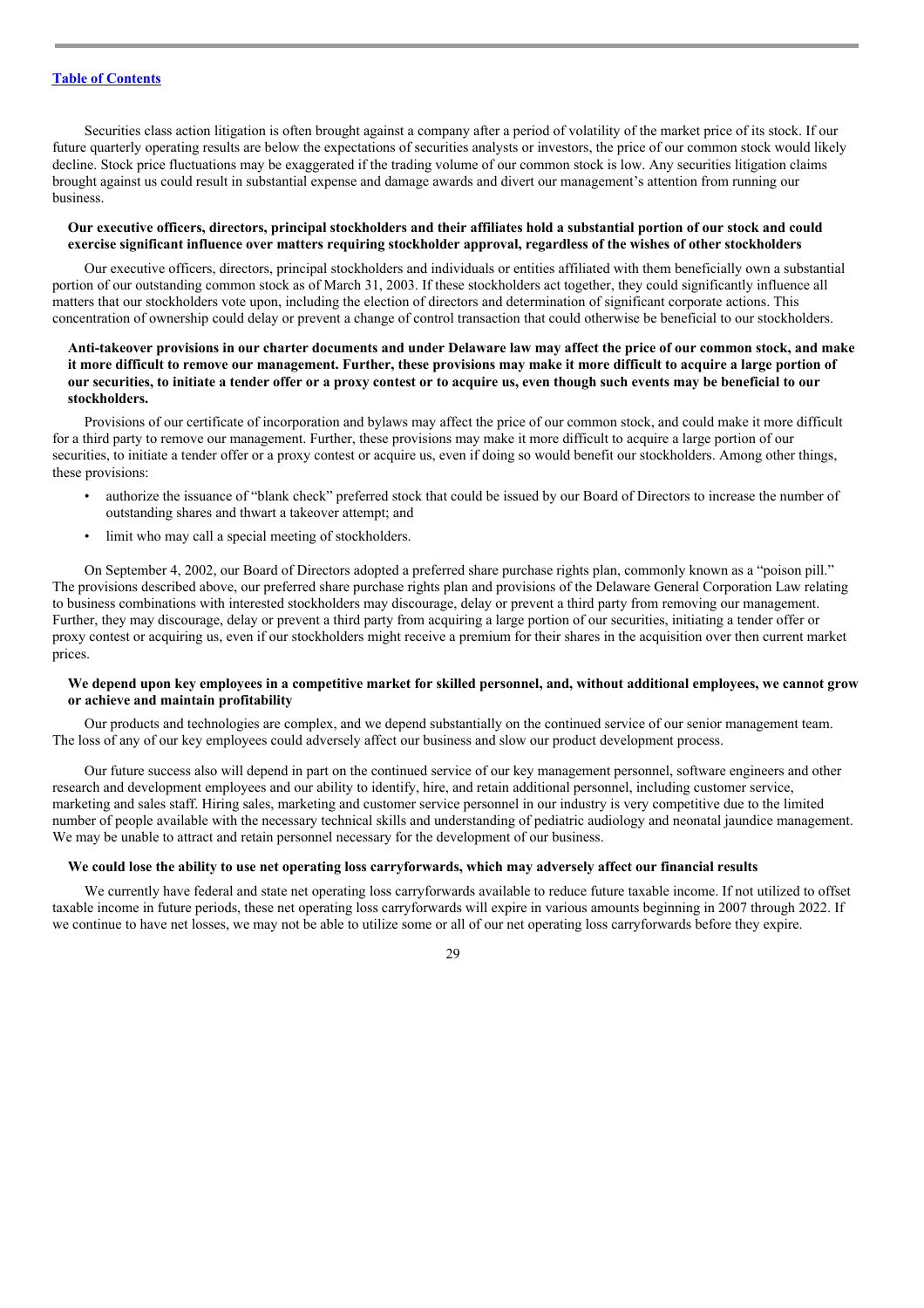In addition, United States income tax law imposes limitations on the ability of corporations to use net operating loss carryforwards if the corporation experiences a more than 50% change in ownership during any three-year period. We cannot assure you that we will not take actions, such as the issuance of additional stock, that would cause an ownership change to occur. Accordingly, we may be limited to the amount we can use in any given year, so even if we have substantial net income, we may not be able to use our net operating loss carryforwards before they expire. In addition, the net operating loss carryforwards are subject to examination by the Internal Revenue Service, or IRS, and are thus subject to adjustment or disallowance resulting from any such IRS examination.

If we have taxable income in the future, and we are unable to fully utilize our net operating loss carryforwards, our future tax payments could be higher and our financial results may suffer.

#### **If earthquakes and other catastrophic events strike, our business may be negatively affected.**

Our corporate headquarters, including a substantial portion of our research and development operations, are located in the Silicon Valley area of Northern California, a region known for seismic activity. A significant natural disaster such as an earthquake could have a material adverse impact on our business, operating results, and financial condition.

#### **Item 3. Quantitative and Qualitative Disclosures about Market Risk**

We develop products in the United States and sell those products primarily in the United States, Europe and Asia. As a result, our financial results could be affected by factors such as changes in foreign currency exchange rates or weak economic conditions in foreign markets. Prior to our acquisition of the distribution operations of our United Kingdom distributor and top-tier Japan distributor in January 2001 and July 2001, respectively, our sales generally were denominated in United States dollars. Since that time, our revenue and expenses in those countries have increasingly been denominated in the applicable foreign currency. As our operations in the United Kingdom and Japan increase, we expect that our exposure to foreign currency fluctuations will increase. Changes in exchange rates also may affect the volume of our sales or our foreign currency sales prices compared to those of our foreign competitors and could make our products less competitive in those countries. If the United States dollar uniformly increased or decreased in strength by 10% relative to the currencies in which our sales were denominated, our net loss would not have changed by a material amount for the three months ended March 31, 2003. For purposes of this calculation, we have assumed that the exchange rates would change in the same direction relative to the United States dollar.

Our interest income is sensitive to changes in interest rates in the United States, particularly since the majority of our investments are in short-term instruments. However, as substantially all of our short-term investments carry a fixed rate of interest, a hypothetical decrease of 10% in market interest rates would not result in a material decrease in interest income earned through maturity on investments held at March 31, 2003.

We do not use derivative financial instruments for speculative or trading purposes. However, the fair value of our available-for-sale securities is sensitive to changes in interest rates in the United States, and the fair value of our portfolio will fall if market interest rates increase. However, since we generally have the ability to hold these investments to maturity, these declines in fair value may never be realized. If market interest rates were to increase by 10% from levels at March 31, 2003, the fair value of our portfolio would decline by an immaterial amount. At March 31, 2003 our available-for-sale securities consist of federal agency bonds with maturities of less than fifteen months.

All of the potential changes noted above are based on sensitivity analyses performed on our financial position as of March 31, 2003. Actual results may differ as our analysis of the effects of changes in interest rates does not account for, among other things, sales of securities prior to maturity and repurchase of replacement securities, the change in mix or quality of the investments in the portfolio and changes in the relationship between short-term and long-term interest rates.

#### **Item 4. Controls and Procedures**

Under the supervision and with the participation of our management, including our principal executive officer and principal financial officer, we conducted an evaluation of our disclosure controls and procedures, as such term is defined under Rule 13a-14(c) promulgated under the Securities Exchange Act of 1934, as amended (the "Exchange Act"), within 90 days of the filing date of this report. Based on their evaluation, our principal executive officer and principal accounting officer concluded that our disclosure controls and procedures are effective to ensure that material information required to be disclosed by us in the reports that we file or submit under the Exchange Act is recorded, processed, summarized and reported within the time periods specified in the Securities and Exchange Commission rules and forms.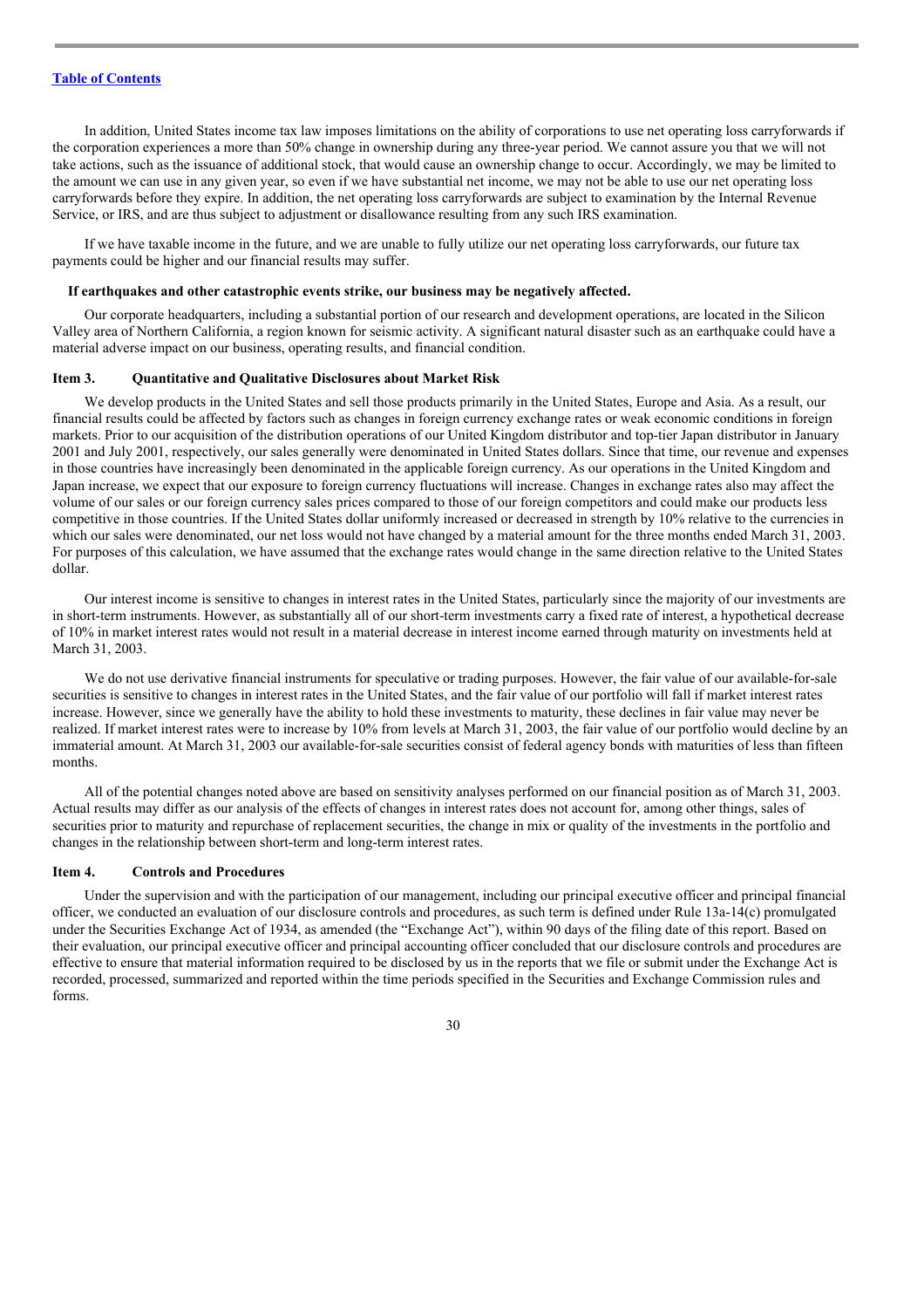There have been no significant changes (including corrective actions with regard to significant deficiencies or material weaknesses) in our internal controls or in other factors that could significantly affect these controls subsequent to the date of the evaluation referenced in paragraph above.

#### <span id="page-30-0"></span>**PART II. OTHER INFORMATION**

#### **Item 2. Changes in Securities and Use of Proceeds**

None.

#### **Item 6. Exhibits and Reports on Form 8-K**

**(a) Exhibits**

99.1 Certification of Chief Executive Officer and Chief Financial Officer pursuant to 18 U.S.C Section 1350 as adopted pursuant to Section 906 of Sarbanes-Oxley Act of 2002.

#### **(b) Reports on Form 8-K**

We filed a Current Report on Form 8-K dated February 24, 2003 to report that we had entered into a Voting Agreement with Perry Corp. and amended our Stockholder Rights Plan to permit Perry Corp. to acquire up to 34% of our outstanding Common Stock.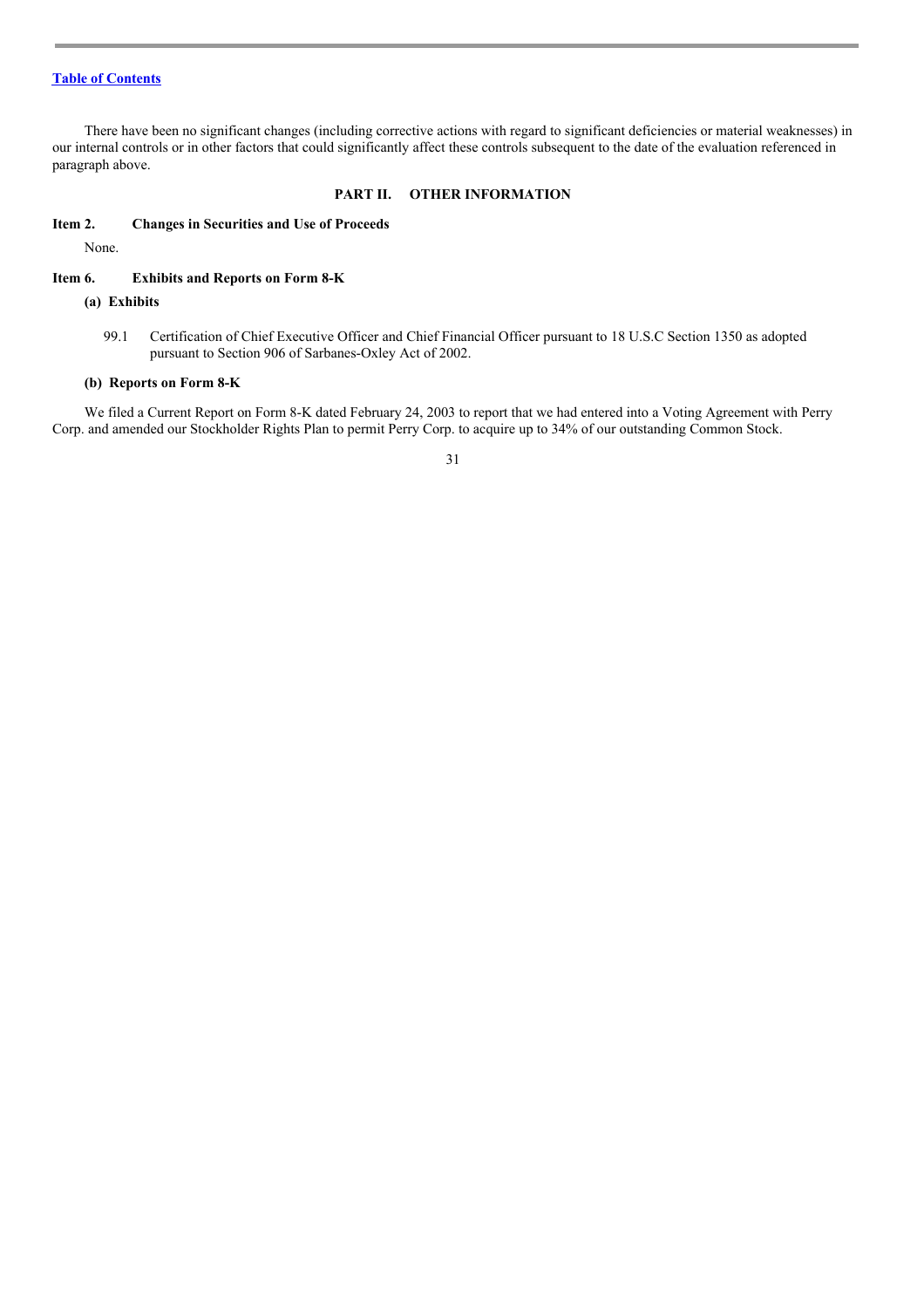## **SIGNATURES**

By:

By:

Pursuant to the requirements of the Securities Exchange Act of 1934, the registrant has duly caused this report to be signed on its behalf by the undersigned thereunto duly authorized.

NATUS MEDICAL INCORPORATED

Dated: May 14, 2003

Dated: May 14, 2003

**Tim C. Johnson Chief Executive Officer, President, Chief Operating Officer and Director**

/s/ TIM C. JOHNSON

/s/ GLENN A. BAUER

**(Principal Executive Officer)**

**Glenn A. Bauer, Chief Financial Officer (Principal Financial and Accounting Officer)**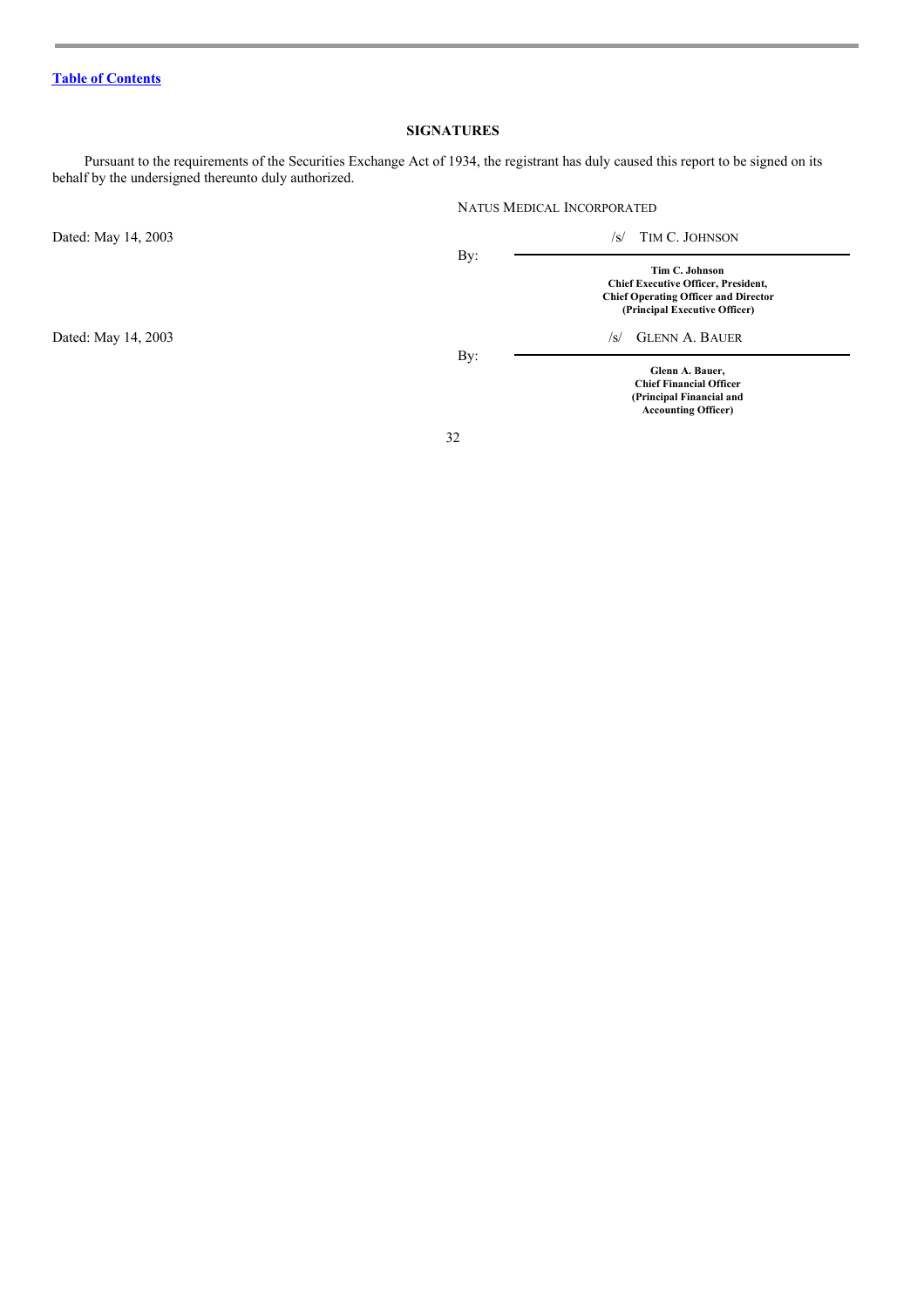## **CERTIFICATIONS**

I, Tim C. Johnson, certify that:

- 1. I have reviewed this quarterly report on Form 10-Q of Natus Medical Incorporated;
- 2. Based on my knowledge, this quarterly report does not contain any untrue statement of a material fact or omit to state a material fact necessary to make the statements made, in light of the circumstances under which such statements were made, not misleading with respect to the period covered by this quarterly report;
- 3. Based on my knowledge, the financial statements, and other financial information included in this quarterly report, fairly present in all material respects the financial condition, results of operations and cash flows of the registrant as of, and for, the periods presented in this quarterly report;
- 4. The registrant's other certifying officers and I are responsible for establishing and maintaining disclosure controls and procedures (as defined in Exchange Act Rules 13a-14 and 15d-14) for the registrant and we have:
	- a) designed such disclosure controls and procedures to ensure that material information relating to the registrant, including its consolidated subsidiaries, is made known to us by others within those entities, particularly during the period in which this quarterly report is being prepared;
	- b) evaluated the effectiveness of the registrant's disclosure controls and procedures as of a date within 90 days prior to the filing date of this quarterly report (the "Evaluation Date"); and
	- c) presented in this quarterly report our conclusions about the effectiveness of the disclosure controls and procedures based on our evaluation as of the Evaluation Date;
- 5. The registrant's other certifying officers and I have disclosed, based on our most recent evaluation, to the registrant's auditors and the audit committee of registrant's board of directors (or persons performing the equivalent functions):
	- a) all significant deficiencies in the design or operation of internal controls which could adversely affect the registrant's ability to record, process, summarize and report financial data and have identified for the registrant's auditors any material weaknesses in internal controls; and
	- b) any fraud, whether or not material, that involves management or other employees who have a significant role in the registrant's internal controls; and
- 6. The registrant's other certifying officers and I have indicated in this quarterly report whether or not there were significant changes in internal controls or in other factors that could significantly affect internal controls subsequent to the date of our most recent evaluation, including any corrective actions with regard to significant deficiencies and material weaknesses.

Date: May 14, 2003 By: /s/ Tim C. Johnson

Tim C. Johnson President and Chief Executive Officer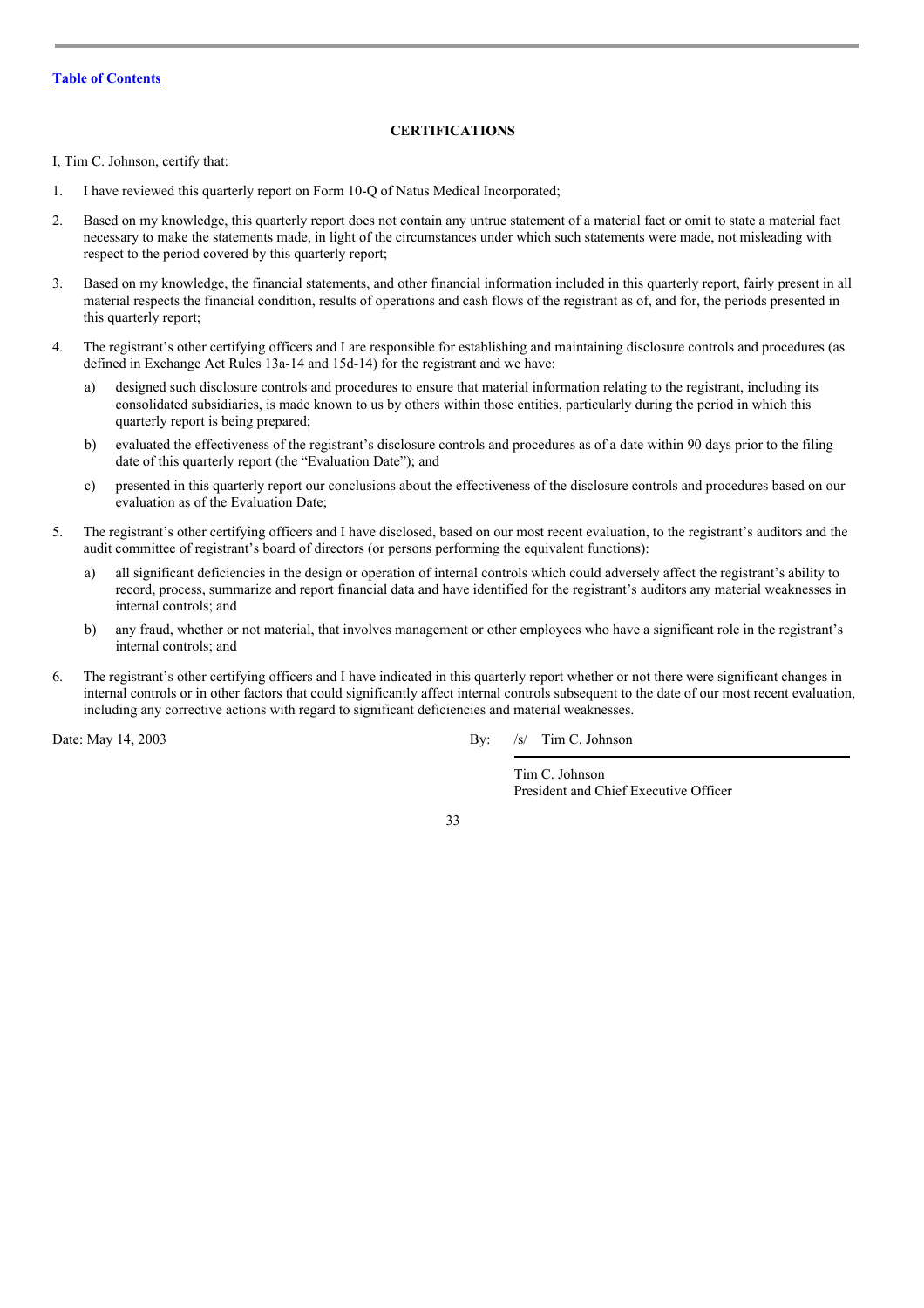I, Glenn A. Bauer, certify that:

- 1. I have reviewed this quarterly report on Form 10-Q of Natus Medical Incorporated;
- 2. Based on my knowledge, this quarterly report does not contain any untrue statement of a material fact or omit to state a material fact necessary to make the statements made, in light of the circumstances under which such statements were made, not misleading with respect to the period covered by this quarterly report;
- 3. Based on my knowledge, the financial statements, and other financial information included in this quarterly report, fairly present in all material respects the financial condition, results of operations and cash flows of the registrant as of, and for, the periods presented in this quarterly report;
- 4. The registrant's other certifying officers and I are responsible for establishing and maintaining disclosure controls and procedures (as defined in Exchange Act Rules 13a-14 and 15d-14) for the registrant and we have:
	- a) designed such disclosure controls and procedures to ensure that material information relating to the registrant, including its consolidated subsidiaries, is made known to us by others within those entities, particularly during the period in which this quarterly report is being prepared;
	- b) evaluated the effectiveness of the registrant's disclosure controls and procedures as of a date within 90 days prior to the filing date of this quarterly report (the "Evaluation Date"); and
	- c) presented in this quarterly report our conclusions about the effectiveness of the disclosure controls and procedures based on our evaluation as of the Evaluation Date;
- 5. The registrant's other certifying officers and I have disclosed, based on our most recent evaluation, to the registrant's auditors and the audit committee of registrant's board of directors (or persons performing the equivalent functions):
	- a) all significant deficiencies in the design or operation of internal controls which could adversely affect the registrant's ability to record, process, summarize and report financial data and have identified for the registrant's auditors any material weaknesses in internal controls; and
	- b) any fraud, whether or not material, that involves management or other employees who have a significant role in the registrant's internal controls; and
- 6. The registrant's other certifying officers and I have indicated in this quarterly report whether or not there were significant changes in internal controls or in other factors that could significantly affect internal controls subsequent to the date of our most recent evaluation, including any corrective actions with regard to significant deficiencies and material weaknesses.

Date: May 14, 2003 By: /s/ Glenn A. Bauer

Glenn A. Bauer, Chief Financial Officer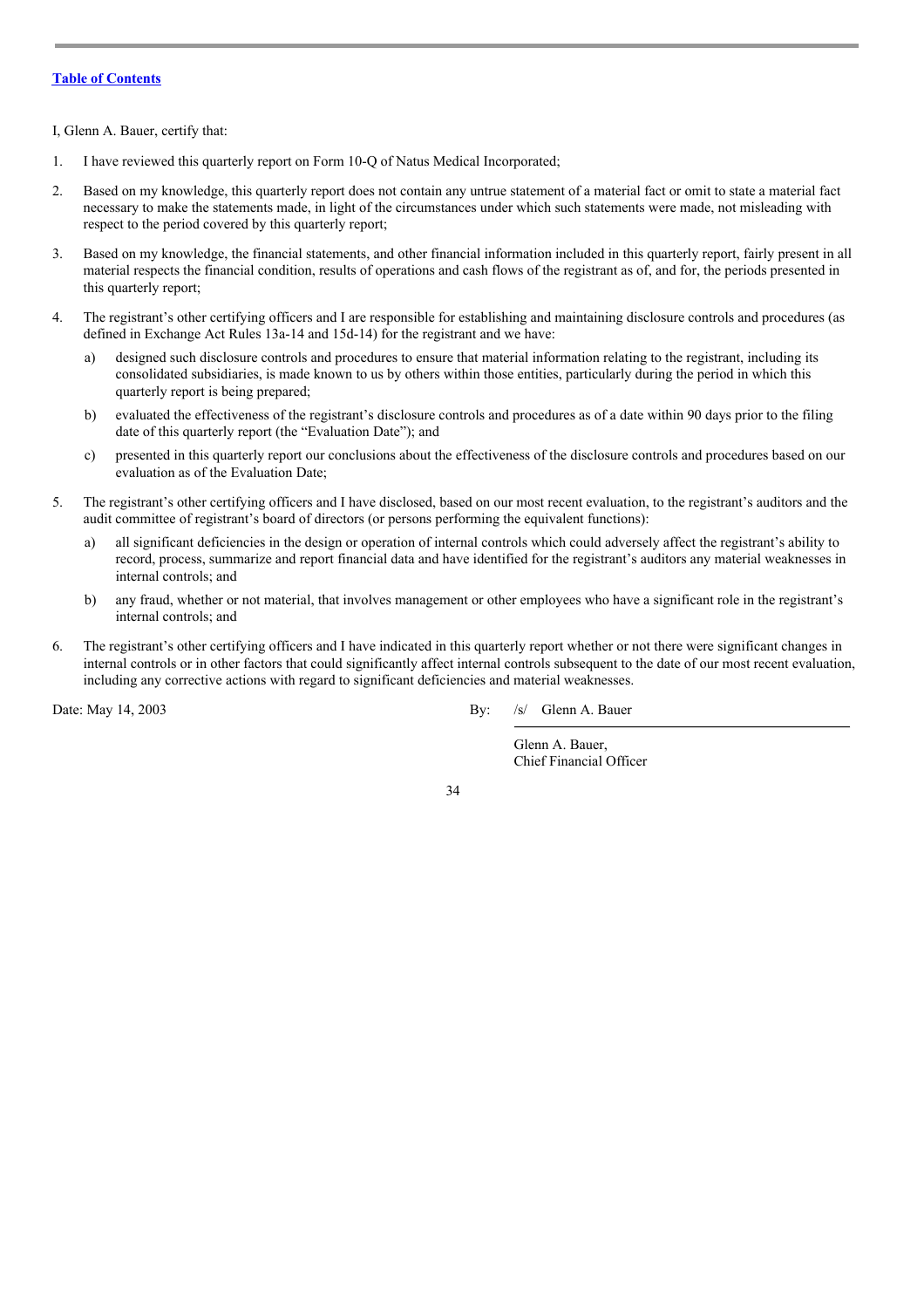# **NATUS MEDICAL INCORPORATED INDEX TO EXHIBITS**

**Exhibit No.**

99.1 Certification of Chief Executive Officer and Chief Financial Officer pursuant to 18 U. S. C. Section 1350 as adopted pursuant to Section 906 of the Sarbanes-Oxley Act of 2002.